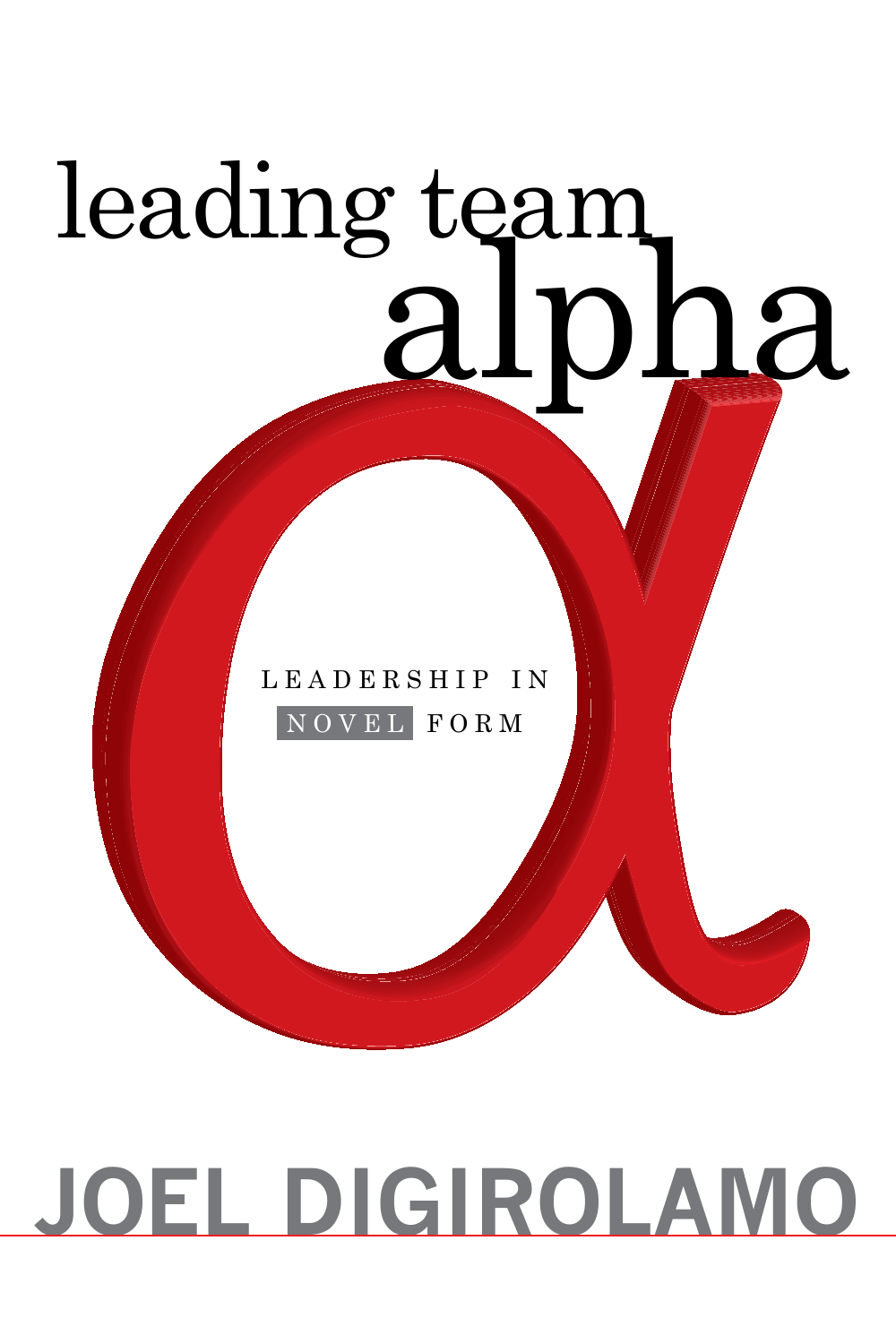The academic community has studied leadership for over half a century yet little has leaked out to the business community. *Leading Team Alpha* is a unique book, presenting the scientifically determined fundamentals of leadership in a novel.

Sitting at his desk one spring morning, the phone rings, "Dean, did you see what BenSoft just announced? They're saying they're going to deliver your NU technology in July." His gum still popping, Tony continued, "We're toast, pal, unless you deliver soon. Hate to see what this is gonna do to the stock price. Just wanted to make sure you knew. Remember you heard it here first. Ciao, pal." And so Dean must learn to build Team Alpha at Danda-Data in order to save the company.

Recalling his helpful discussions many years prior, Dean turns to his college psychology professor, Dr. Solomon (Sol) König, for valuable leadership lessons. As the novel unfolds, we follow Dean as he puts the five fundamentals of leadership into action:

- **• Selecting team members**
- **• Motivating the team**
- **• Ensuring alignment with the organization**
- **• Focusing on the goals**
- **• Ensuring job satisfaction so that team members do not drop out**

Sol teaches the history of leadership research, the five-factor model of personality, the role of the ego, worker motivation, and more.

#### *continued from front flap*

As we journey along with Dean we experience the depths of despair in political battles lost, the clash of diverse cultures, frustration of divergent views, and vindication with just rewards.

#### **www.leadingteamalpha.nu**



*Award-winning author Joel DiGirolamo has more than 30 years of staff and management experience in Fortune 500 companies. He has a BSEE, MBA, and a master's degree in psychology. Joel has been a keynote speaker at international conferences, and is a member of the American Psychological Association (APA), the Society for Industrial and Organizational Psychology (SIOP), and Society for Human Resource Management (SHRM).*



#### turbocharged leadership

THE ART, SCIENCE, & PSYCHOLOGY OF MANAGEMENT-AN INTEGRATED APPROACH

#### *www.turbochargedleadership.com*

- Leadership & motivational speakers
- Leadership & team development workshops
- Executive & management retreats
- Coaching
- Resolving organizational challenges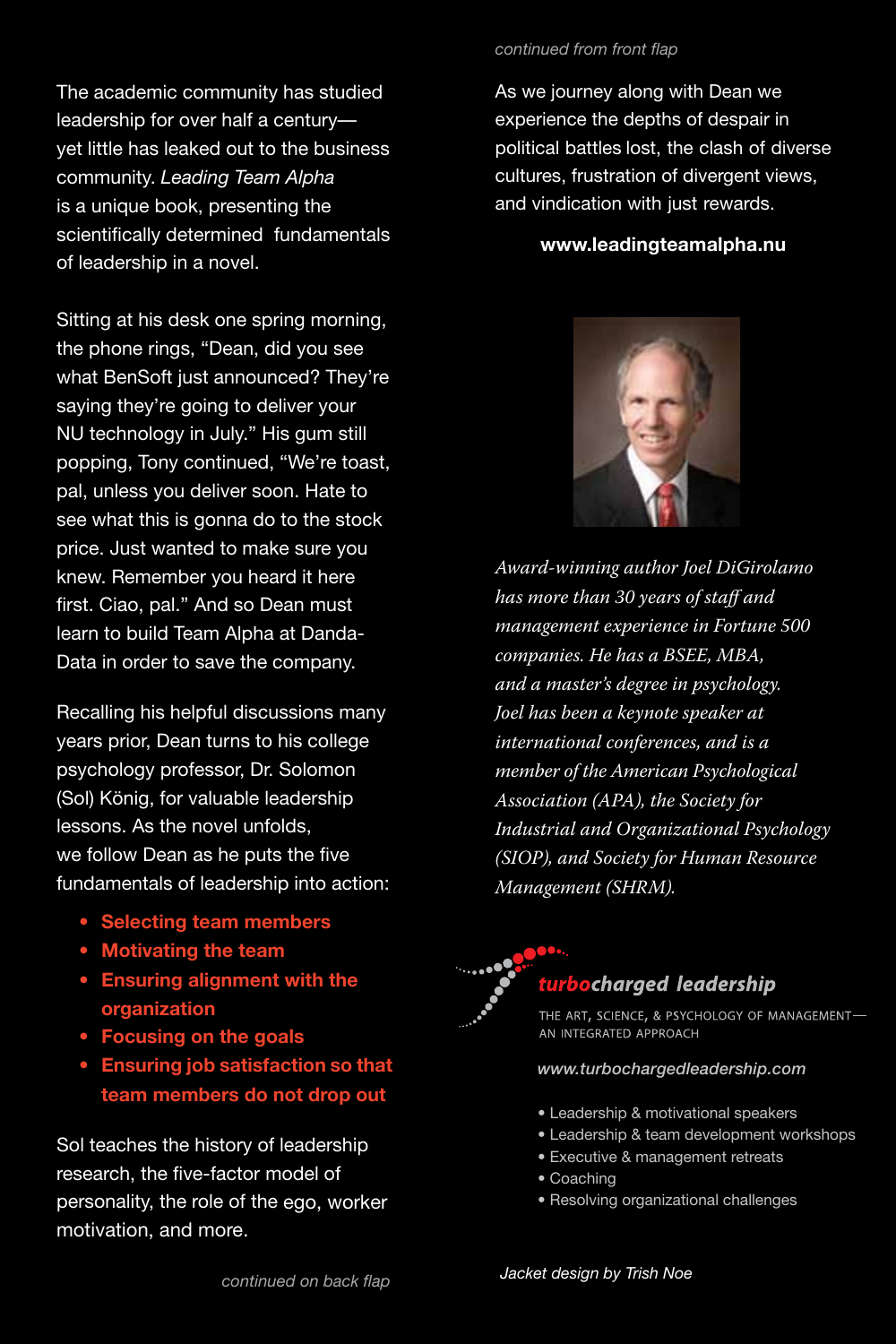"*Leading Team Alpha* narrows the gap between leadership theory and the practical everyday applications of leadership thought in the corporate world. The characters of DandaData are easy to relate to and really bring the everyday challenges of becoming an effective leader to life. A must read for new managers and leaders in all walks of life and professions."

*—Lissa Pohl, MA, Center for Leadership Development University of Kentucky and Certified Lights On Leadership™ Coach*

"*Leading Team Alpha* is an intriguing novel that illustrates the skills necessary to lead in the global workplace. Joel creatively interweaves educational theory with practical applications to show what's needed to deal with the complexities of leading in the business world. He articulates the principles of leadership well and shows how great leaders deal with the varying characters and challenges every day."

> *—Ashley Brown, VP Financial Planning & Analysis*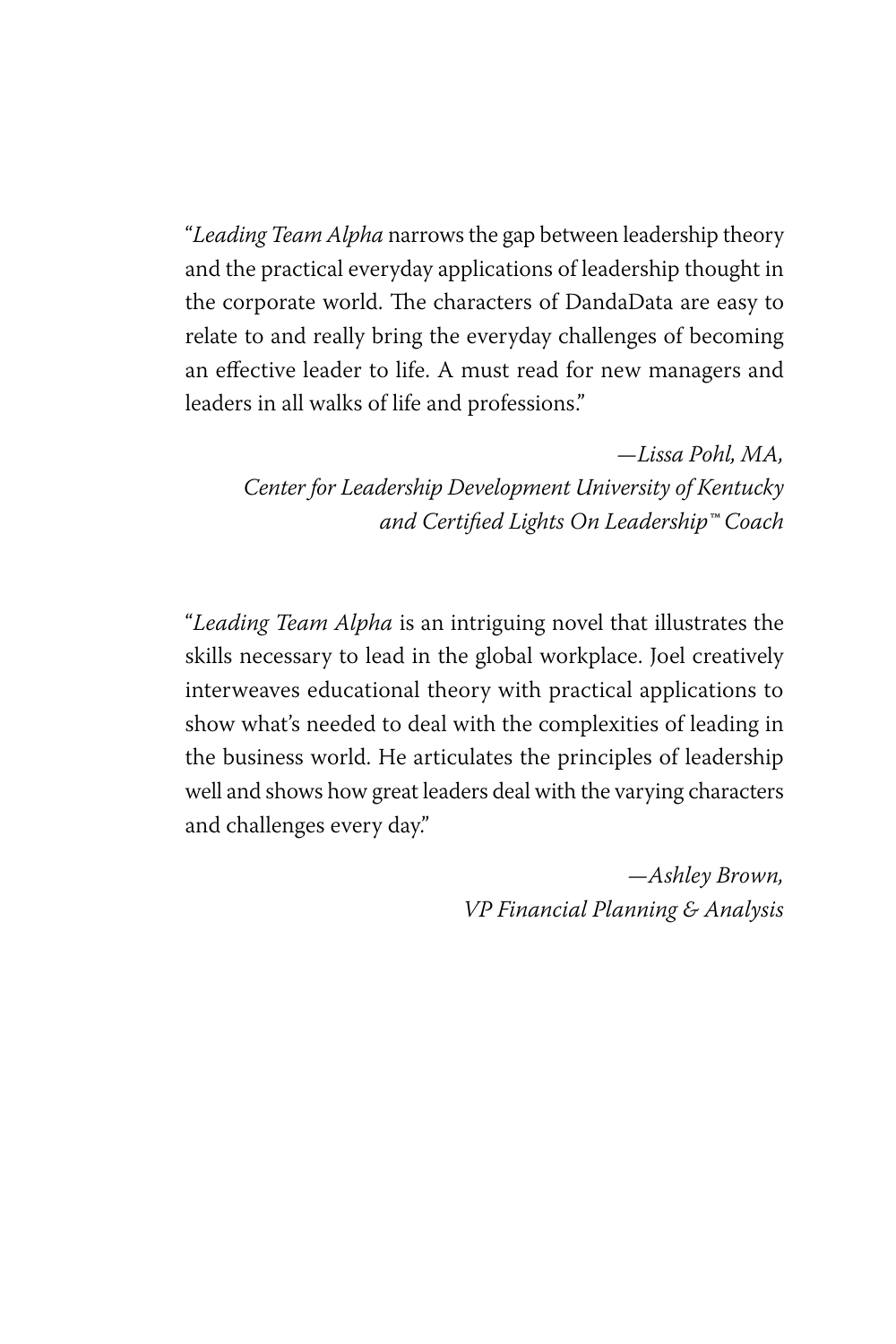#### ALSO BY JOEL DIGIROLAMO

*Yoga in No Time at All*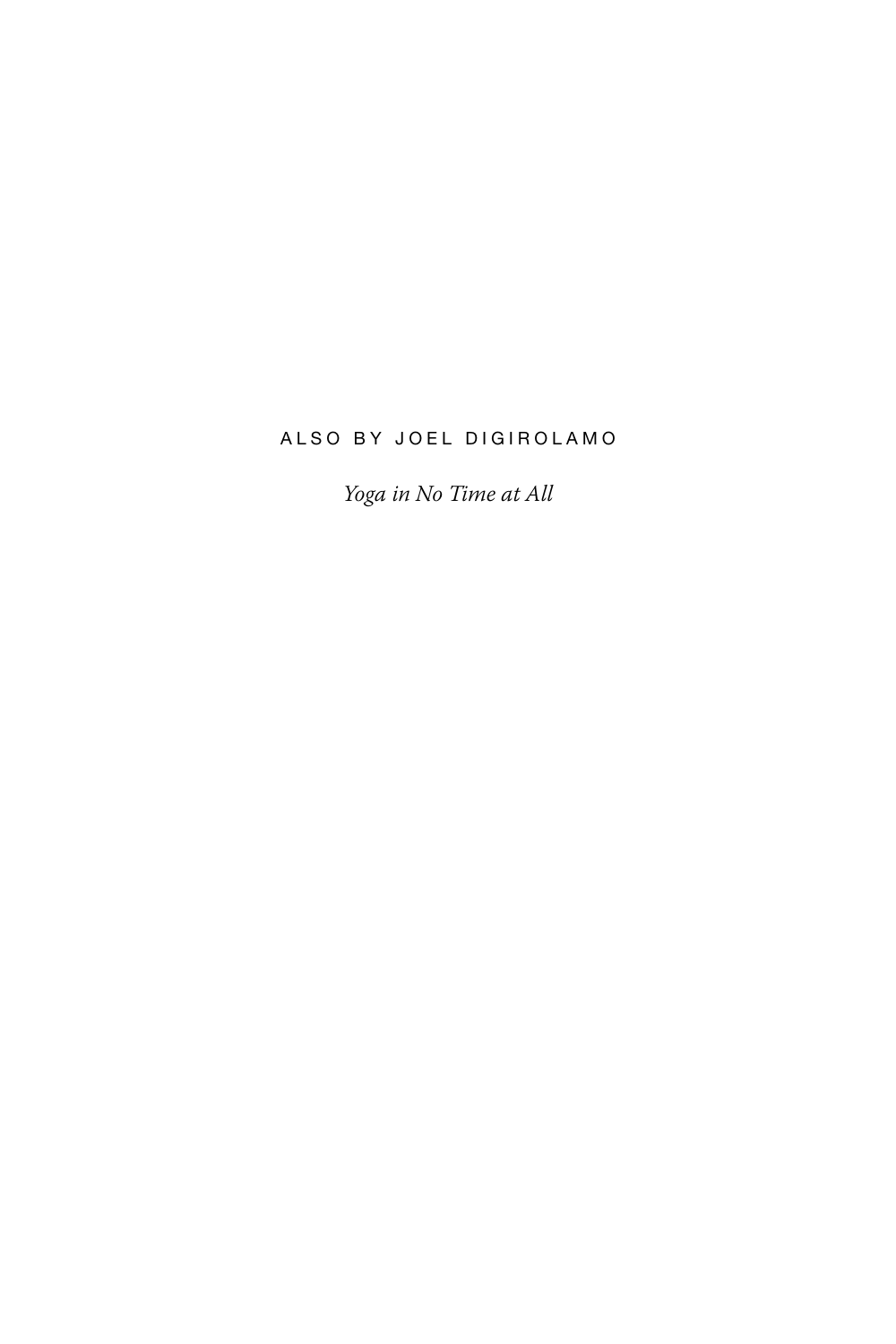## leading team<br>alpha

JOEL DIGIROLAMO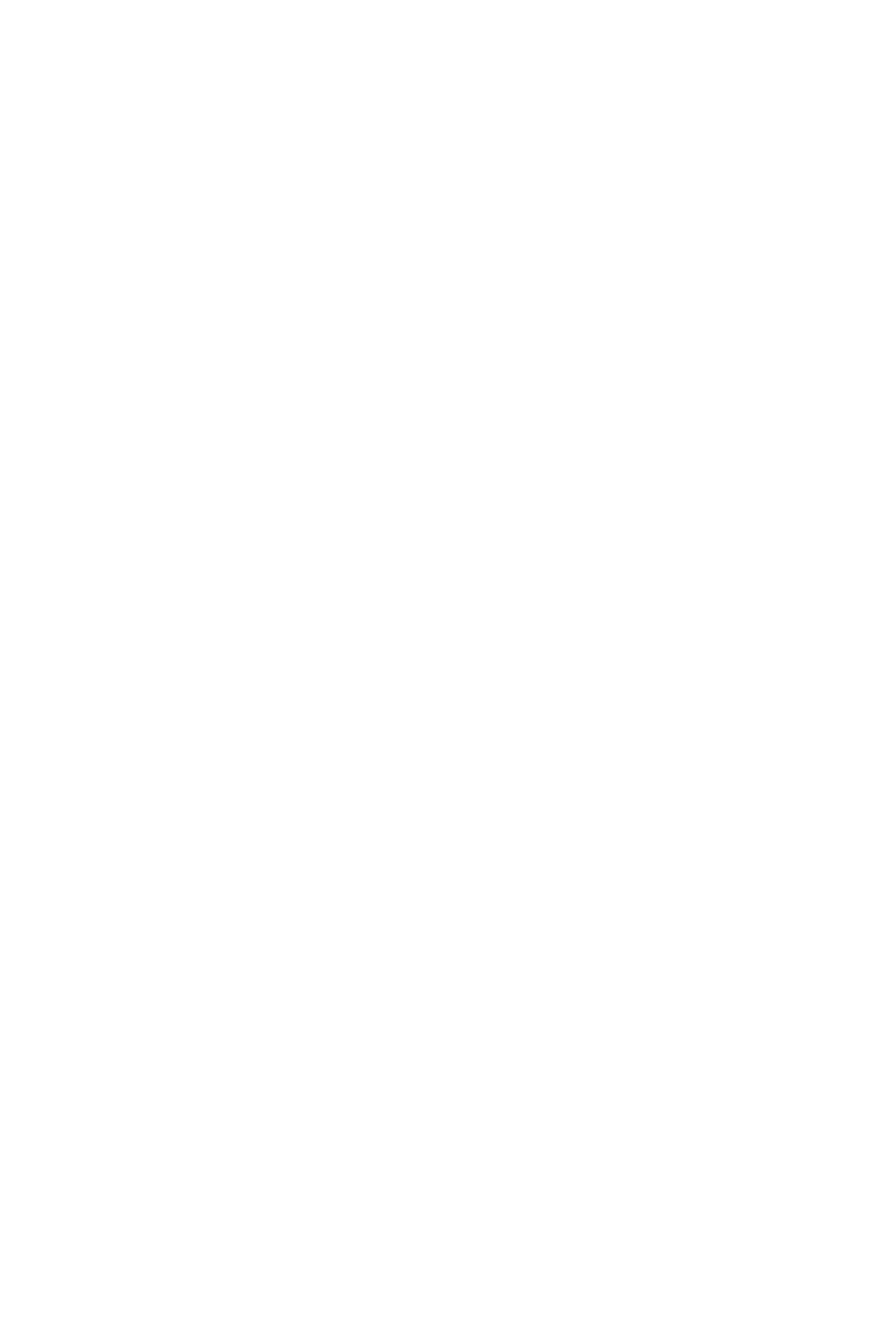## leading team<br>alpha

leadership in novel form

JOEL DIGIROLAMO

*PranaPower, LLC Lexington, Kentucky USA*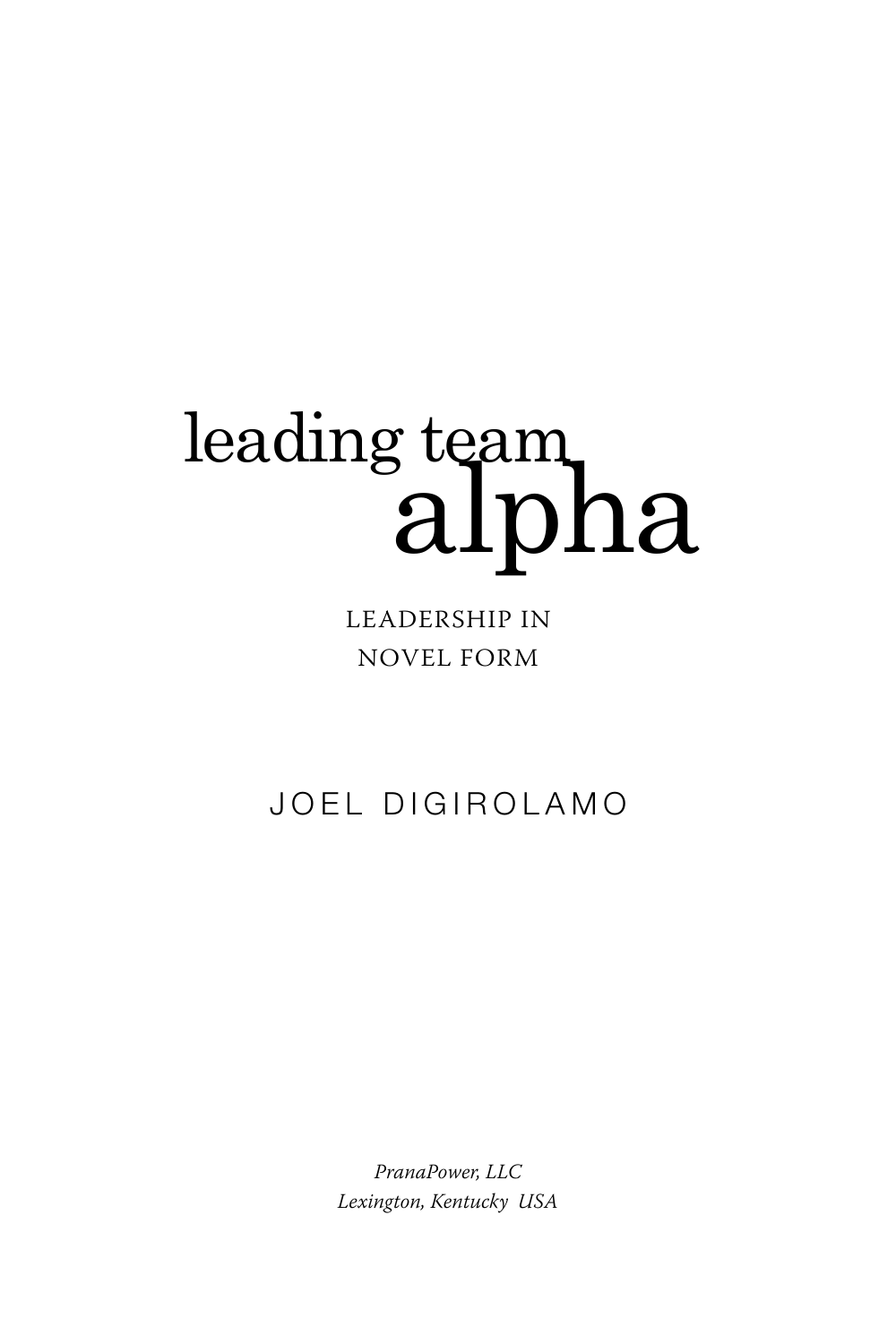Copyright © 2010 by PranaPower, LLC. All rights reserved.

All names, places, and individual behaviors are purely fictional and any similarity to actual people and events are unintended.

Published by PranaPower, LLC, 543 Laketower Dr., Suite 118, Lexington, KY 40502 Printed in the United States of America

Woodrow Wilson quotation courtesy of the Woodrow Wilson Presidential Library, Staunton, Virginia.

Cover design, book layout, and illustrations by Trish Noe, Noe Design, Inc., Lexington, KY USA

If you would like to purchase large quantities or a custom version of this book for your organization please contact the author directly.

Library of Congress Control Number: 2010907477

#### **Publisher's Cataloging-in-Publication data**

DiGirolamo, Joel. Leading team alpha : leadership in novel form / Joel DiGirolamo. p. cm. Includes bibliographical references and index. ISBN-13: 978-0-9770884-3-0 (hardcover) ISBN-13: 978-0-9770884-2-3 (kindle) ISBN-13: 978-0-9770884-1-6 (e-book)

1. Leadership—Fiction. 2. Success in business—Fiction. 3. Business—Fiction. 4. Executives—Fiction. 5. Software industry—Fiction. 6. Industrial management— Fiction. I. Title.

PS3604.I387 L43 2010 813.54—dc22 2010907477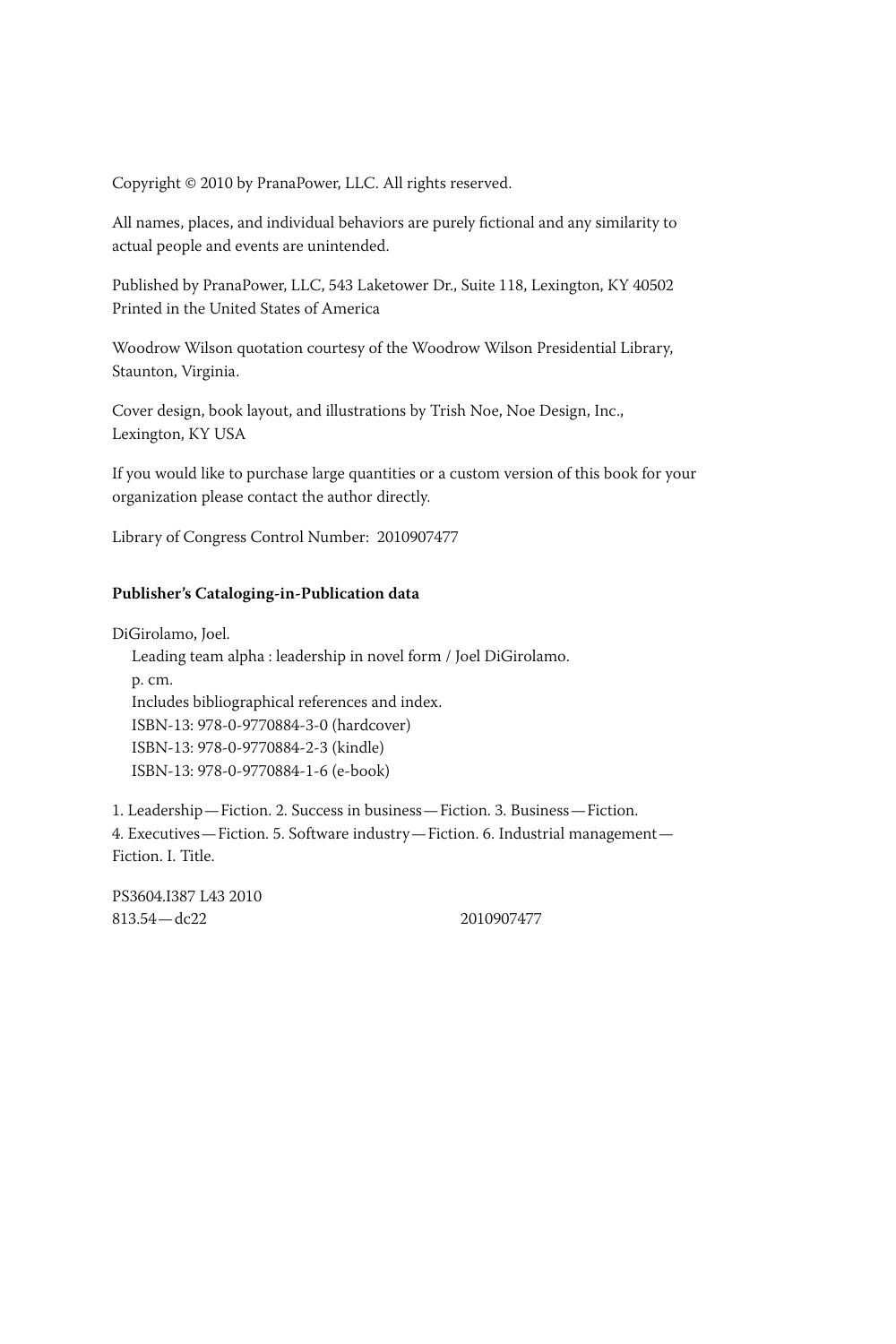*To my father, Joseph DiGirolamo, who demonstrated charismatic leadership for me at an early age.*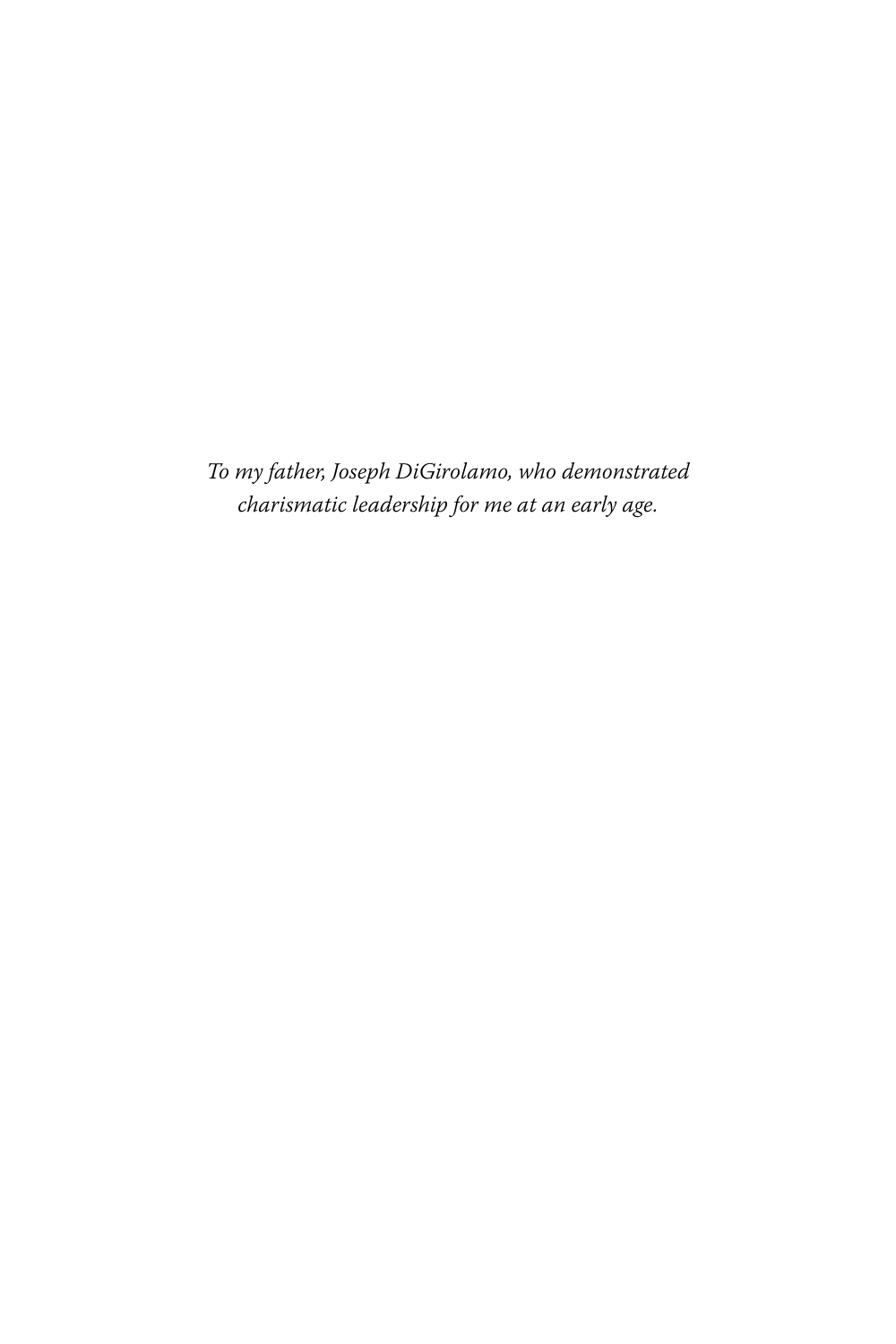#### L E A D E R S H I P

*More than 100 years of research, an incredible number of intelligent people toiling, and we still don't have a comprehensive definition of it. But—we know it when we see it.*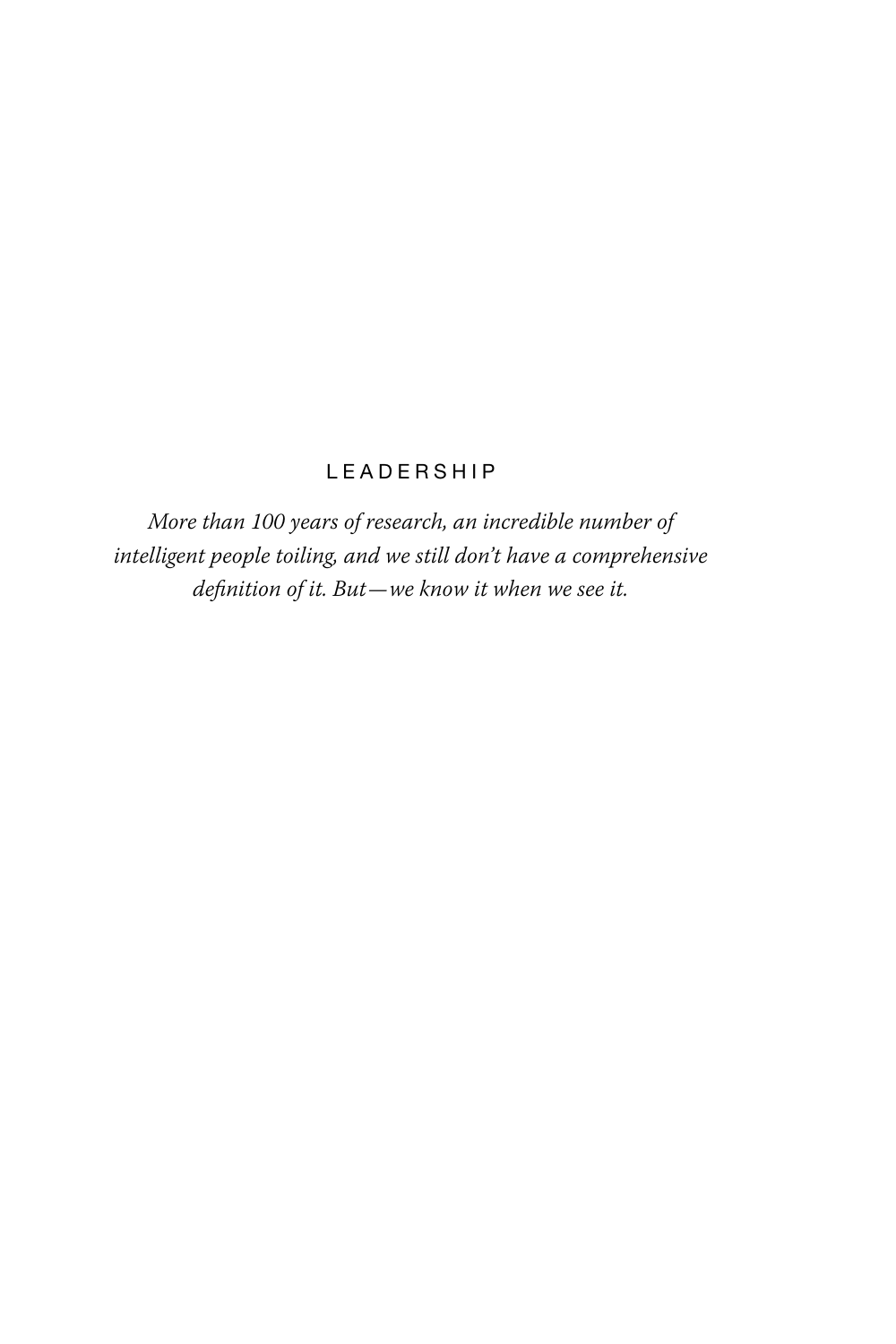#### **CONTENTS**

| <b>LIST OF ILLUSTRATIONS</b>    | $i\mathcal{x}$ |
|---------------------------------|----------------|
| <b>FOREWORD BY ROBERT HOGAN</b> | xi             |
| <b>FOREWORD BY TOM WELDON</b>   | xiii           |
| <b>PREFACE</b>                  | $x\nu$         |
| <b>ACKNOWLEDGEMENTS</b>         | xvii           |
| <b>CHAPTER ONE</b>              | 1              |
| <b>CHAPTER TWO</b>              | 41             |
| <b>CHAPTER THREE</b>            | 55             |
| <b>CHAPTER FOUR</b>             | 73             |
| <b>CHAPTER FIVE</b>             | 89             |
| <b>CHAPTER SIX</b>              | 111            |
| <b>CHAPTER SEVEN</b>            | 137            |
| <b>CHAPTER EIGHT</b>            | 163            |
| <b>REFERENCES</b>               | 185            |
| <b>INDEX</b>                    | 201            |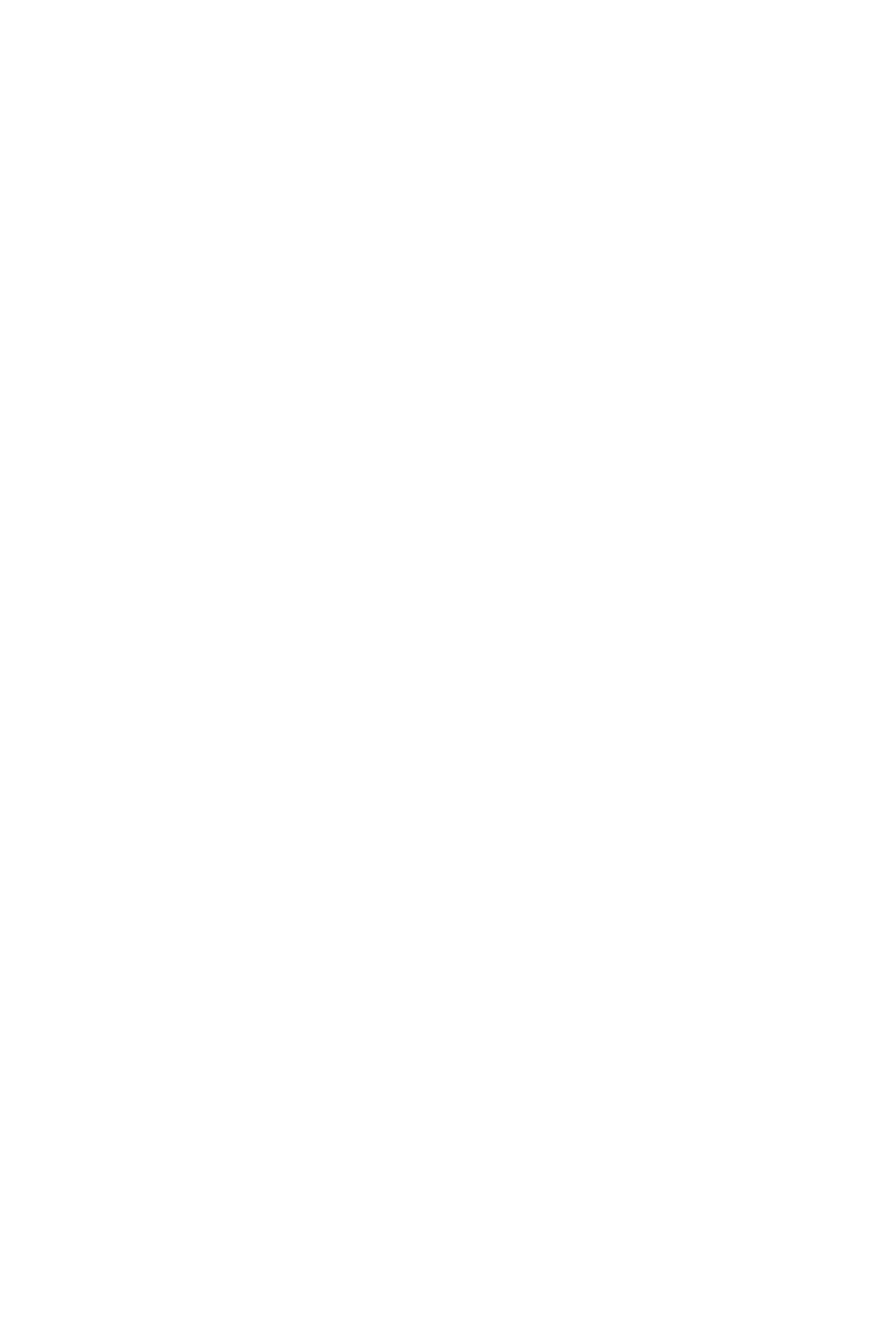#### ILLUSTRATIONS

| FIGURE 1: Trait leadership model                | 25  |
|-------------------------------------------------|-----|
| FIGURE 2: Behavioral leadership model           | 27  |
| FIGURE 3: Situational leadership model          | 28  |
| FIGURE 4: Full leadership model                 | 29  |
| FIGURE 5: Leader selection model                | 47  |
| FIGURE 6: A leader and team model               | 76  |
| FIGURE 7: A team leadership process model       | 78  |
| FIGURE 8: Elements of an effective organization | 83  |
| FIGURE 9: Healthy ego spectrum                  | 102 |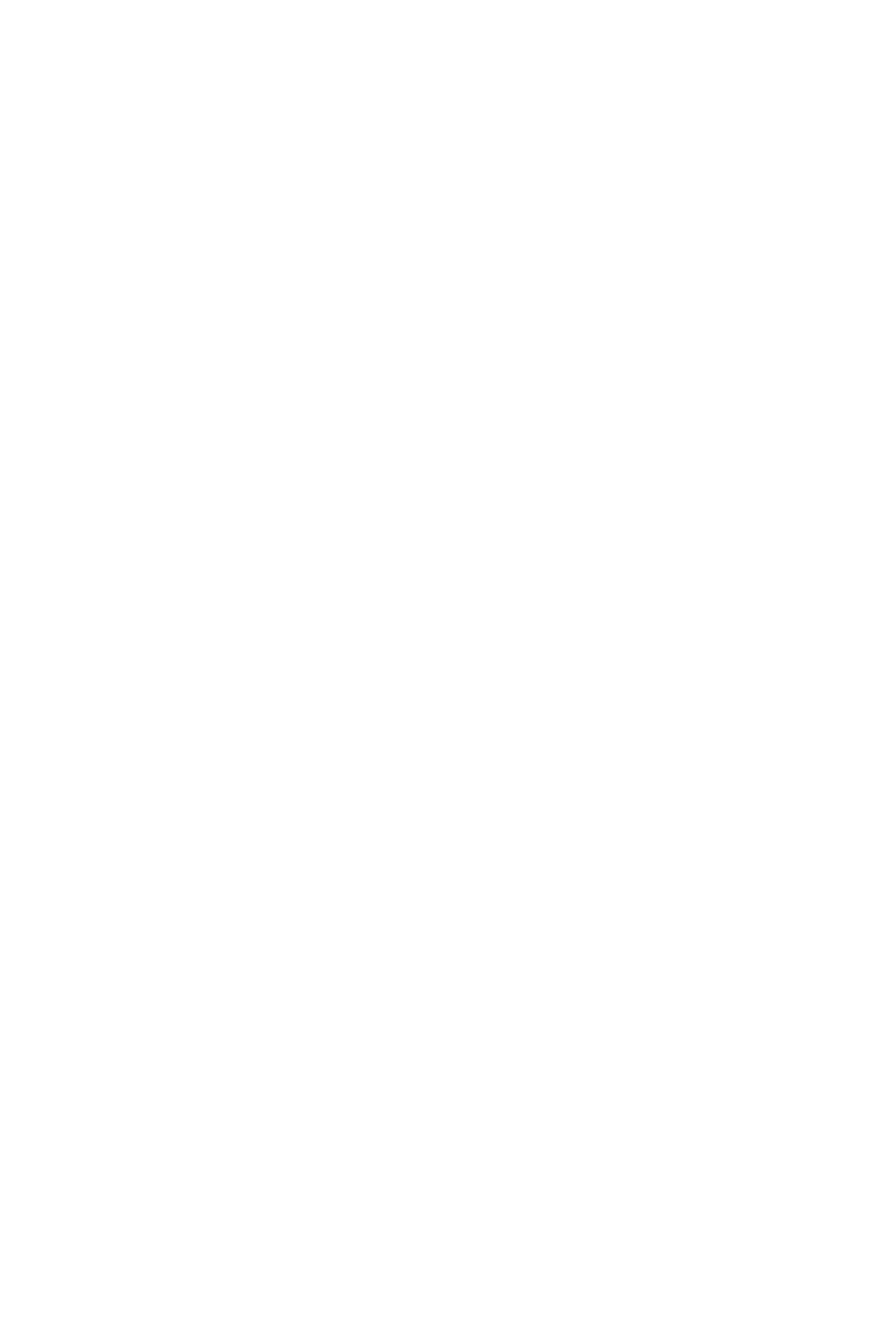#### FOREWORD BY ROBERT HOGAN

As practical guides to action, most popular books on leadership are, at best, misleading. They are often thinly disguised, selfserving and score-settling reminiscences written by failed former managers and military officers. Many times the lessons offered in these books endorse exactly the behaviors and attitudes that caused the manager to fail in the first place—but there is no way for the unwary reader to know this.

The leadership literature is plagued by two big problems. On the one hand, everyone thinks he or she is an expert on leadership—there are no barriers to entering the business of being a leadership guru—and becoming a leadership guru can be quite profitable. As a result, the leadership literature is one of the largest and most incoherent in the social and managerial sciences—we might call this the tyranny of the amateurs.

The second problem concerns the fact that the professionals—academic researchers—can't agree on any big issues. The academic study of leadership has largely failed. One searches the literature in vain for practical suggestions regarding how actually to do leadership. This reflects the fact that most academics have had very little experience with real leadership challenges. And it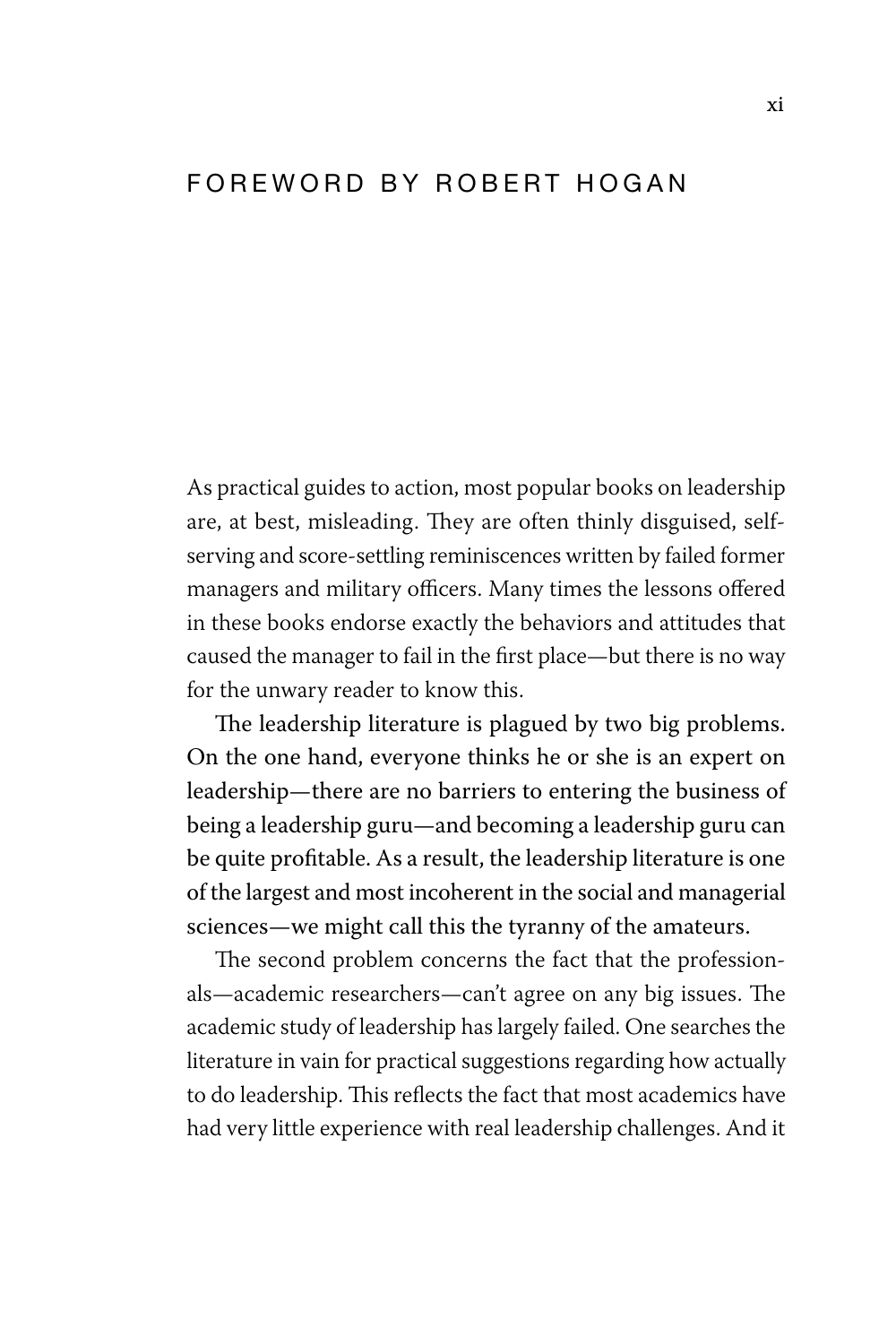reflects the fact that they have defined leadership incorrectly. Most academic studies of leadership define it in terms of the people who are in charge. Think for a moment about the kinds of people who ascend to the top of large, hierarchical, male-dominated institutions. Those people are politicians who, for the most part, have never demonstrated any talent for leadership.

Now comes Joel DiGirolamo's new book, *Leading Team Alpha*, a book with three important characteristics to recommend it. First, Mr. DiGirolamo has abundant and significant practical business experience on which to draw, and this is evident in the contents of the book—sharply observed incidents from real life in "the office." Second, the book is framed in terms of a novel, based on the notion that stories are more accessible and educational than tables of statistics. The book is clearly and briskly written and fun to read.

But most importantly, the leadership lessons that it teaches are consistent with the best modern thinking on leadership. Specifically, leadership is not about having a successful individual career—think, for example, of the long list of highly compensated CEOs who in recent decades have ruined or crippled their companies. Rather, leadership is about building and maintaining a high performing team, a point that emerges forcefully from the study of human origins.

*Leading Team Alpha* is an enjoyable and entertaining introduction to the best modern thinking on leadership, and virtually anyone interested in the topic can read it for profit and pleasure.

#### *Robert Hogan, Ph. D.*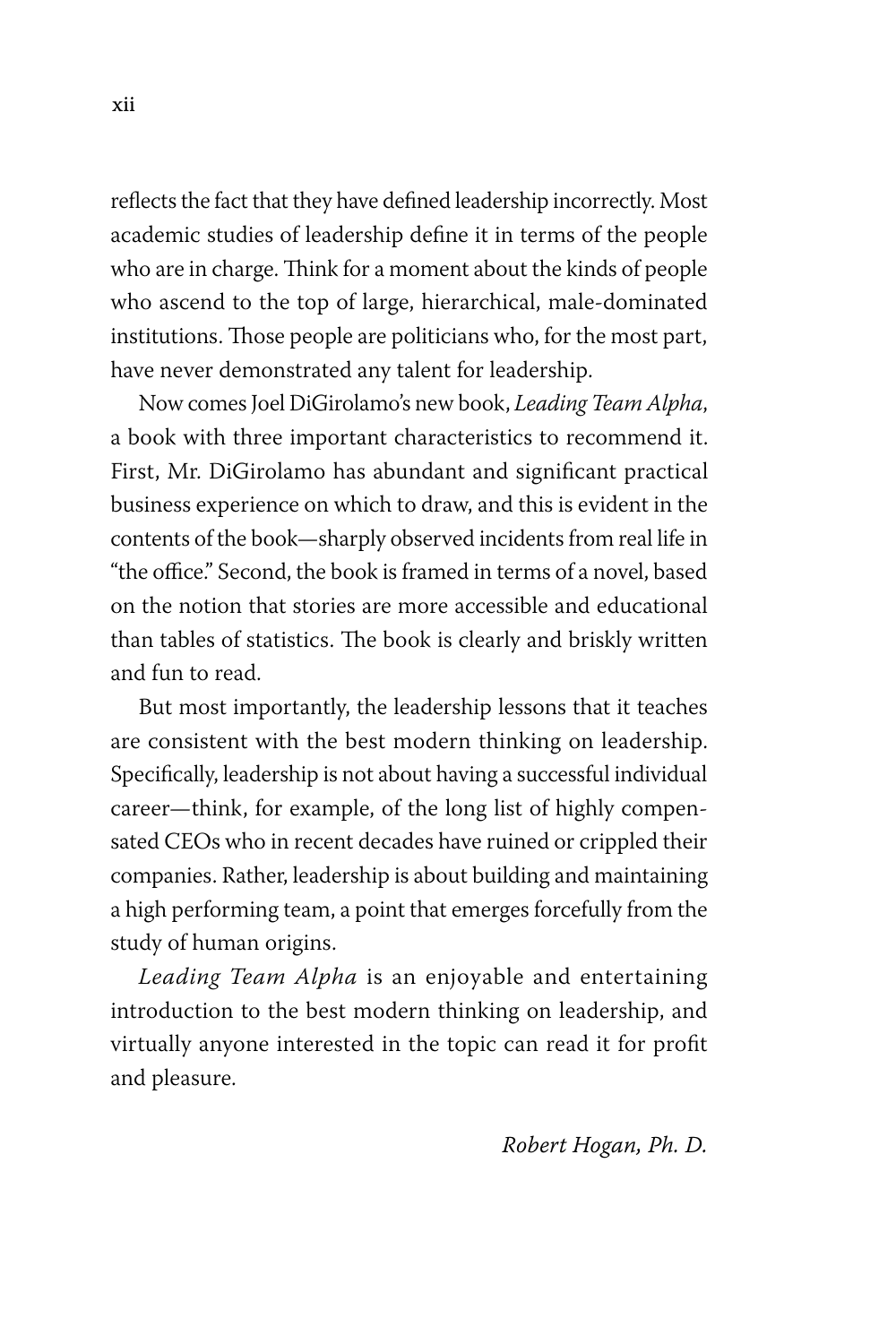#### FOREWORD BY TOM WELDON

My relationship with Joel goes back to the earliest days of my business career—Junior Achievement. I still remember calling him to join the "company" I was leading at the time. We were faltering, and I felt that his skills would be a great asset in turning the group around. I was right—he made a tremendous difference in making that company a success. And so when he asked if I would be interested in writing a foreword to his leadership book, I agreed without hesitation because I knew that he understood how business works and what leadership is about.

*Leading Team Alpha* is a rare book, one that is both entertaining and informative. Think of it as a management primer in a fictional business story. In this tale Joel does an excellent job outlining management and leadership theory and illustrating how it can be applied to everyday situations, leading to superior team performance.

Managers frequently apply the mantra "ready, fire, aim." Although there is much to be said for taking prompt action, there is more to be said for thinking first. *Leading Team Alpha* gives the reader an opportunity to witness the power of thoughtful action.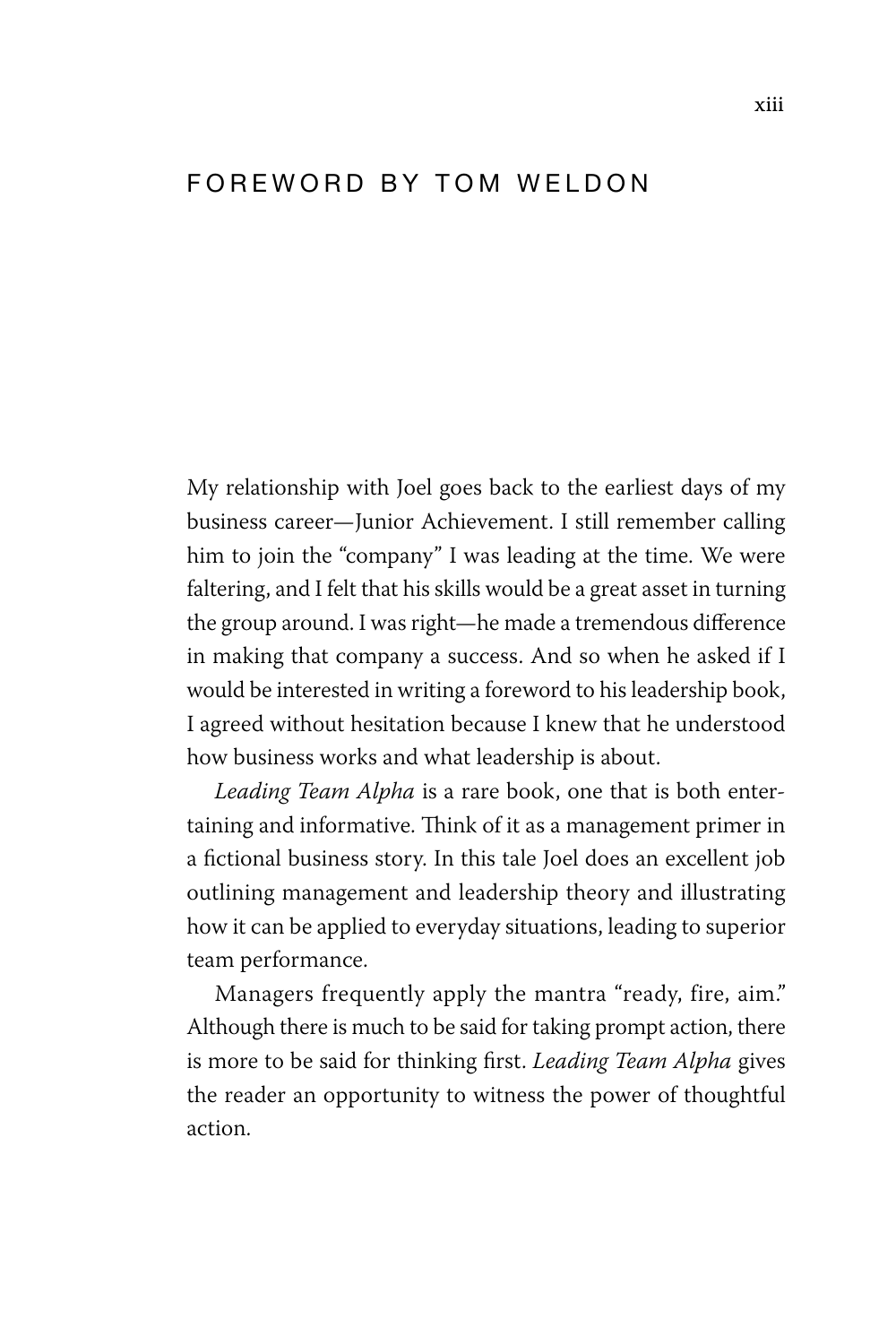As you become immersed in the story, you will enjoy following the thoughts and actions of the protagonist as he deals with a dire business situation, seeks outside guidance, builds the trust and support of his team, and artfully maintains a true sense of urgency. The results he achieves are the kind that not only deserve praise and promotion, they are the kind that would make any CEO proud. I hope you find *Leading Team Alpha* as enjoyable and enlightening as I did.

#### *Tom Weldon*

Chairman and Partner, Accuitive Medical Ventures Founder and Former CEO and Chairman, Novoste Corporation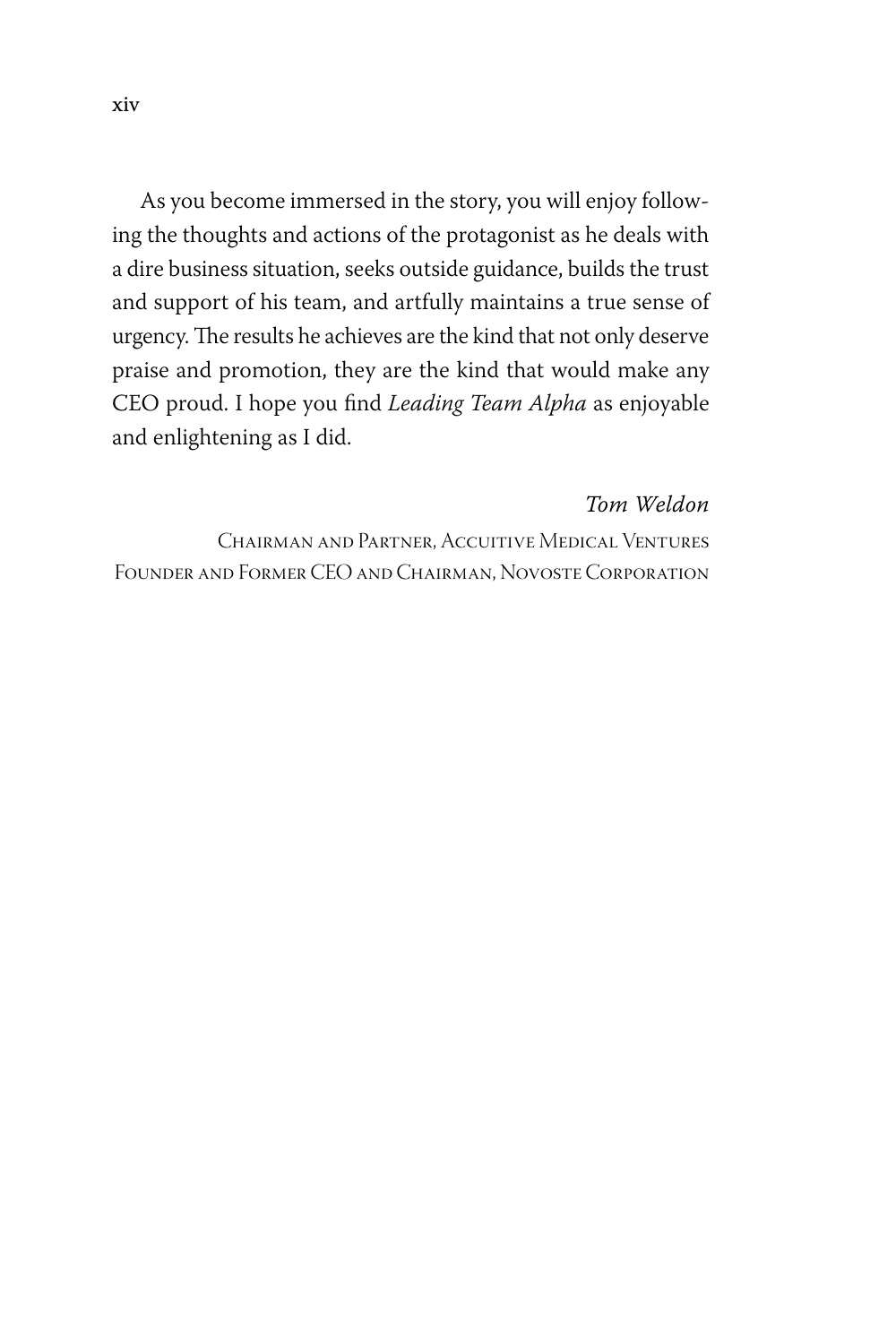#### **PRFFACE**

When writing my first book, *All Paths Lead to Now*, I noticed a consistent theme in the feedback—"I really liked the story about..." This caused me to think about stories as teaching aids. As I pondered this teaching modality, it occurred to me how often we remember new material and relate it to others by describing a story we have heard, seen, or read.

And so when I considered writing a book on leadership I felt that I must do so in the setting of a novel.

I am grateful to have had a business career of over 30 years that took me to almost 20 countries for technical, strategic, financial, managerial, marketing, or business development work. I grew up in the soybean fields of Indiana. My father was CEO and Chairman of a public electronics company, and I have visited with hundreds of companies around the world. I have a technical degree, an MBA, and a master's in psychology. These experiences and educational opportunities have equipped me with the tools necessary to talk to virtually anyone in any type of organization and quickly develop a rapport.

Almost everyone has an opinion on leadership—which is part of the problem. Everyone has an opinion. Mounds of research data and many concepts have been generated in the academic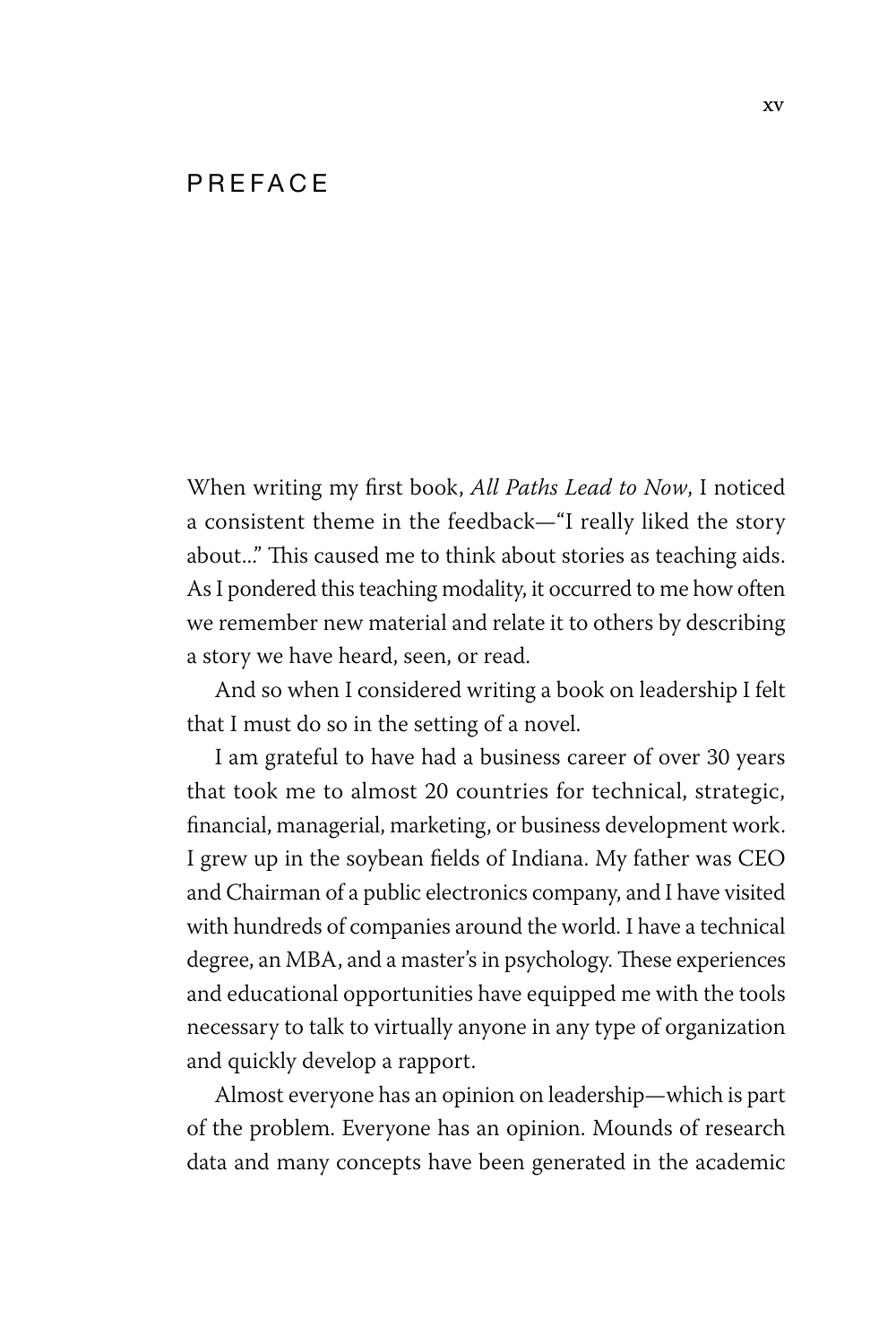community and yet little has leaked out into the business community. Robert Hogan has an apt description for this duality: the Troubadour Tradition and the Academic Tradition. With mixed success, Industrial and Organizational (I/O) Psychology practitioners have labored for years to bridge this chasm.

One aspect of the problem is that the two communities speak different languages. For example, an I/O psychologist will talk of an "assessment" whereas business professionals tend to call them "tests." In the world of psychology we speak of "cognitive ability," but the concept is better known in lay terms as "intelligence."

Beyond the orientation aspect of the divide lies the difficulty of structure. The business leadership realm is relatively amorphous while the academic leadership tradition has a clear history, evolution, and set of facets, or lenses through which to view leadership.

Leadership research titans such as Bernard Bass, Jim Collins, David Day, Ed Fleishman, John Hemphill, Robert Hogan, Kurt Lewin, Rensis Likert, Fred Luthans, Ralph Stogdill, Gary Yukl, and Stephen Zaccaro have assembled a vast depth and breadth of knowledge for us to draw upon. The only problem is that it rarely gets translated or repackaged for the business community.

*Leading Team Alpha* is my contribution to bridging this divide. My desire is to bring the leadership research to the business community in such a manner that it is understandable, entertaining, thought-provoking, and immediately useful.

> *Joel DiGirolamo joel@jdigirolamo.com Lexington, Kentucky, USA 2010*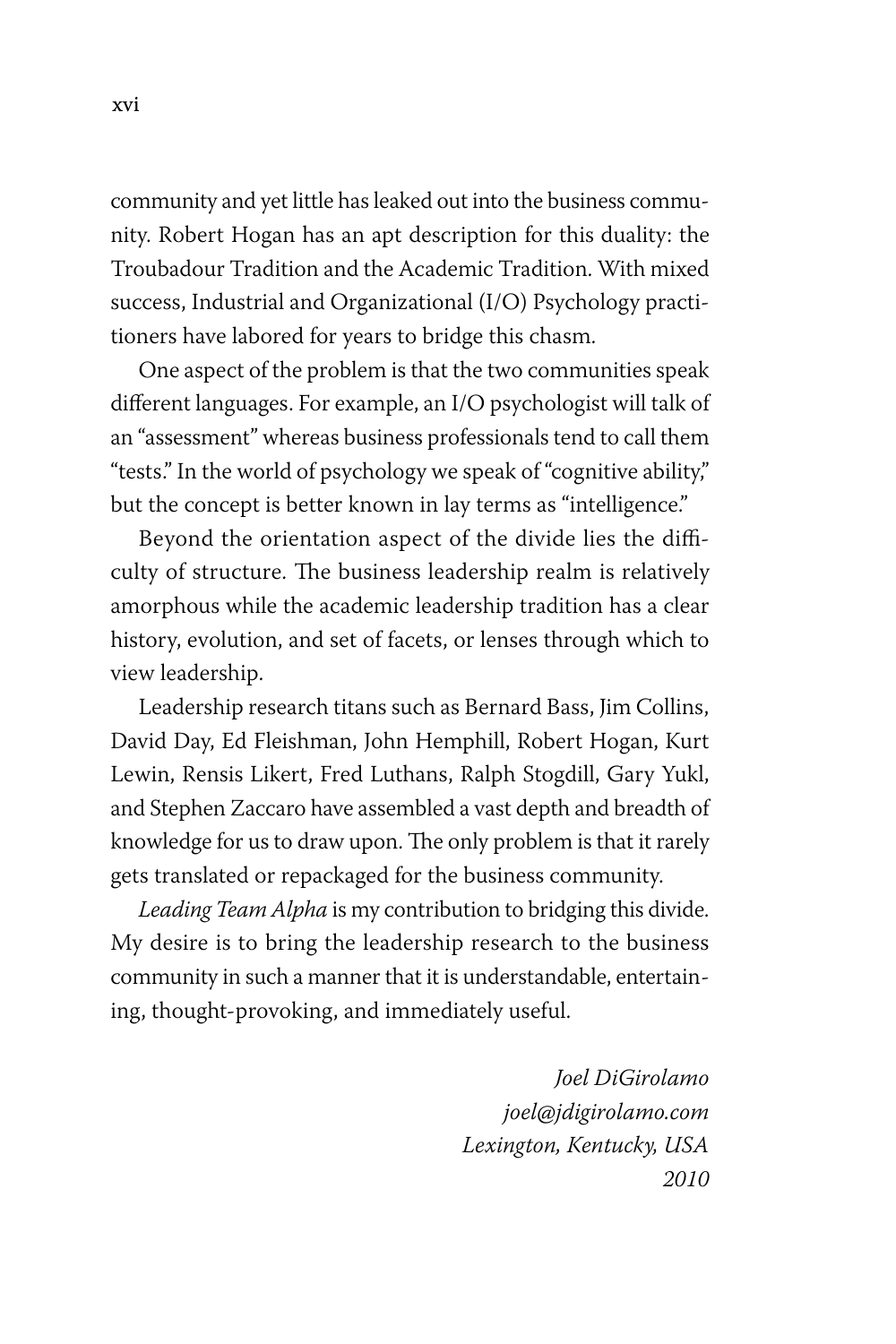#### a c k n o w l e d g e m e n t s

First and certainly foremost, I want to thank my father for showing me what leadership, rapport, and challenge are all about. I have vivid childhood memories of him engaging with everyone he met in the plant he managed. He knew everyone's name, about their kids, their vegetable gardens—and they knew him. I watched as he showed people that he cared about them and challenged them to do their best. He pulled people together to work toward a solution to a problem or concern. I observed my father negotiate with skill, tact, knowledge, and respect. He showed me how to confront a person with honor, speaking with the voice of reason and without ego. He genuinely cared about all of the people he met.

I thank my editor, Beth Connors-Manke, for her patience with me, guidance, attention to detail, and insightful analysis of this story.

And speaking of patience, I appreciate the encouragement, faith, and patience of my wonderful wife, Karen. Through the days, weeks, and months of work, she stood by me and did not waver. Despite my moments of doubt, she said, "You'll get it done, and it will be great." Thank you, my love.

Lastly, I thank all of the people in every corner of the globe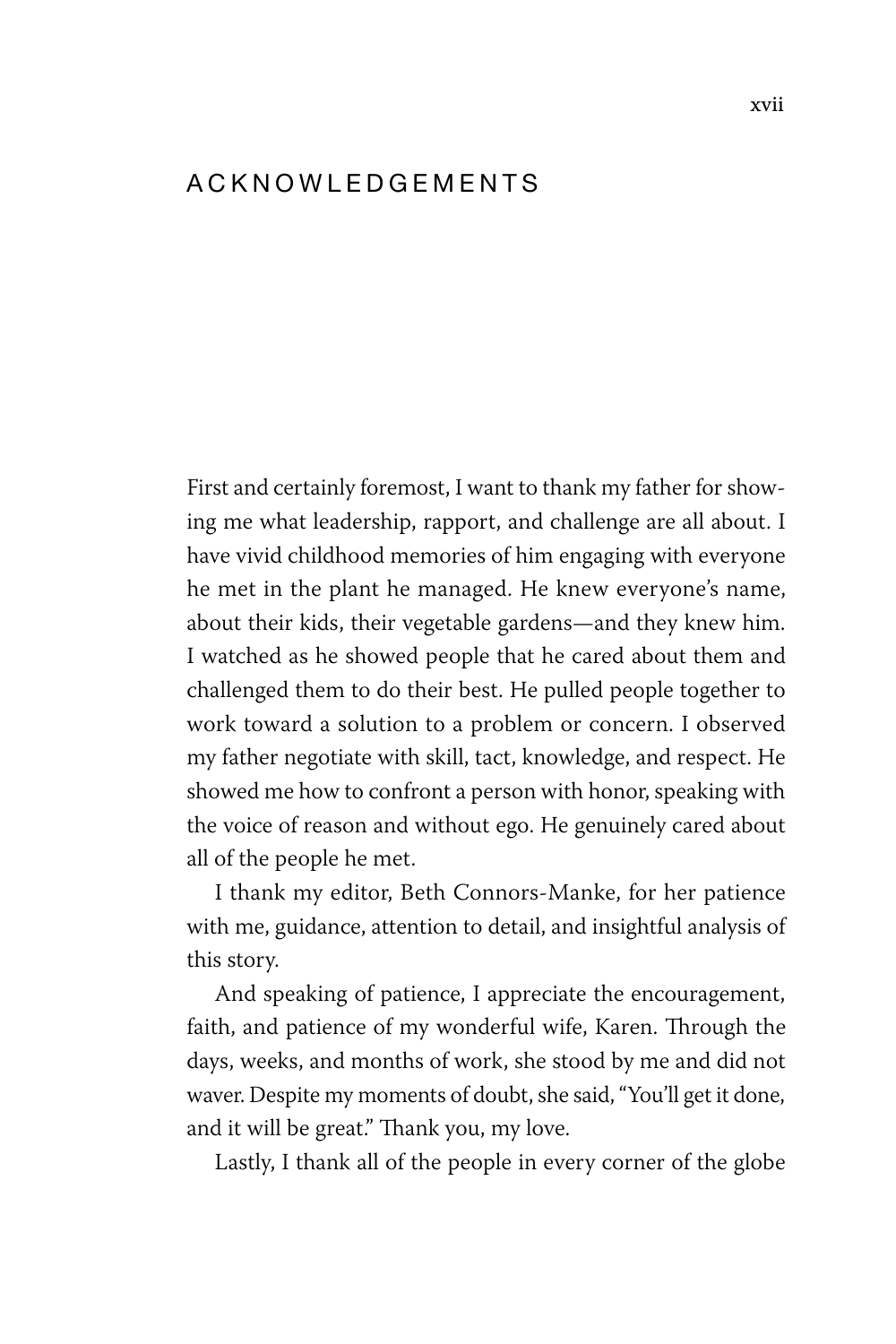xviii

whom I have met in this lifetime. They have provided even more lessons, fodder for this story, and companionship through this life's journey.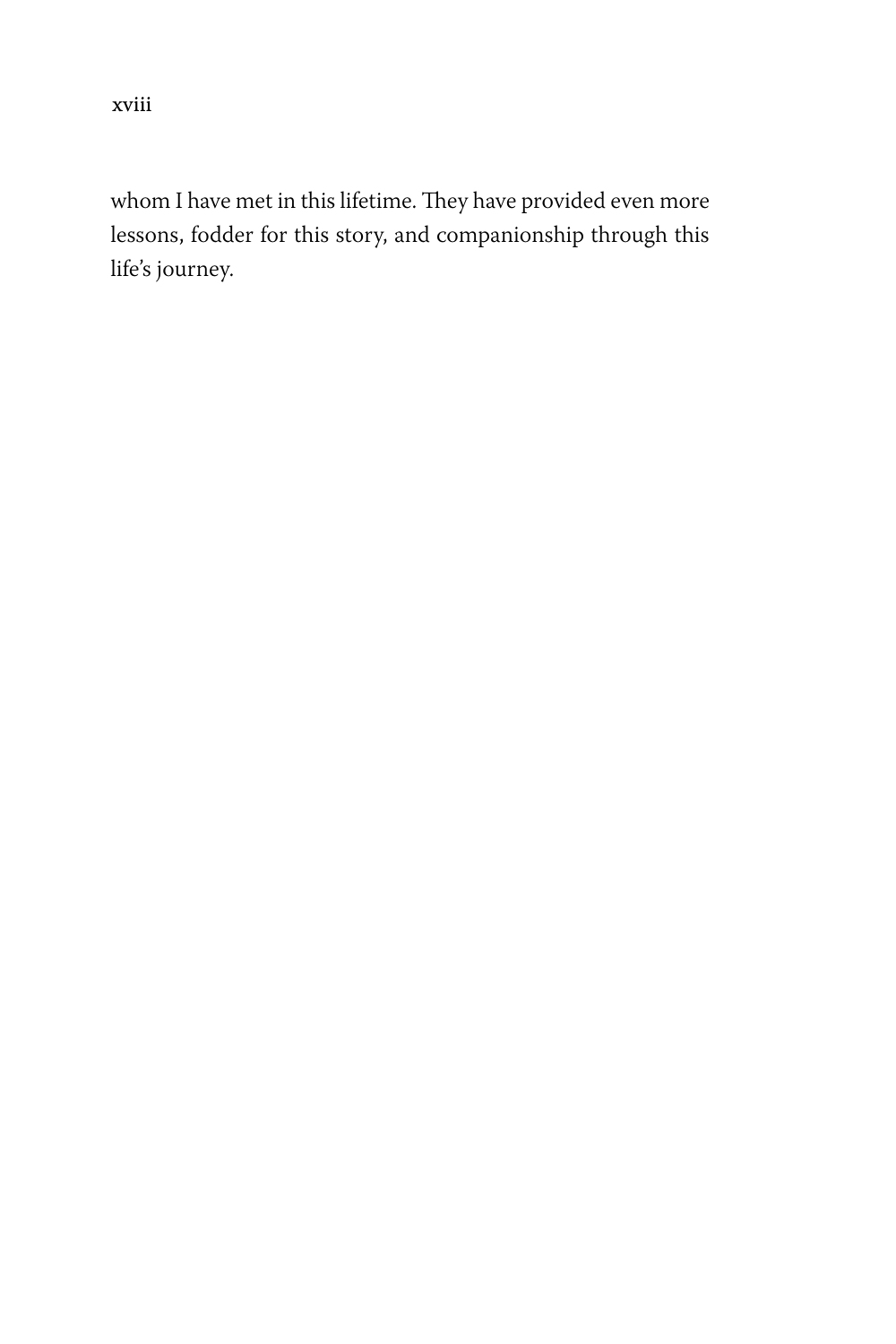#### chapter one

*You are not here merely to make a living. You are here in order to enable the world to live more amply, with greater vision, with a finer spirit of hope and achievement. You are here to enrich the world, and you impoverish yourself if you forget the errand.* - WOODROW WILSON

 $\bigcup$ ean fidgeted in his chair, awaiting his turn to speak. As he squinted to see the audience behind the bright lights, his thoughts turned inward, to the perils he had avoided to reach this place of honor. It was easy for him to go back to the place where it all began, when he struggled to keep his small, yet powerful team alive amidst CEO demands and corporate intrigue.

Although it was almost two years ago, he remembers that morning's call well: "Dean, did you see what BenSoft just announced? They're saying they're going to deliver your NU technology in July." His gum still popping, Tony continued, "We're toast, pal, unless you deliver soon. Hate to see what this is gonna do to the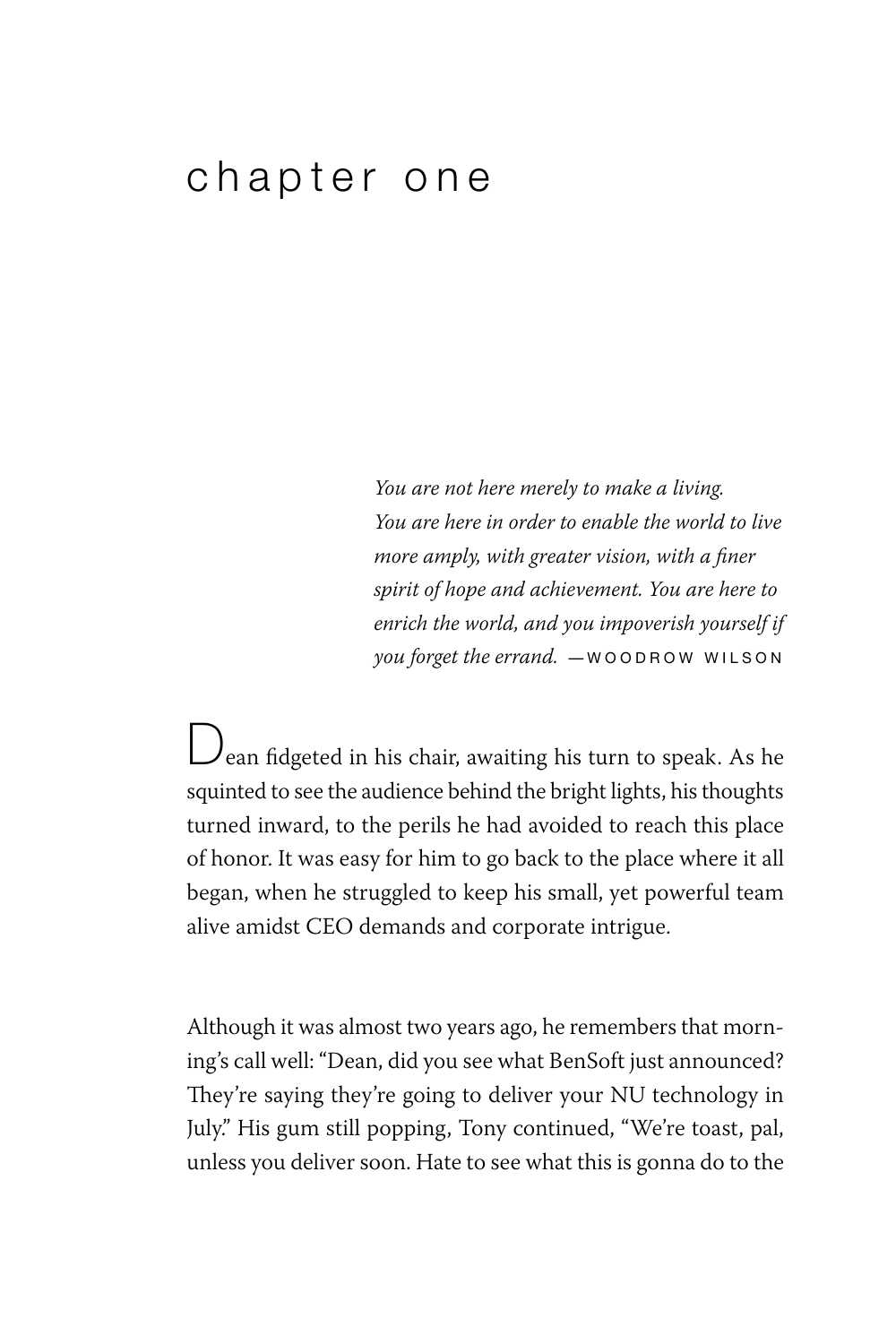stock price. Just wanted to make sure you knew. Remember you heard it here first. Ciao, pal."

"Uh, thanks," was all that Dean could muster before the phone clicked on the other end. He despised Tony, his finely tailored Italian clothes, his air of confidence. Antonio Androni, *Italian aristocrat.* It made him want to puke. He always had to be out front, ahead of everyone else. Setting his ego aside for a moment, Dean checked a few news sites and confirmed the announcement. The stock was already taking a hit—down four points to \$74 and change.

Dean had feared this day. He knew that NU technology was the future to pursue but had always been held back by minimal funding. While he was lucky to have four very talented programmers, they were only enough to create prototype interfaces and network communication modules. *Things are certainly going to be changing quickly,* Dean thought*. I better chat with Randy.*

Unable to focus on anything other than putting one foot in front of the other, Dean strode down the hall to Randy's window office, relieved to find him there even though he was engaged in a phone conversation. Randy motioned for Dean to enter then returned to his phone conversation. Sitting in one of the guest chairs gave Dean more time to collect his thoughts. *This is not going to be pretty. On one hand the pressure will be on to produce a new version of software with NU technology; on the other this is an incredibly challenging assignment. I hope they don't feel they need someone with more "experience." I've heard that one too many times.*

Glancing at all the awards and diplomas on Randy's wall was intimidating. The master's degree in computer science from MIT seemed to be his crowning achievement. Knowing that most CS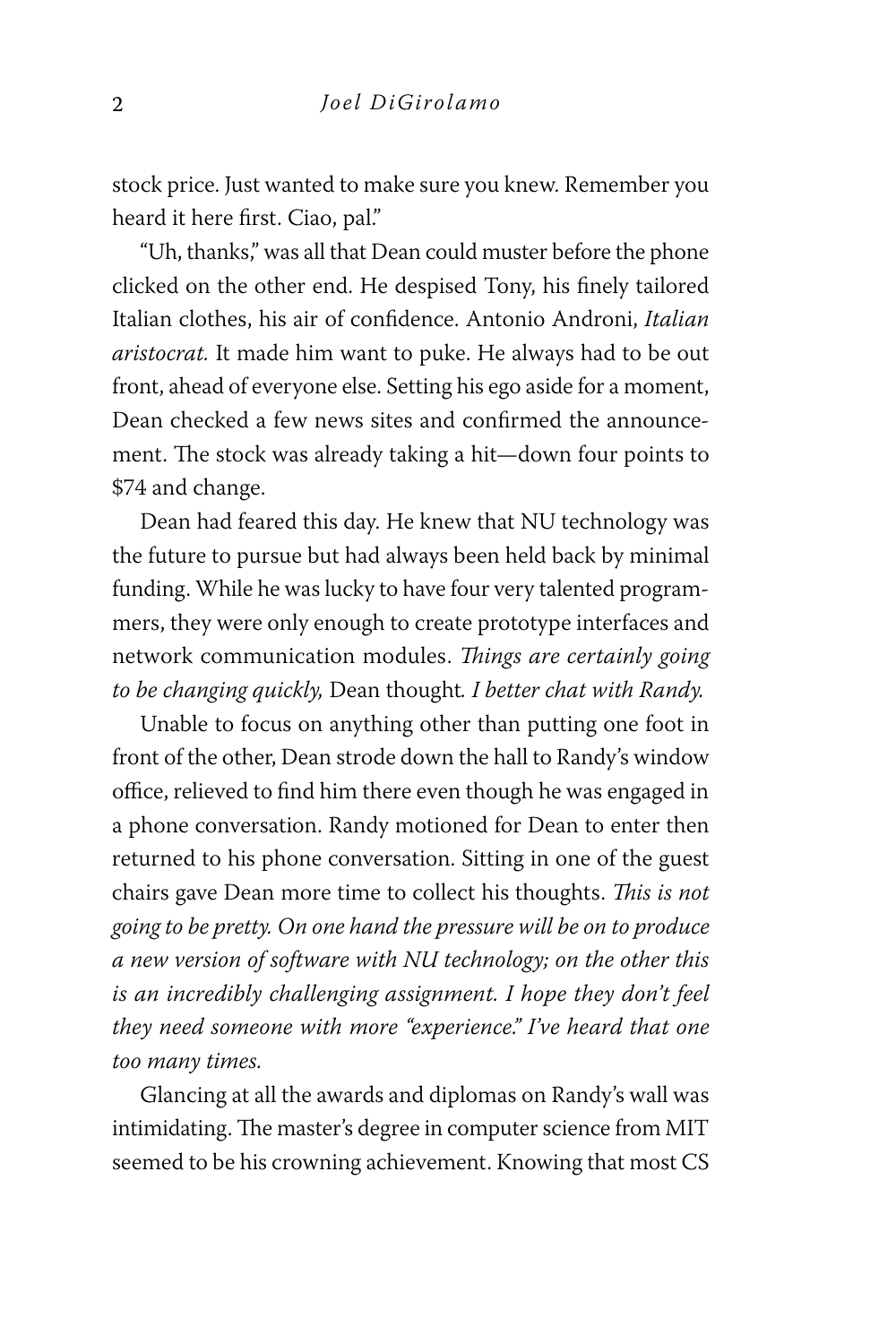graduate students at MIT get Ph.D.s, he often wondered if Randy had bailed out of the program before completion. He certainly wasn't going to ask.

While he had been reasonably successful in his career, Dean often felt inferior with his midwestern computer science degree. Reluctant to go to school out of state, he hadn't even bothered applying to the top tier schools. *Maybe that was a mistake.* He was happy with his move to Ann Arbor, however. The local university provided enough culture and diversion as well as continuing education. It was a nice place to raise his family.

Dean enjoyed managing his small team. He'd spent several months hand-picking the programmers he wanted for the job. They were a close-knit team, enjoying the challenging assignment working with leading edge technology. His role was comfortable, keeping the team focused on gaining experience with the technology and ensuring DandaData was poised to integrate the technology whenever the senior management of the company felt it necessary.

Still surveying Randy's wall, Dean's eyes reached the corporate vision. He'd seen it hundreds of times, but he read it once again. "Viewed as a leader in database software by our customers. Passion for our products and the ways in which our customers use them. Ethical in all our business dealings. Socially responsible."

Randy was a reasonable manager, but Dean would often become irritated when he shrank from the task of requesting more funding for Dean's team. He could sense Randy was winding his conversation down.

Placing the handset down, Randy swiveled his barrel-chested body around to face Dean. "So what's up? You're not looking your usual chipper self."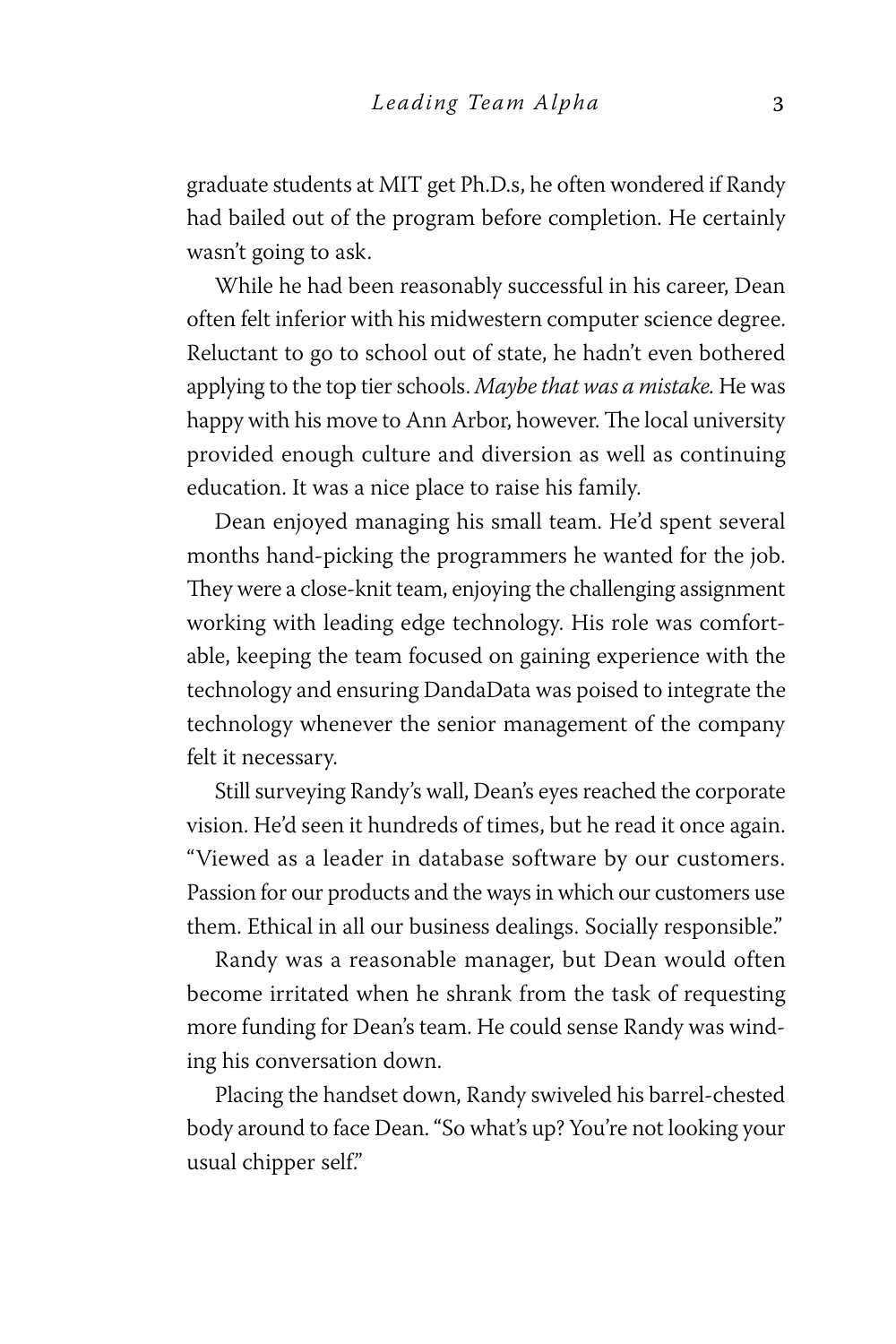"Randy, we've got a problem. Have you seen the BenSoft announcement?"

"No I haven't. What did they announce?"

"A new version of their database product with NU technology. Availability is slated for July—only three months from now. The stock has already taken a small hit and I'm worried. You and I both know this could really impact our business."

"Yeah, you're right. What are the details? Are they revving the whole database product, or is it just some communication module?"

"The best I can tell is that they're revving the whole database product, interfaces and middleware. Of course with these big changes there will be early problems, but meanwhile they can cause the market to stagnate and stop all sales. Given NU technology's ability to simplify installation and management, you and I both know that all database software will eventually switch to it. I guess we should have listened to our sales team when they said customers were saying that our competitors were going to be doing something to improve installation and management. So where do you think we go from here?"

Randy began spinning his pen over his knuckles. "Well, we knew it would eventually come to this. Let's just hope it doesn't crater us too badly. Go ahead and gather whatever information you can find. Engage the competitive analysis folks, if they're not already engaged. They're usually pretty quick about finding out about these kinds of announcements. Maybe they can get some inside scoop from a 'friendly' customer. I'm sure Jim's going to want a review as soon as possible, maybe late today or in the morning. Don't worry about the usual CEO review outline, just give him all that you can gather. Eventually he's going to want to know how we can build up your team and match this, but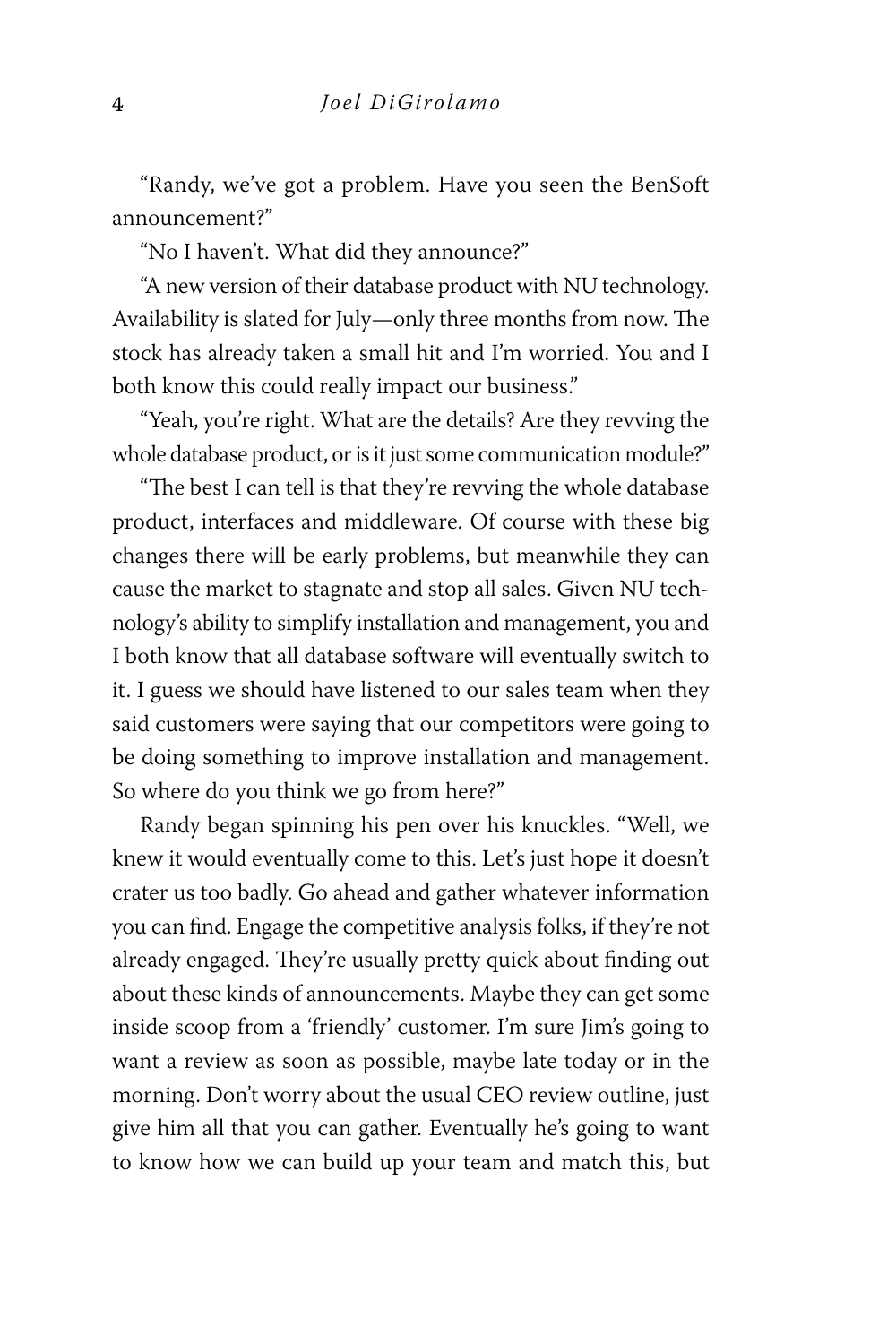clearly we can't have that analysis for this meeting. I'll see when we can get on his calendar. Can you give me an update later this afternoon?" Randy turned back to his computer to check his calendar. His right arm flung outward, a nervous tick that Dean had seen only once before, when they went through a round of layoffs three years ago.

"How about 4:00 o'clock? Do you think you can have anything then?" Randy asked.

"I'll bring what I've got and see who else should join us. I'll get a room if the group gets too large for your office."

"Thanks. We'll get this figured out."

Dean rushed toward the glass-walled building, glancing at his watch one more time, *7:28, good, I'm not going to be late. Ugh, these early morning meetings are killers.* Placing his badge against the reader, Dean saw the security light turn green. He pulled the heavy glass door open. Still hazy from lack of sleep, he hardly noticed the plush carpet and modern artwork of the DandaData lobby as he advanced toward the second badged door. *Damn badge readers are always slowing me down.*

Making a turn down the bright corridor toward the CEO enclave, Dean enjoyed the pristine white walls and industrial linoleum flooring. Nothing to distract his focus at this early hour. Rounding the final corner to the CEO's conference room, he closed his eyes and wished this were a dream. Tony and Randy were milling outside the conference room in the dark wood paneled reception area. The subdued lighting, deep carpet, wood trim, and artwork always seemed to bring a sense of hushed whispers. A sign might just as well have been placed on the wall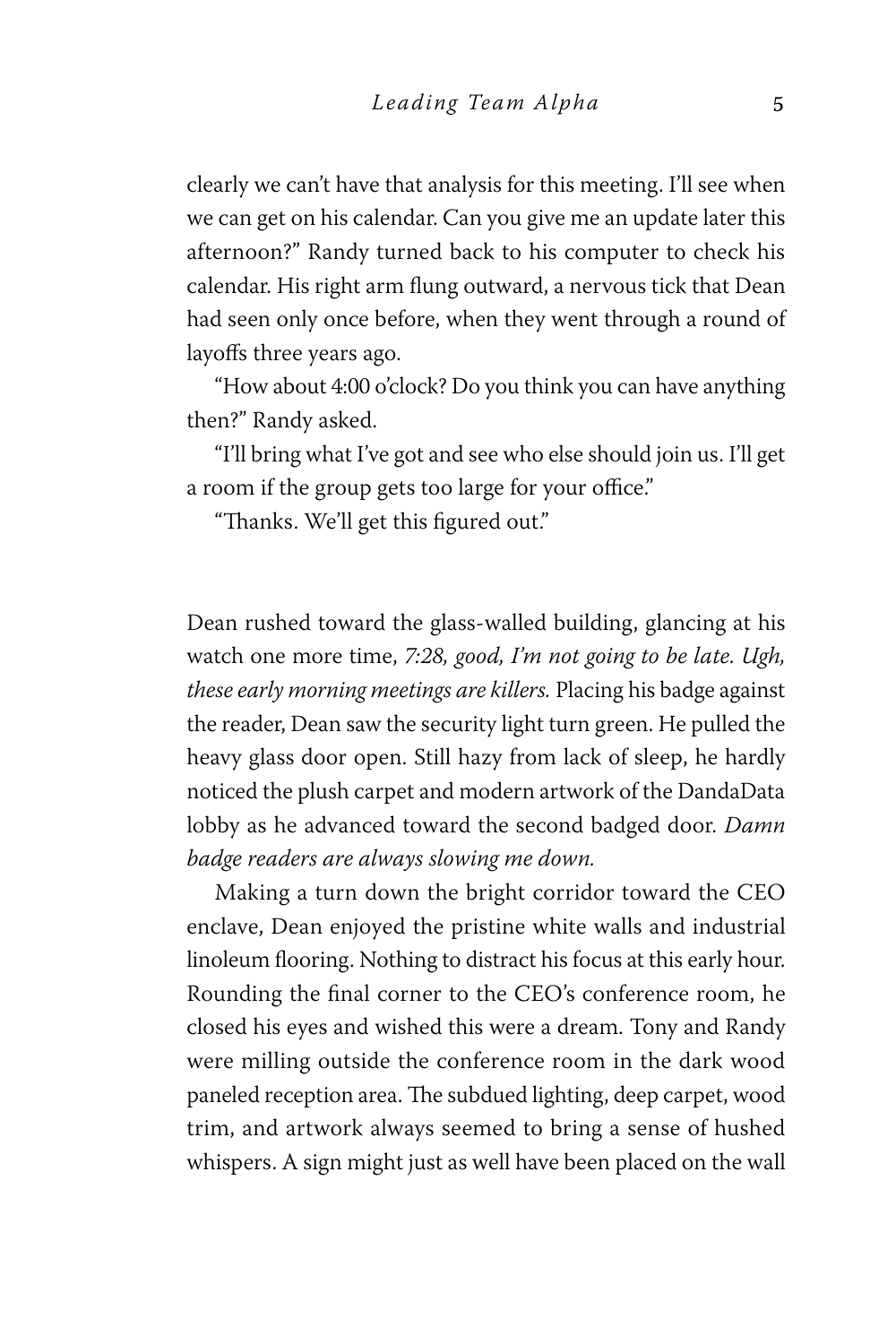saying, "Quiet." While he knew that Tony would be at the meeting, seeing him in real life made him want to pivot on his heel and walk back out.

 Tony's athletic form was leaning forward, approaching Dean like a man on the hunt. "Gotta love these 7:30 meetings, eh, pal?" Tony said as he chomped on his gum.

"Yeah, sure," Dean replied, not wanting to engage the conversation.

Tony was fully attired for an audience with Jim—neatly pressed and starched cream colored button down shirt with business blue pleated pants. Dean wondered if Jim cared how anyone dressed, but then reminded himself that Tony was one level higher than him: Tony was at the Director level. *Maybe I should upgrade my wardrobe.*

Thankfully, Randy cut in between Tony and Dean. "Did you get much sleep?"

"Yeah, about three hours worth. I sure hope we've got enough stuff to satisfy him," Dean said.

"Don't worry, it'll be fine." Randy's right arm began to flinch again. "Listen, I'll kick the meeting off and then hand it over to you. You OK pitching the whole thing?"

"No problem. It certainly makes sense for me to."

"I noticed the stock closed down eight points yesterday. This isn't looking good."

"I know. Hopefully we can ramp up our development efforts quickly enough that it won't impact sales. Our maintenance contracts should be good for—"

Jim wheeled around the corner as if on his morning jog. He spoke without breaking stride. "Morning gentlemen. Go ahead and have a seat. I need to set this stuff down in my office."

"Good morning sir." Straining his neck toward Jim, Tony piped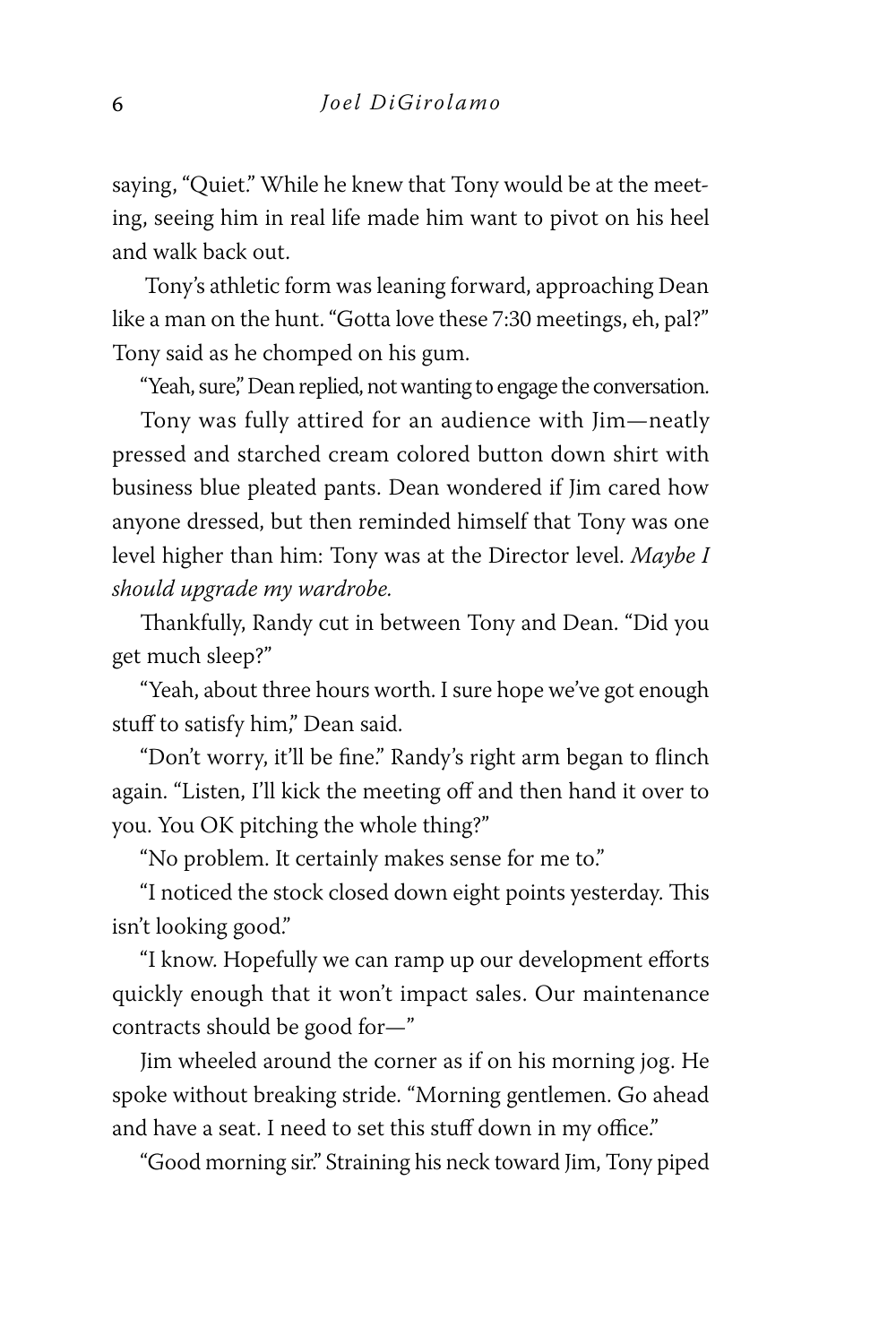up before anyone else could get a word in. They filed into the conference room and as Dean began setting up his computer for the presentation he already felt the perspiration running down his armpits.

Tony once again began to speak, intending to have a conversation in full swing when Jim returned. "Randy, I had my team engaged with a few of Dean's folks yesterday to get started looking at the architecture changes we'll need to incorporate NU technology into the existing database product. It's a good thing we both work under you so that our teams can work closely without anyone worrying about turf battles. I think Dean's guys have done a good job showing the feasibility of the concept. We should be able to take what he's got and run with it."

Dean could hardly believe his ears. Tony was already attempting to take charge of the project. *That SOB. He's going to lobby to keep me in the background.*

Jim launched into the conference room, a single pad of paper in his hand, his closely cropped hair still wet after having gone through his daily exercise routine. Clad in a simple polo shirt emblazoned with the logo of a local prestigious golf course, Jim's short stature belied the absolute power he wielded and his impressive pilot skills. Jim owned one of the few privately held MiG-29 fighter planes, capable of Mach 2.4 and remarkable maneuvering capability. He would occasionally use the plane, literally a cockpit perched on two massive jet engines, to attend meetings in Silicon Valley for the day, returning late in the evening.

*I wonder if this will be a "good Jim" day or a "bad Jim" day. Given the circumstances, this is probably going to be unpleasant.*

"Good morning again gentlemen, looks like we've got a major problem on our hands. What can you tell me about this BenSoft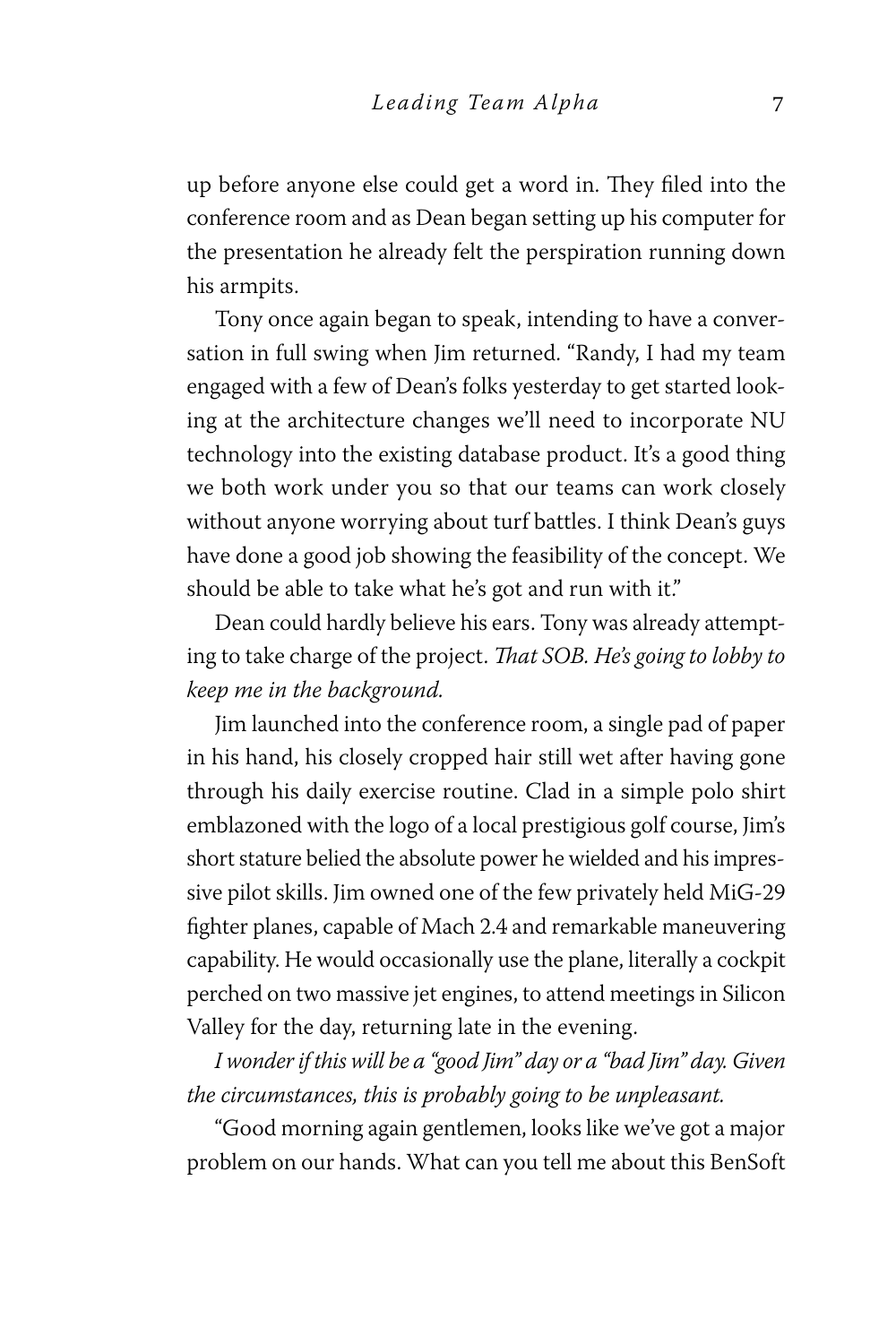announcement?" Jim snapped. "I'm sure you've all seen that the stock price closed down eight points yesterday. We've got to figure out how we're going to respond. What've you got for me?"

Tony wriggled in his seat, preparing to speak when Randy piped up. "Sir, we've looked at all the material BenSoft has provided publicly and our Market Intelligence group has dug up some more detailed white papers from a consultant. I think you remember Dean Edmonds here, our Development Manager for New Technology. His team has been working on NU technology with a small team of four people in the back room, so to speak, for the last year or so. Of course you know Tony, manager of the current software product.

Just then a tall man with dark hair combed up and back popped his head into the doorway. "Excusez-moi, would it be acceptable if I join you?" he queried in his thick French accent.

"Sure Jacques," Jim uttered as he looked down and waved him in. "I think all of you know Jacques Foucault, our VP of Sales and Marketing. Go on, go on."

"They've built prototype interfaces and communications modules," Randy continued. "Also, our folks who attend standards meetings have heard several people in the industry talking about NU technology. Given the advantages NU technology offers in terms of ease of installation and maintenance, we have no doubt that our entire industry will eventually switch over to it. The question is just how quickly the products will adopt it. Dean will take you through what we know."

"And so, you can see that their announcement is pretty comprehensive. My guess is that they've already got two or three pilot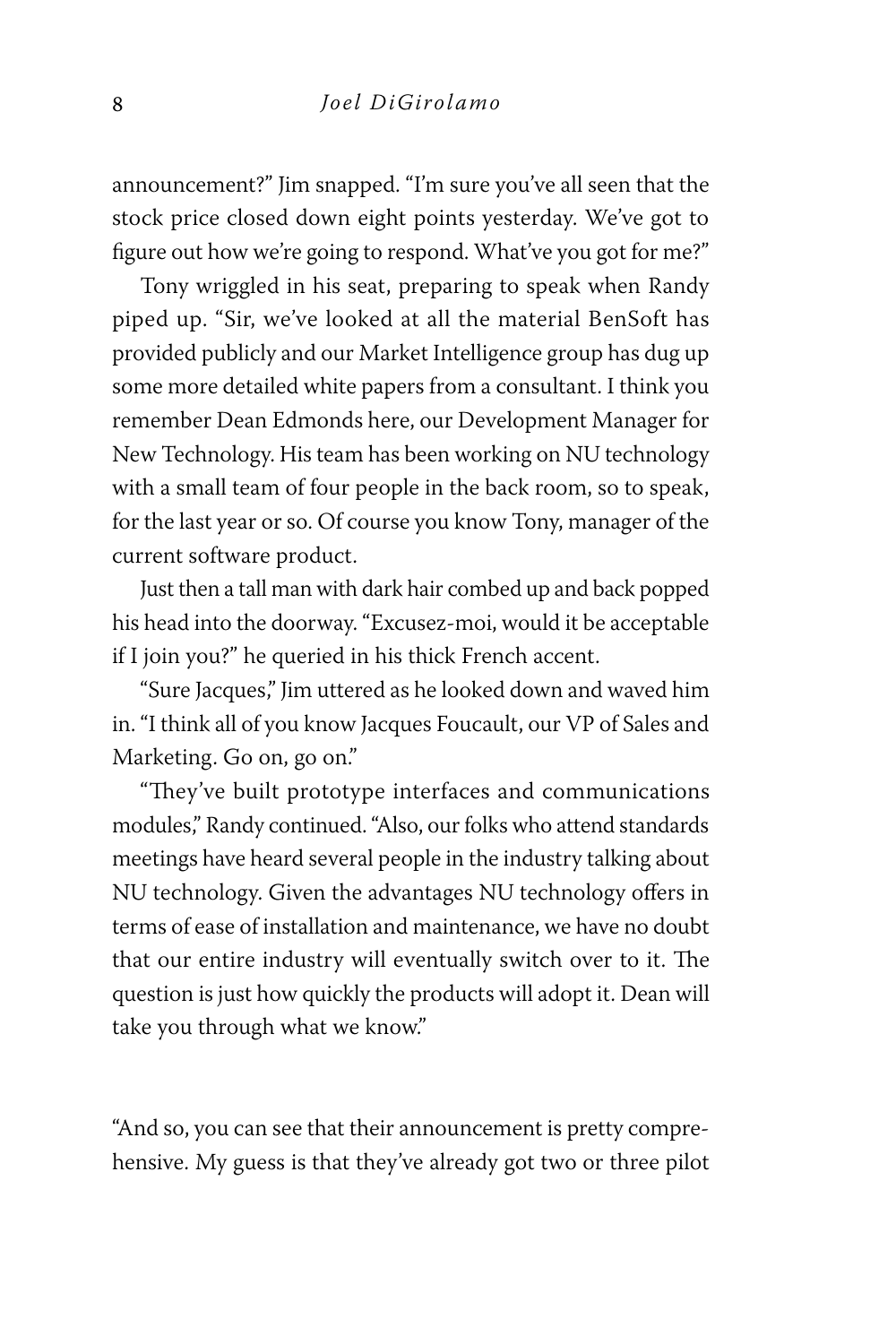sites up and running," Dean said, winding down his presentation. "As Randy said at the outset, we just don't know how quickly customers will want the technology. Given the long time periods some of our customers use our products, we may be OK. On the other hand, as you saw, with the annual maintenance cost savings with NU technology some customers may be willing to switch fairly soon. Of course, entirely new customers will find it very compelling."

In a rare event, Jim was silent, looking up in thought. No one dared break the silence, not even Tony. Jim turned back to the group with a sober face. "This is about what I expected and it's troubling. Here's what we need to do. Jacques your sales guys need to have their ears to the ground, they need to find out if any of our customers are looking at this. Of course you don't want to go asking them about it directly, but we need all the eyes and ears on it. Randy, when can you give me an estimate on how soon we could roll out a new database version with NU technology?" His mood becoming agitated, Jim barked, "I need to know timelines, resources, funding, the usual."

Randy looked at Tony and then Dean, "What do you think guys, one week? Next Wednesday?"

"Oh, I think we can do it quicker than that." Tony blurted out. "Dean, think we could come back late Monday?"

His anxiety building, Jim shot out, "Listen, I want the answer 7:30 a.m. Monday morning! We're behind on this and one way or another I'm going to get a team to build what we need. I don't care who you need or where you have to go to get it. We've got to get this in gear. Our future is at stake, guys. I built this company from nothing and I'm not about to watch it wither away. Another thing, Jacques, you need to get with the finance guys and look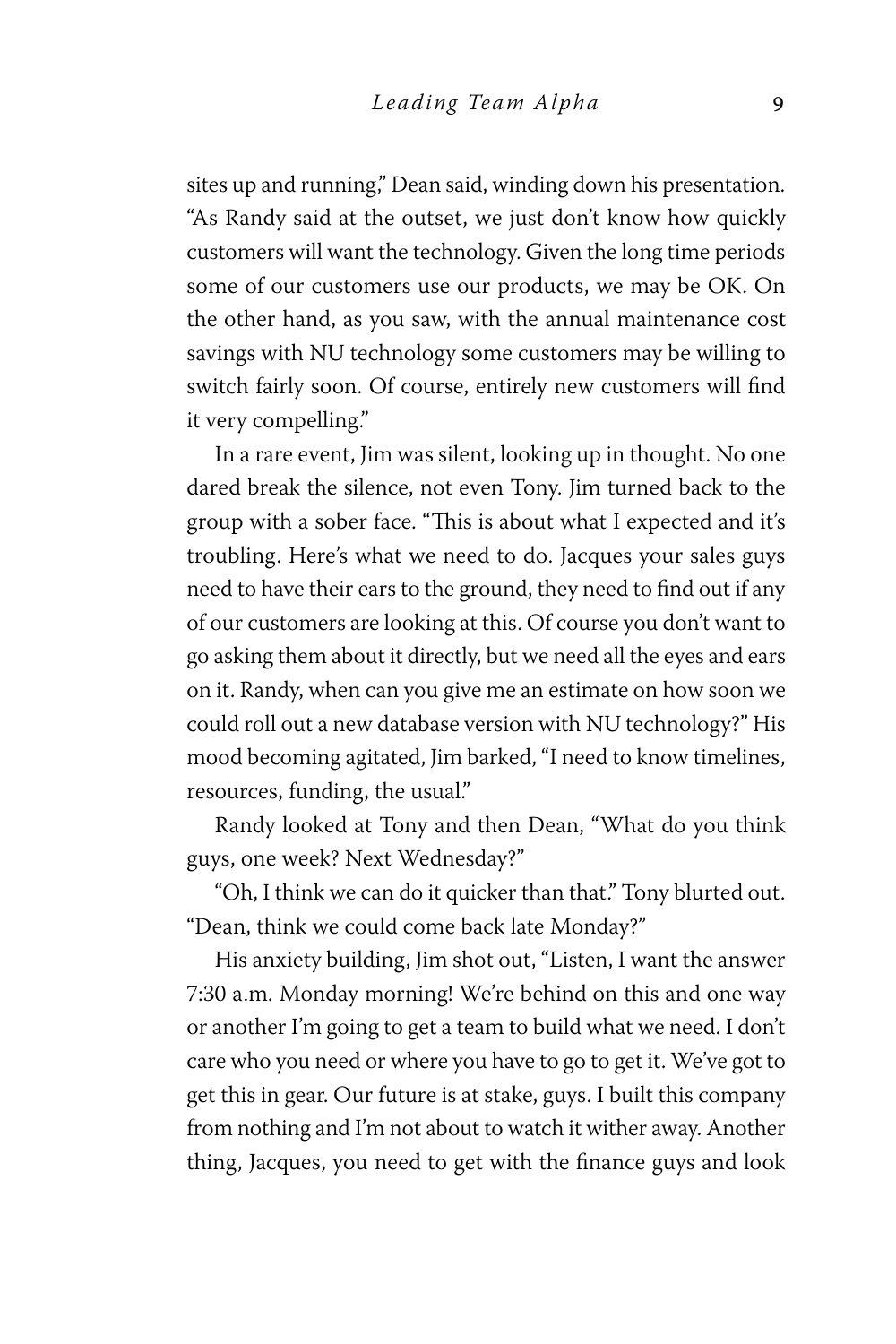at the potential impact this could have to our bottom line over the next year and a half if these guys here can't deliver. I want some scenarios built with high impact, low impact, etc. Look at what we might need to do for pricing on our product in the short run. Any questions?"

Barely leaving time for anyone to inhale, Jim said, "Good. Let's go. Move! See you Monday."

Before anyone could arise Jim was gone like an owl on its silent flight.

Jacques raised his eyebrows and was the first to speak. "Well gentlemen, it appears that we all have our marching orders. Good luck on your project, and we'll let you know if we hear anything." He arose from the chair, his frame towering over Dean as he leaned forward and strode out.

Not wanting to let Tony muscle in first, Dean began, "Tony, we need to get our teams together this morning and get this kicked off. Randy, do you want to say anything to our teams about how important this is to the business to set the tone? I want these guys to realize what a huge threat this is to our business. There's no question that BenSoft has gone for the jugular."

"I'm right behind you, Dean," stoked Tony. "My guys have a status meeting at 9:00. How about we get everyone together at 10:00? We'll wrestle this baby down to the ground."

"I'll get us a room. Randy, you in? You're sitting there awfully quiet. What's up?"

"I'm just sitting here thinking about all the pieces we need. I'll ask Becky to sit in as well since this will impact her integration team. You guys remember the ancient Chinese curse, 'May you live in interesting times?' I think we've been cursed."

Packing up, Dean wasn't sure what to think. *I'm not sure how*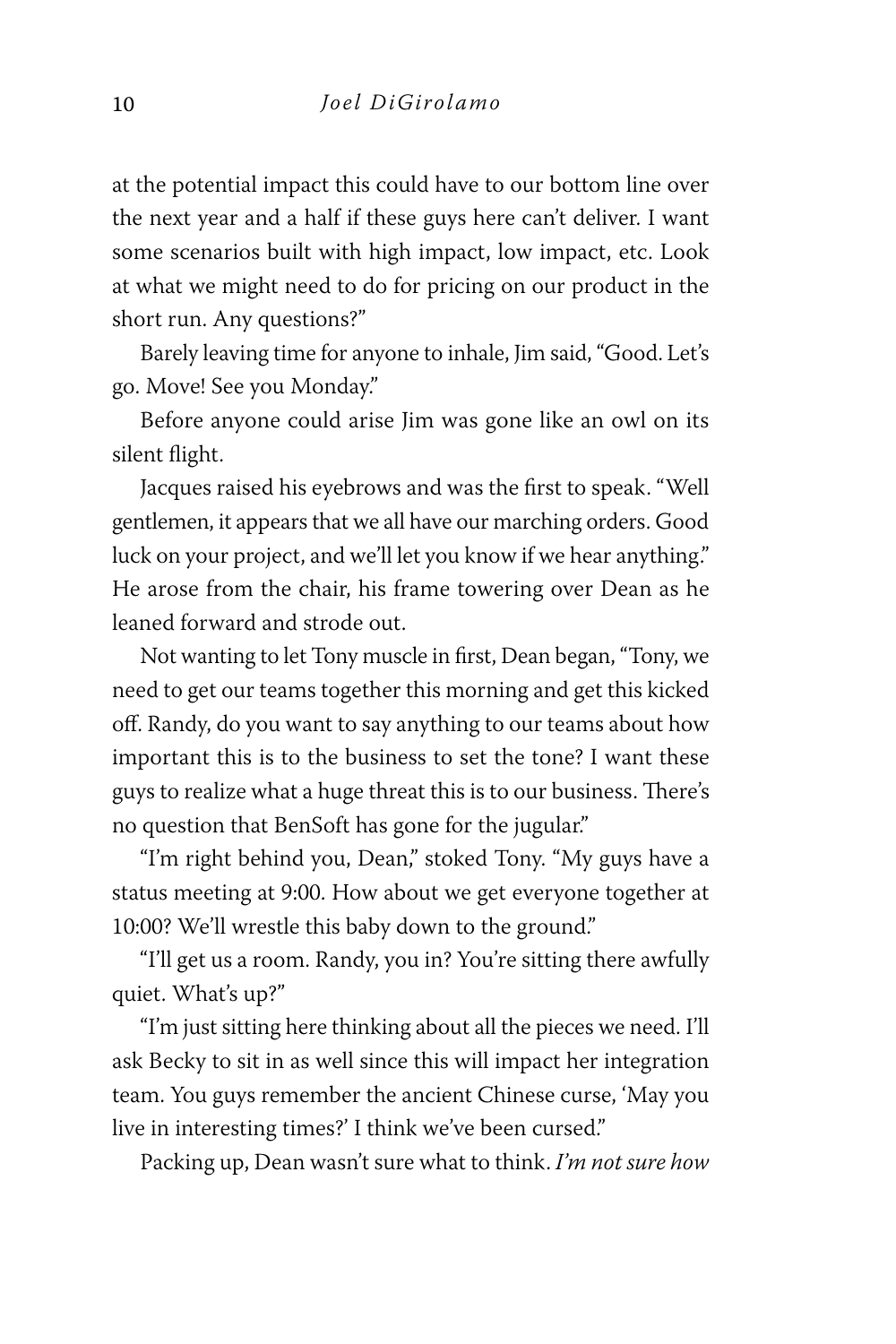*we're going to get all of this done by Monday. We've got to figure out all of the code modules we need, how big they might be. Then we've got test, build, integration, alpha and beta tests. How do we split the work between Tony's team and mine? Ugh. How am I going to fend him off this time? The last time we were in a situation like this he ended up cutting me off at the knees by going behind my back to Randy. I hope we don't have to go through that again.*

"Cheer up pals, we'll work it through and it'll be a smash hit. Just you wait and see. See you at 10:00, gents," Tony said as he resumed popping his gum.

"Hey Randy, you still OK to meet now?" Tony queried, hands against the door frame, leaning into Randy's office.

"Sure, come on in," Randy replied, pressing his arms against the chair to lift his body out. Tony glanced around, angling for the proper seat. He reached for the door and gently closed it.

"Sit in the sofa," Randy said as he took a place in a guest chair, his wide frame filling the entire seat. "How was lunch?"

Tony brushed the wrinkles from his neatly pressed slacks. "Fine. A few of us went to the new Indian restaurant on Mayfair Road. Too bad you couldn't join us."

"Yeah, I would have liked to but I need to have this budget update finished by the end of today. So what brings you here?"

"First, I want to thank you for kicking off the meeting on Wednesday. I think it set the tone for the teams on the NU technology project. By the way, we're calling it project Phoenix since this project will need to pull us out of our current disaster. We had another round of meetings yesterday, and I wanted to catch you before the weekend so that you could be thinking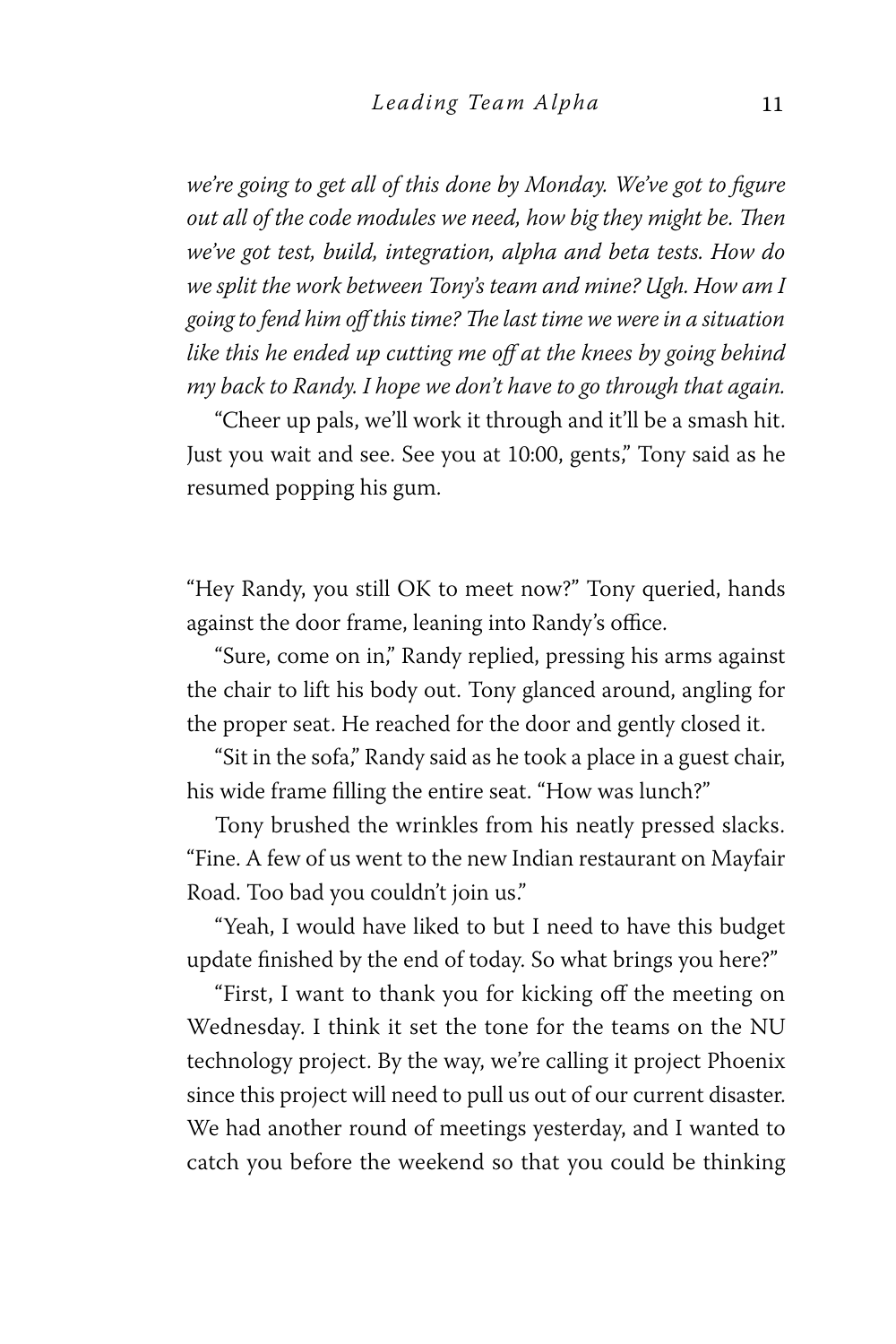about this. I've been thinking about how we separate out the work between my team and Dean's. I'm wondering if it doesn't make sense to just bring his four people into my team so that we can have a tight integration of the NU technology into our existing product. Dean could remain the lead for the team. I'm not sure what other organization would make sense. After all, my team has been working on this code for many years. They know it well. You don't need to give me an answer now, I just wanted to plant a seed to let you think about it."

"Tony, I have given it some thought, but first we need to see how Jim is going to react to our sizings and see how much additional funding we get. I don't know if he'll go for the ten million additional dollars you guys are projecting. I appreciate you sharing your thoughts with me, but let's see what happens on Monday morning."

Looking down at his Italian loafers, Tony replied, "Sounds fair enough, but I don't want us to waffle on this issue too long. I want our teams fully engaged on the project as quickly as possible."

Randy looked down at his watch. "Sure. Well, I really need to get back to this budget. Is there anything else?"

"No, that's it. You going to the game tonight?"

"Yeah, let's hope they pull through this time."

Tony rose slowly, releasing the stiffness in his lanky body. "I really do appreciate your support on this. Thanks."

Dean was the first to arrive. Glancing into Jim's office through the window, he could see Jim aggressively engaged in a phone conversation. *This is not going to be fun.*

Randy strolled up, heavy briefcase in hand. "Good morning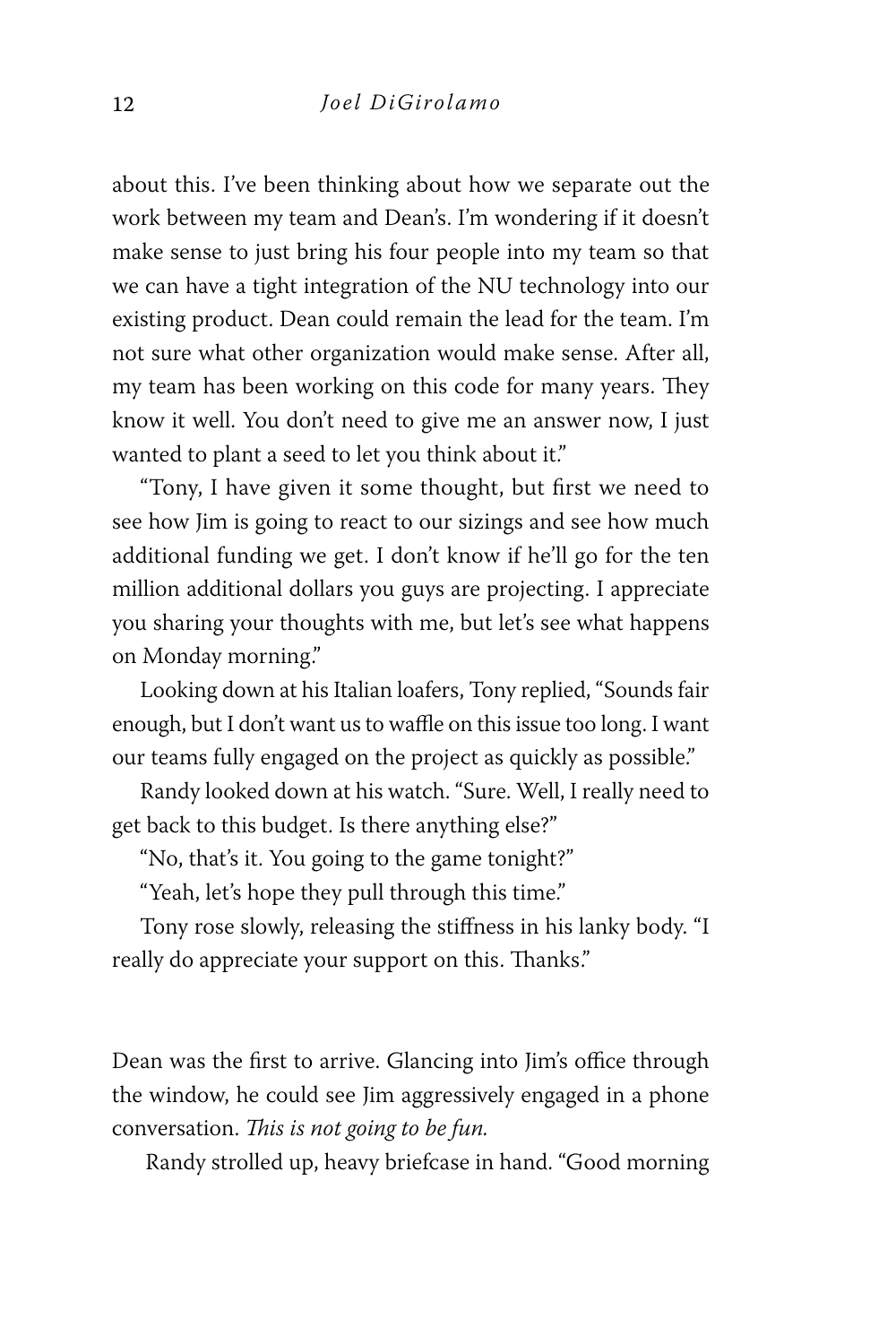Dean. How was your short weekend? Sorry for the Saturday meeting, but you know how important this is to the company,"

"It's OK. I think we're ready. I reviewed the three development options again, and I still think it's the best we can muster."

"Yeah, really, all other options are just variations of those," Randy agreed.

Jim burst through his door, a serious look on his face, "Where is everyone? We're starting at 7:30!"

"I'm sure they'll be here in a few minutes, sir." Randy looked at his watch. "It's just now 7:30. Did you have anybody else coming?"

"I don't need anyone else. Go in and have a seat. I'll be right there," he said as he turned to go back into his office.

Dean and Randy quietly filed into Jim's conference room just as Tony and Becky were arriving. Randy began to attach his computer to the projector for the presentation. "Good morning guys."

"Good morning...I think," Becky mustered. She remained uncomfortable, once again feeling as if she were in the background while others held jobs in the spotlight. Becky wanted to move up in the organization but felt she was held back by the low perception brought from her third tier school degree. She felt as if no one took her seriously. Despite her strong on-the-job performance, she knew few respected her degree from a less well-known university. In the pecking order, Becky knew it was important to have good academic degrees hanging on the wall. Every time she looked at Randy's collage of diplomas, her confidence took a small hit. She wondered if Tony or Dean ever felt this way.

Dean eyed Becky's smart attire, a fitted skirt with a low cut, lavender blouse that accentuated her athletic figure. He enjoyed how the color brought out the blue in her eyes and highlighted her smooth, straight brown hair. The lack of chatter suddenly came to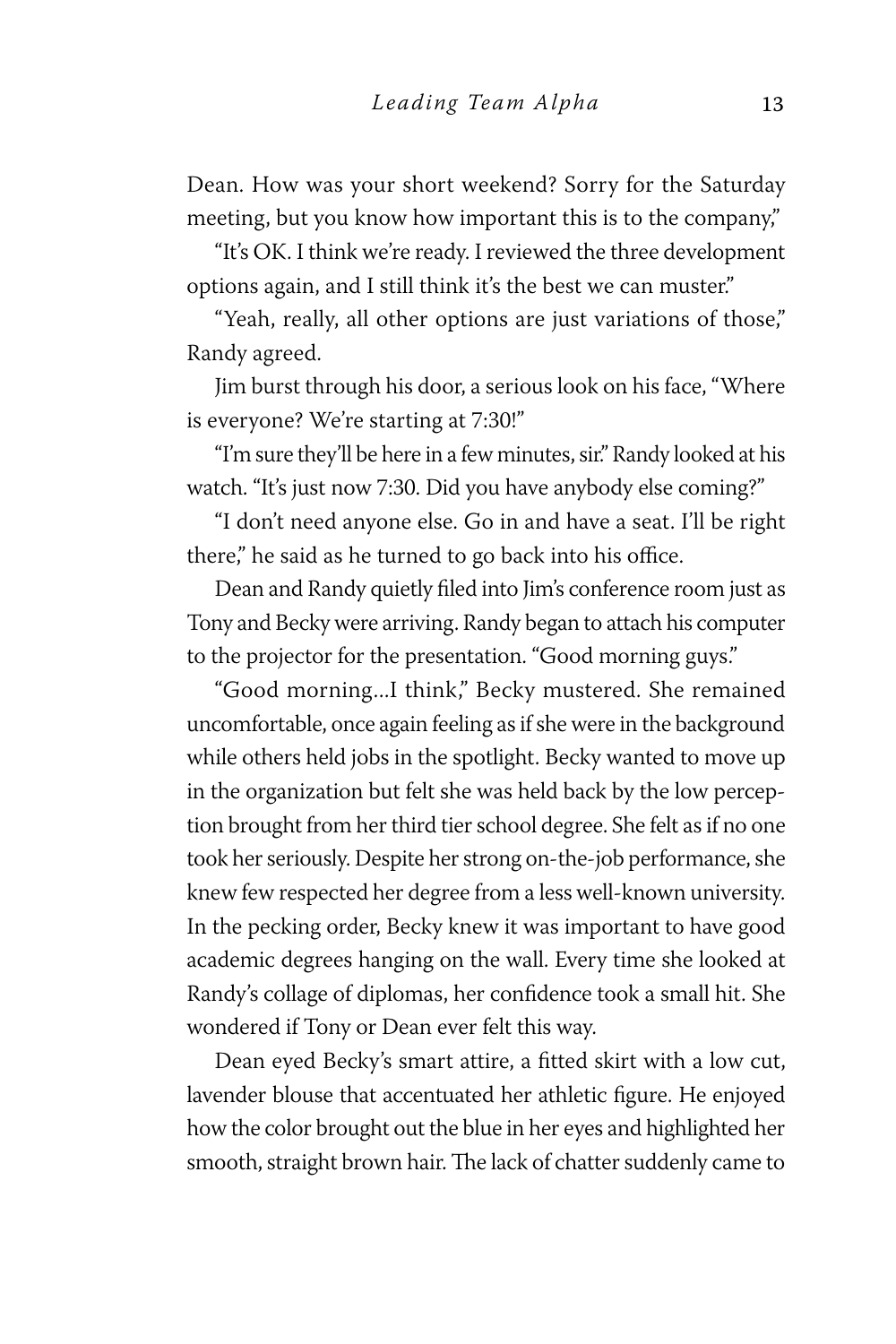his attention. *Hmm, Tony certainly seems subdued this morning.*

"Morning, chaps," Tony said as he lifted his coffee mug.

Dean summoned the will to speak to Tony. "So what do you have in your cup today?"

"Oh, just a bit of cappuccino from the old country. Of course, I'll never find coffee here like that back home in Italy, but I certainly dream of—"

Jim swept in, almost silent on his feet, without so much as a pen in his hand. He thrust the door closed with a thud and stood in front of the group. "I'm sure you all have been watching the stock price."

Everyone began to shift in their chairs, assured that this was not going to be pleasant.

"We closed at around \$65 on Friday. I just got off the phone with Walter, head of sales in EMEA, and he said they've heard from two of our large customers over there that they're piloting the new BenSoft release. We're starting to get questions from other customers about if or when we'll have NU technology. I want all of you to understand how important your development is to the viability of this company." His eyes shifted to scan everyone in the room, "Is that clear? OK, what have you got?" he said as he took a seat near the screen.

Randy broke the silence. "Sir, I've had my entire team looking at the project ever since we met last Wednesday. I've asked Rebecca Green, Manager of Integration Services to join us. As you recall, all three of these folks work for me, so we should be able to do most of the development in my shop. We're calling the project Phoenix, by the way."

"OK, OK," Jim responded impatiently.

"What I have to show you this morning is three scenarios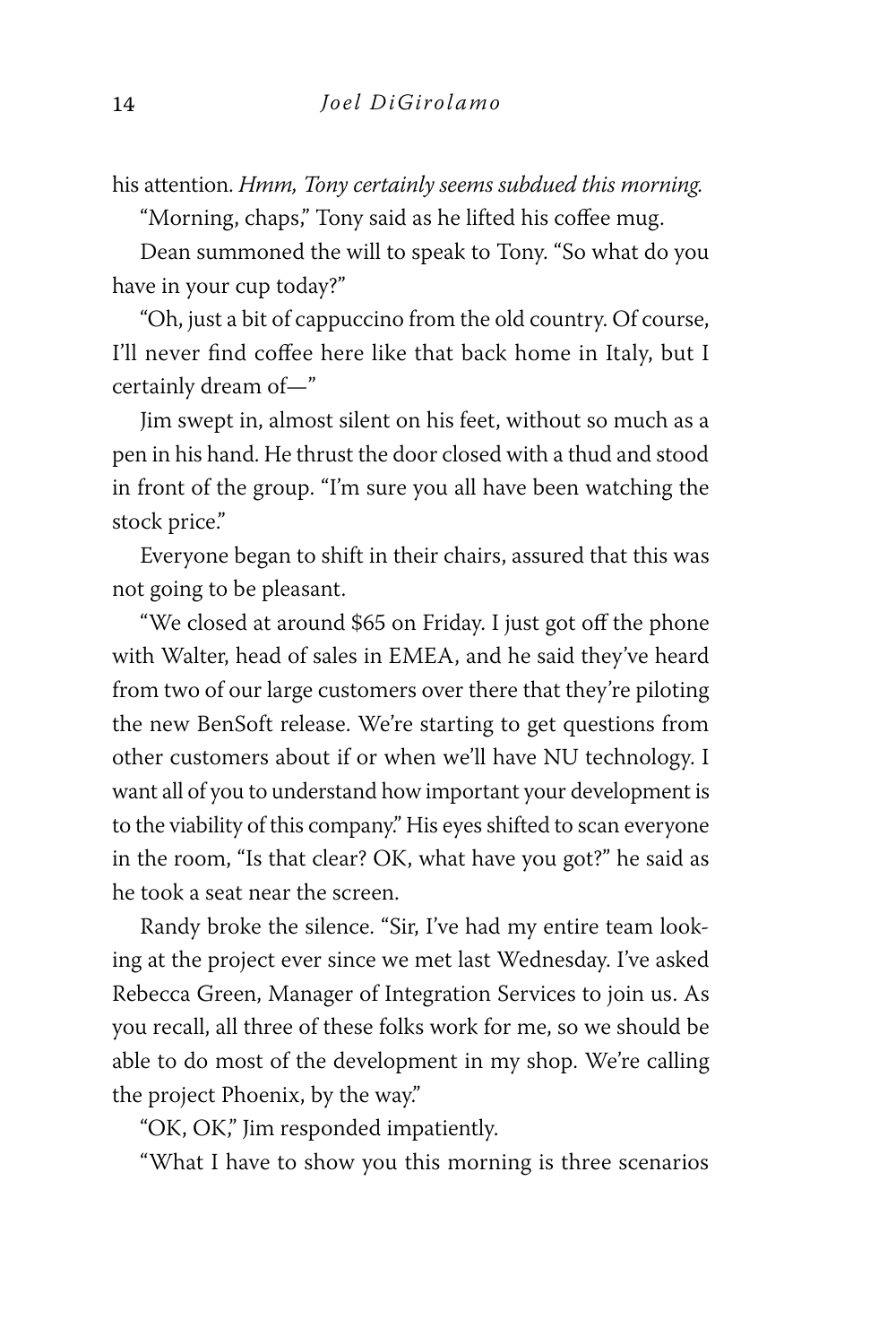we've laid out. As I mentioned, we worked the rest of last week and Saturday on this. Our first scenario is for a 15-month delivery schedule, the second one an 18-month delivery, and the third a 24-month delivery with no incremental funding."

Randy noticed that Jim was uneasy but continued on, bringing up his first slide.

It was almost as if Jim's blood was boiling, his body physically shaking. "Listen, I don't need to see any more of this. I don't care what that last scenario says. Here's the story. We can't afford any incremental funding. If anything, we need to be looking at ways to cut costs. If we start losing sales or customers put purchases on hold, we're going to be hurting, boys and girls. What you guys need to do is figure out how to give me a new release in 15 months without any—without *any* incremental funding. Is that clear? And I want full functionality, not some lame half-assed release. Got it? Come back in two weeks and show me where you are. You can have my AA put it on my calendar. I gotta run."

Blasting out of his seat, Jim didn't look back. Randy, Tony, Dean, and Becky looked at each other, not knowing what to say.

As usual, Tony was the first to speak. "I'd say we've got our work cut out for us."

"Yeah, I guess so. Let's reconvene in my office," Randy uttered. "I've got a bad feeling about this."

Randy flipped through the project estimates again, his right arm moving almost incessantly. "I think we all know what we need to do. We've got to figure out how to do all of the project work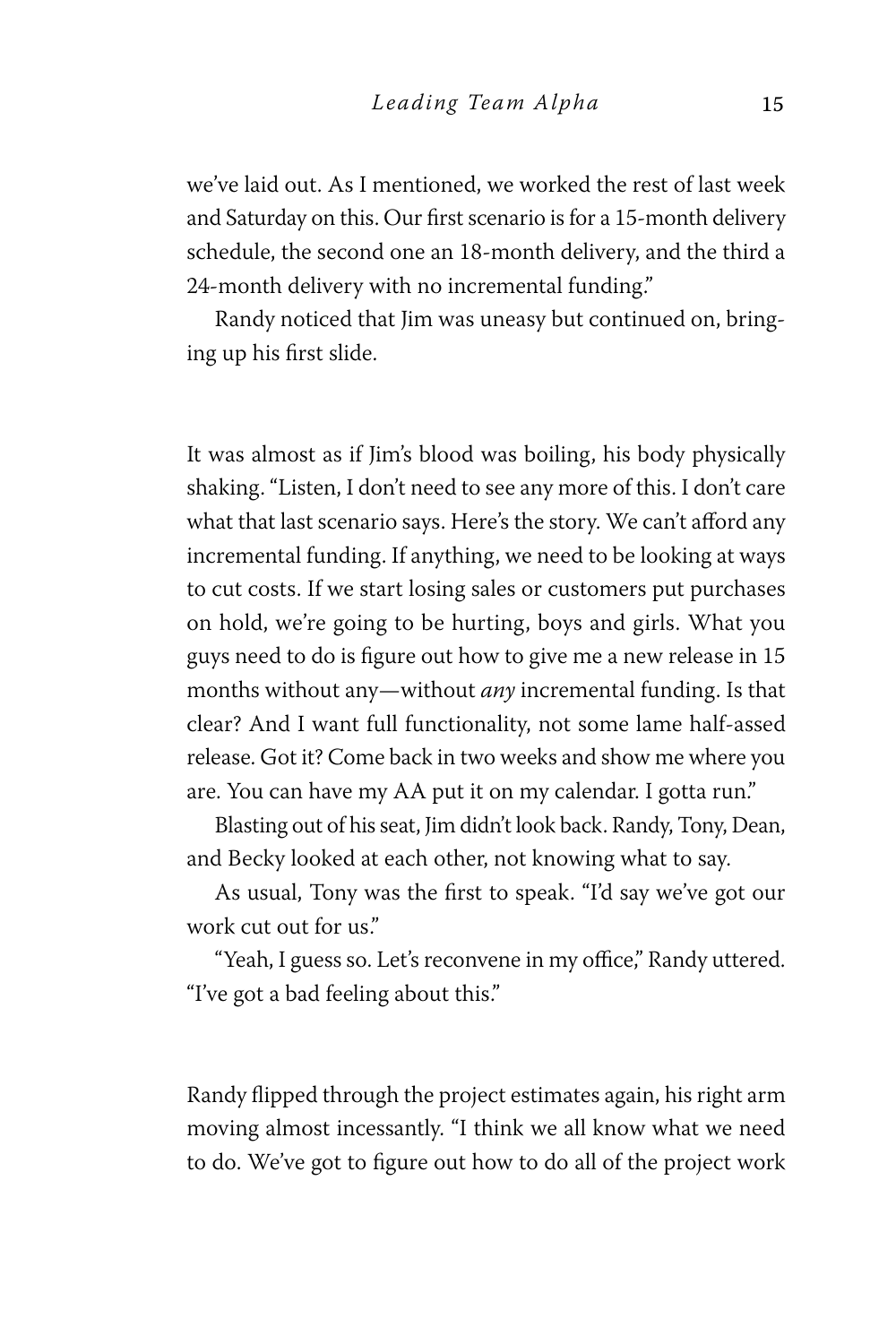in 15 months with the manpower we currently have on board."

Not wanting Tony to gain the upper hand, Dean spilled out, "I hate to bring this up but one card we haven't played yet is utilizing the Bengaluru support teams. I think there are around 50 developers that we could redeploy. This is a big enough deal that I think we could get some of them."

Without hesitation Tony added, "You know, that's a fantastic idea, Dean. Some of those guys have already worked on my code. Given the pay differential, it might work."

"If I extend out the delivery times for my integration projects, I could probably offer up a few folks. I know that every little bit helps," Becky proposed.

Randy was heartened at the spirit of cooperation, a rare occurrence. "It shouldn't be too hard to figure out if that will work. I'll chat with Anil in Bengaluru. Let's see, it's 10:10 our time, so that would be 8:40 their time in India. I'll give him a call on his cell phone and see if I can catch him. Dean, can you run the estimates again to see how many Bengaluru folks we'd need to add?"

"Sure thing."

"Becky, how many do you think you could give up? Two?"

"Yeah, I could do that," she said, flashing her blue eyes at Dean and Tony. "You guys owe me for this, you know."

"Baby doll, you name it," Tony shot back.

Randy glared, "Tony..."

"OK, OK, I get the message. Sorry Becky."

Randy sighed, his broad chest seeming to collapse. "Let me check my calendar. Dean, could you give me an update at 3:00?"

Dean nodded and Randy carried on, "Becky, see who you could shake free in the next couple of weeks, and they need to be top tier, all right?"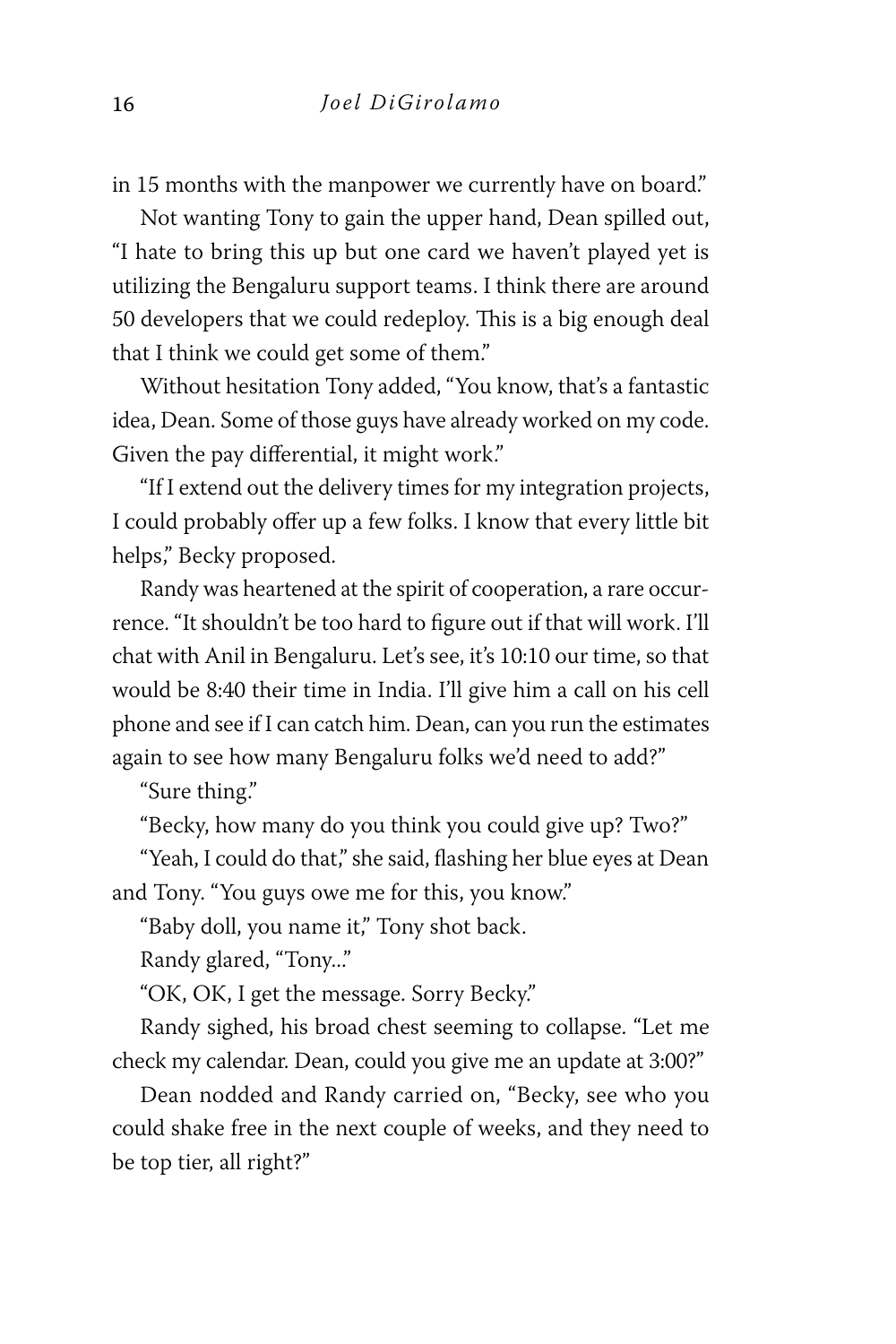"No problem."

Randy closed out the meeting, once again spinning his pen over his fingers. "I'm getting a better feeling about this. Maybe Jim will let one of us fly his MiG to Bengaluru for a meeting."

"Ah, wouldn't that be something. I'd rather get my all my stock options above water, though," Tony blurted.

Randy glared at Tony once again as Dean shook his head. *I didn't get any stinking options. I just wish this guy would shut his mouth.*

Filing into the auditorium, the energy was palpable. Each person was to have been given his or her role in the new organization. Dean watched as each of Randy's employees sat, pushing their spring-loaded, deeply cushioned seats downward, often slumping into a relaxed position.

When the new headquarters building was designed, Jim insisted on an auditorium which could perform double duty—large corporate meetings as well as evening concerts or theatrical performances. Designed into the building with a set of security doors behind and beside it, public functions could easily be accommodated while maintaining security for the rest of the complex.

Randy approached the podium. Tony, Dean, and Becky were seated on the stage to his right. "Please take a seat folks, I'd like to get started." Pausing, his right arm flinching, Randy began. "Thanks for coming out for this exciting announcement. You should all have been informed of some of the changes, although we've kept the overall structural review for this meeting. As everyone knows, one of our major competitors, BenSoft, has announced a new release of their database software which will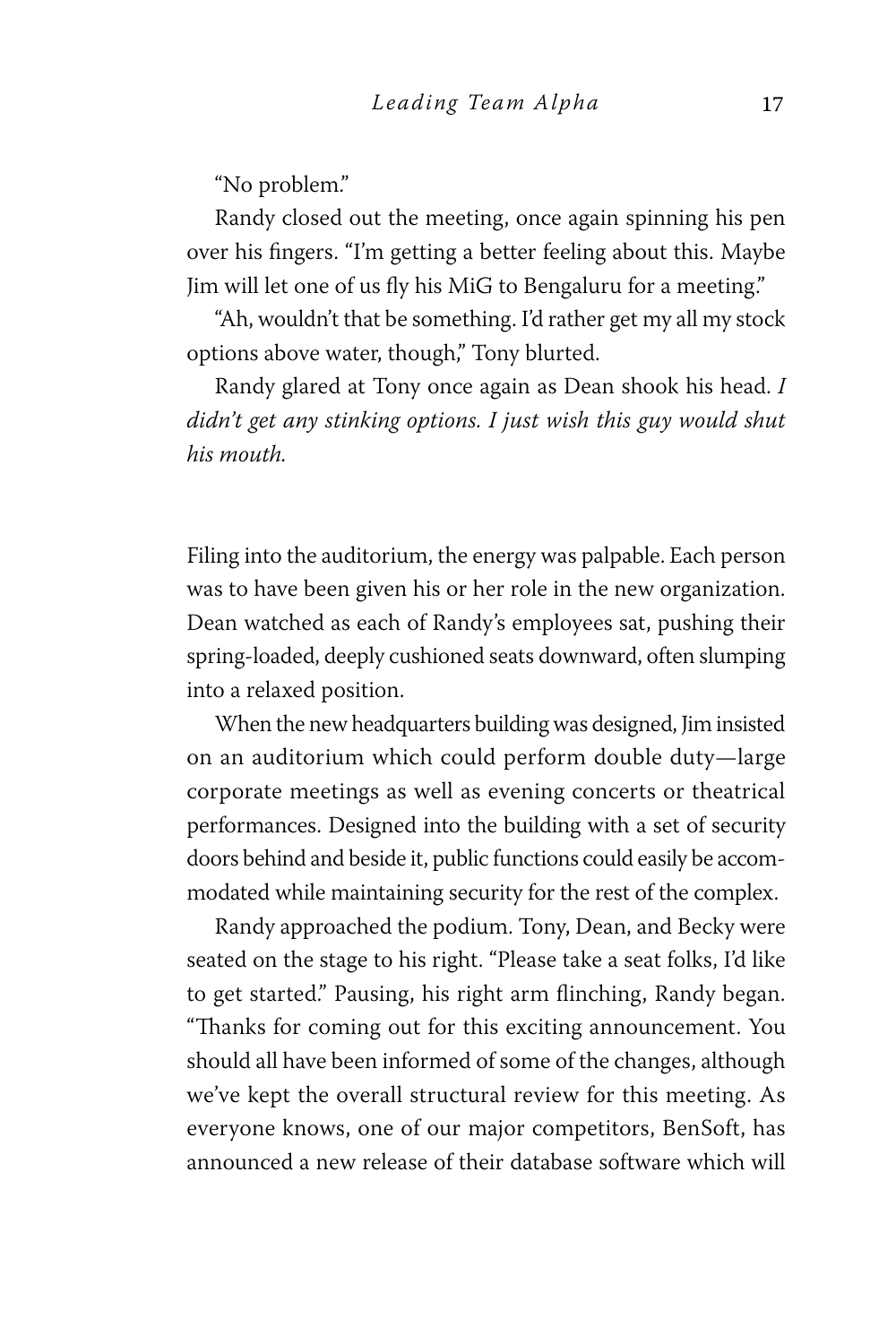utilize NU technology."

"Just to make sure we're all on the same page, I want to talk about NU technology a bit. NU stands for Network Ubiquity and is a loose term for a set of network protocols that allow software to be deployed with little human intervention across enterprise networks. This technology will greatly reduce installation time and complexity as well as reducing run-time expense and maintenance. For a bit of trivia, it is also the Internet TLD, or country code top-level domain name for the small island country of Niue in the South Pacific. And no, people assigned to the project will not be relocating to Niue."

Everyone laughed.

"You may have seen it on some domain names, .nu in Sweden, Denmark, or Holland, where it means "now." It also happens to be similar to "nouveau," the French word for new, and of course our English word N-E-W, new.

"Anyway, back to our industry. BenSoft announced their release on April 17th, with availability in July. We've since found out that they have several pilot projects running and some of our large customers are looking at it quite seriously. Of course our stock has taken a hit with this as well. Just before the announcement we peaked at around \$78, and now we're at around \$64. This is clearly troubling.

"We've had several meetings with Jim Sousa, and where we've come out is targeting the next release of our database product with NU technology in 15 months. We know this is aggressive, but we feel that given your talent and ability we can do it. This is an "all hands on deck" moment, folks. We're going to be asking a lot from you in the coming months because this is an aggressive goal and clearly is crucial to the vitality of our corporation.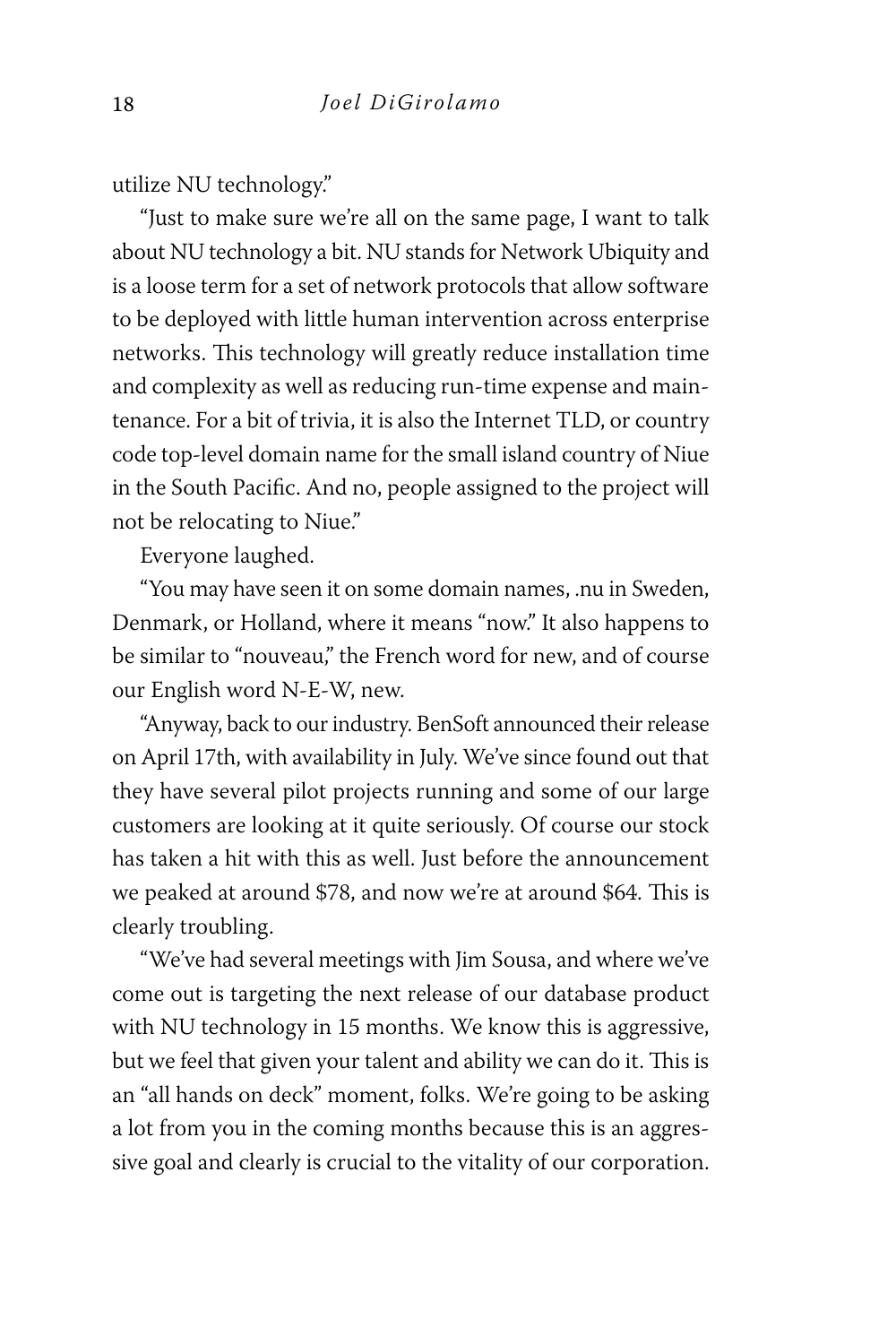"Obviously we'll need to change some roles, and so today I'm announcing a few changes to the structure in my organization." Flipping to the next slide, Randy continued. "As you can see, Tony, Dean, and Becky will still report to me, but their teams will be changing somewhat. Tony Androni will continue as Director of Current Products, Dean Edmonds as Manager of New Technology, and Becky Green as Manager of Integration Services.

"The communications and interface teams that were in Tony's area will be moving to Dean's group to work more closely with the folks who have been researching this technology for the last year or so."

Tony shifted in his chair, uncomfortable with this turn of events.

"In order to bring additional manpower to the project, we've negotiated with the support team in Bengaluru to bring many of them into Tony's area. We realize that there will be a learning curve for this team, but we feel it's necessary to complete the project on time. Finally, a few folks from Becky's team will be joining the New Technology group, although we don't know who those folks will be at this moment. And now I'll turn it over to Tony to take you through his group."

As Dean listened to Tony, his mind began to wander. How would he organize his group? What did he need to do differently with a larger group? *I think I've done a good job with my small group of four, but what will I need for a group of 60? Can I really do this? Where do I start?* Then it occurred to him, a vivid memory from a college course in general psychology. The instructor, Dr. Solomon König, had been an inspiration. His passion for the topic of leadership and genuine interest in applying results from scientific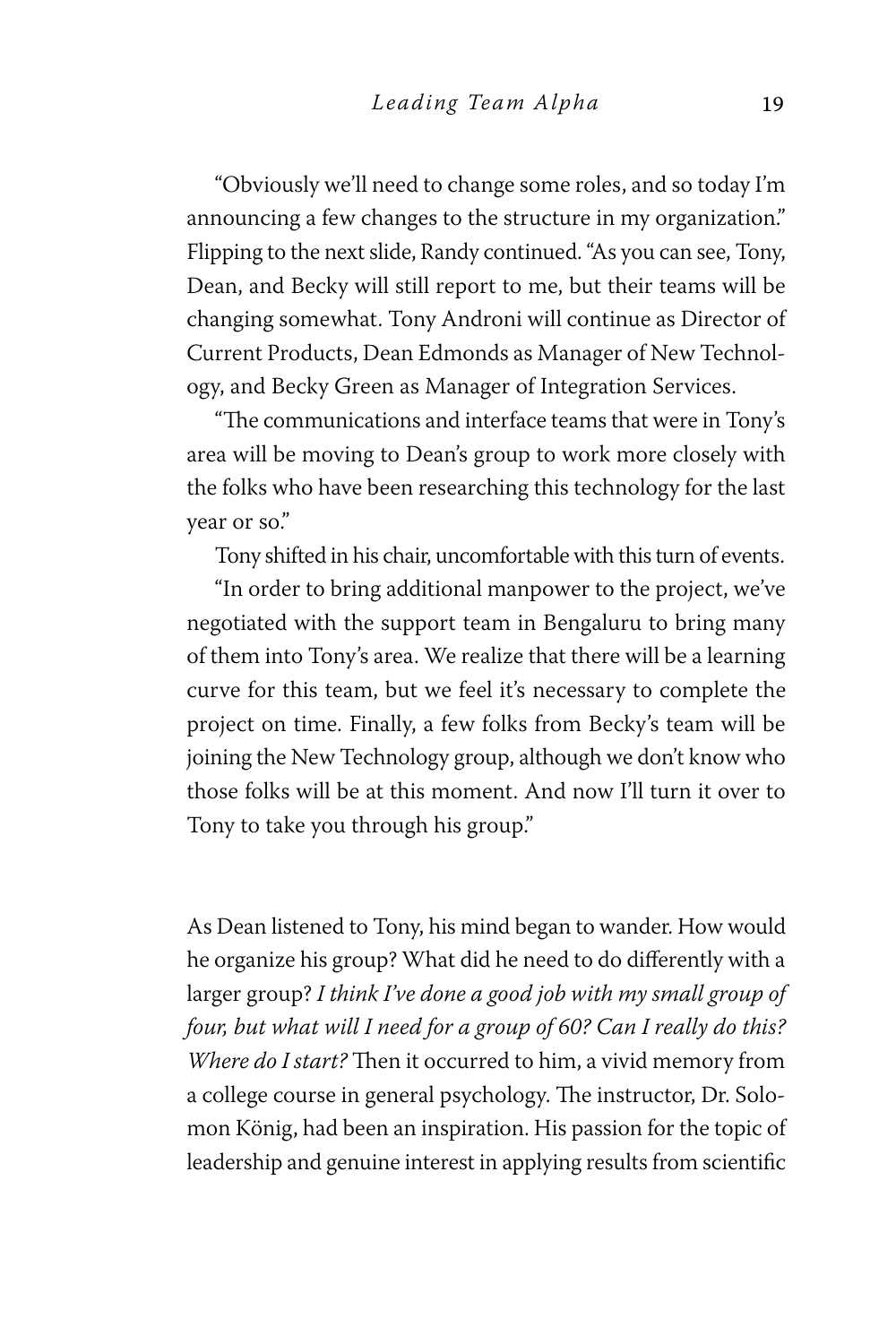psychological studies to organizations was contagious. While Dean had been reluctant to engage Dr. König in a lecture hall of 150 students, he had enjoyed the few personal conversations he'd had with him. *Perhaps Dr. König could help me with this.* 

"Department of I/O Psychology, may I help you?"

"Yes, my name is Dean Edmonds, and I'm trying to reach Dr. König. I'm a former student of his. Is he available?"

"I think he's in a class at the moment. Let me check...Yes, he has a class but should be back shortly. Would you like to leave a message in his voicemail?"

"Uh, sure. Thanks."

"Just a minute, please."

Hearing Dr. König's voice again brought a smile to his face. His vibrant energy seemed to travel through the phone line, bringing a sense of Dr. König's physical presence. *How does he do that? What is that?* The beep on the other end brought Dean back to consciousness. "Uh, Dr. König, this is Dean Edmonds. You were my instructor for Psych 101 seventeen years ago, way back in 1984. You probably don't remember me, but I'd like to chat with you for maybe an hour or so to discuss some leadership issues. I remember your passion for that topic, and I think maybe you can help me if you can spare the time. You can reach me at 743-528-8299. Thanks a lot, and I look forward to hearing from you."

As he hung up the phone, Dean wondered if he'd ever get a return call. He remembered Dr. König talking about the research and business articles he'd written along with his consulting experiences. It seemed that he could rattle off one tale after another. *Am I worthy of a return call in his eyes? I guess I'm about to find out.*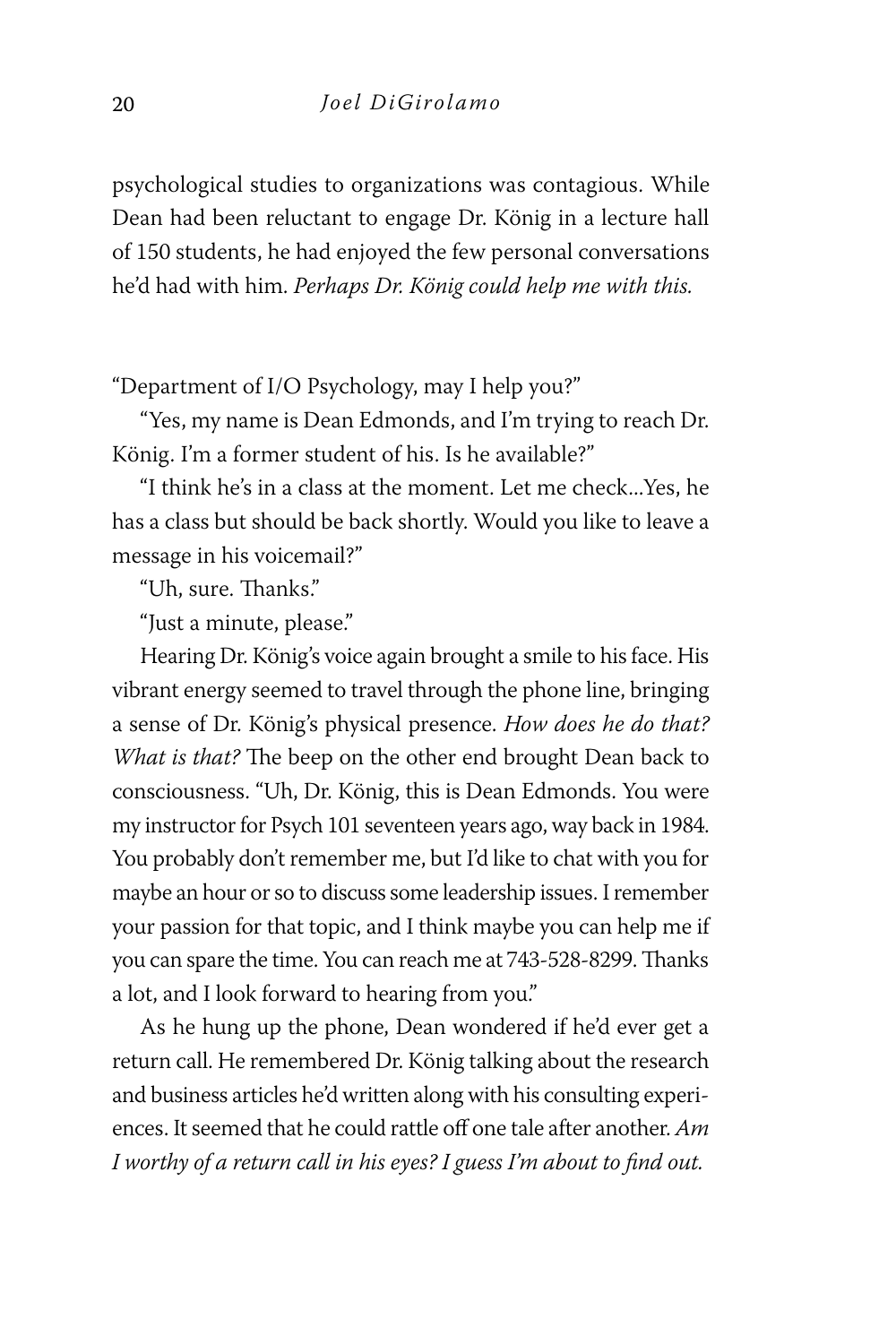With the cool morning air hanging in the trees, Dean approached the psychology building, a generic red brick college building similar to most in the Midwest. The spring air and familiar footpaths took him back in time to his student days there at the University of Michigan. He could still feel the weight of his backpack, an ever-present weighty companion. Beyond computer science, his psychology and Eastern philosophy courses had the most impact on him. The discussions on human behavior, enlightenment, and gurus remained present in the back of his brain.

Pounding his way up to the third floor, a wave of discomfort came over Dean's body. While the stark white concrete block walls and linoleum floor seemed familiar and comfortable, their austerity clashed with the lush corporate environment he had become accustomed to at DandaData.

Reaching the upper floor, Dean paused for a moment, thrust his hand into his pocket and pulled out his cell phone. *I certainly don't want to be bothered during this meeting.* In an automatic motion, he set the phone to vibrate mode and slipped it back into his pocket.

The hallway wound around the central core. He passed classrooms, the library, and finally arrived at his destination. A simple black nameplate adorned the wooden office door: DR. SOLOMON KÖNIG, PROFESSOR OF PSYCHOLOGY. He squared his body with the door, feeling as if he were about to pass over the threshold into another world. Raising his arm, he lightly tapped on the wooden door frame, causing the frosted glass window to rattle.

A muted, "Come in," was heard in response. Dean turned the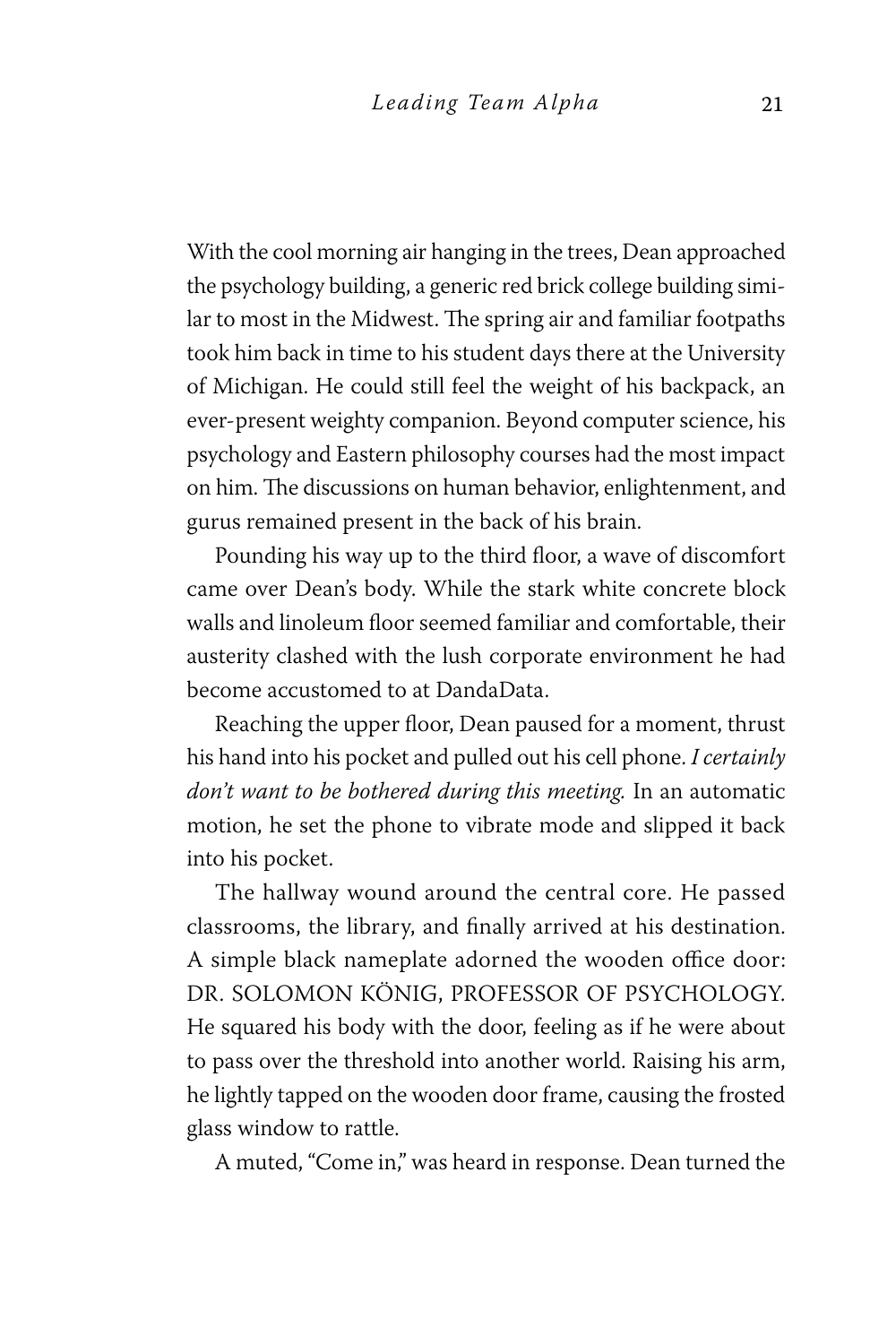doorknob and slowly entered the office as the professor swiveled in his chair to face Dean. While Dr. König had certainly aged since he last saw him, his rugged face and full salt and pepper beard looked very much as Dean recalled. His unmistakable thick, wiry hair was still evident as was his athletic body. Dean wanted to smile, noticing he still wore his trademark flannel shirts over his broad frame.

"You must be Dean."

"Yes I am, Dr. König—"

"Sol, please. I don't need any of that doctor nonsense. Glad you could make it. You're fortunate I had this opening. I was to be in California on a consulting assignment, but these business people can sometimes be quite fickle, canceling at the last minute. So you say you were in my Psych 101 class many years ago. I'm flattered that you remembered me."

"Oh, I couldn't forget you! Your class, along with Eastern Religions, was far and away one of my favorites here. I enjoyed your enthusiasm and the passion you had for bringing the science of psychology into organizations. Your energy was contagious."

"I see. Have a seat. Well, I guess I did a bit of good teaching you undergraduates, then. I always wondered if anybody was awake in those classes. Being semi-retired, I currently teach only a graduate level seminar, and I don't have to worry about it much now."

Glancing around the room Dean noticed the starkness of the concrete-walled office was softened slightly by the overloaded wooden bookshelves lining both side walls. Scanning the titles, they seemed foreign, yet familiar. *Power in Organizations, Real Managers, The Nature of Managerial Work, Management and the Worker*.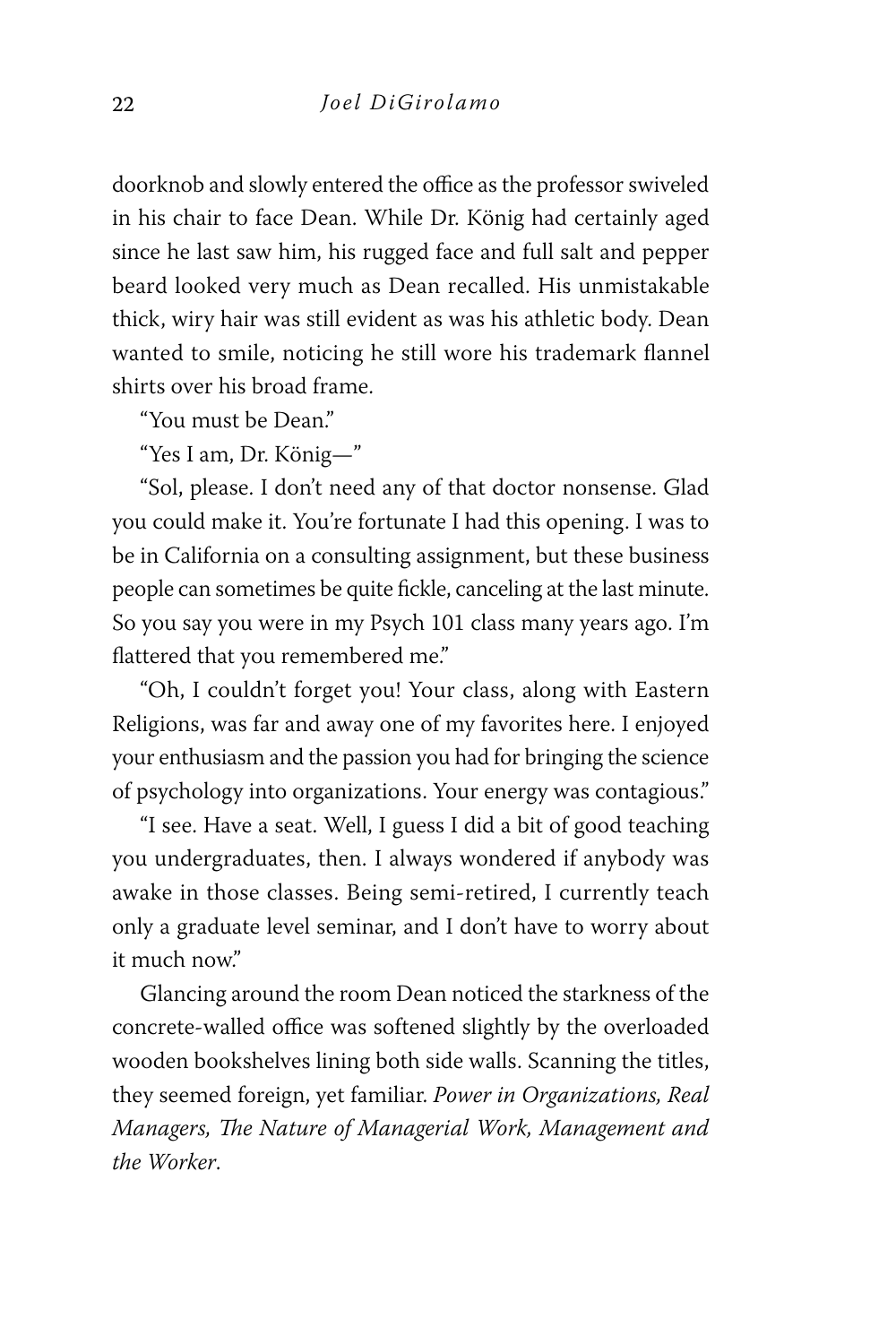#### R F F F R F N C F S

#### **leadership research history**

- Bentz, V. J. (1967). The Sears experience in the investigation, description, and prediction of executive behavior. In F. R. Wickert & D. E. McFarland (Eds.), *Measuring executive effectiveness* (pp. 147-205). New York: Appleton-Century-Crofts.
- Bentz, V. J. (1968). The Sears experience in the investigation, description, and prediction of executive behavior. In J. A. Myers (Ed.), *Predicting managerial success* (pp. 59-152). Ann Arbor, Michigan: Foundation for Research on Human Behavior.
- Bray, D. W., Campbell, R. J., & Grant, D. L. (1974). *Formative years in business: A long-term AT&T study of managerial lives*. New York: Wiley-Interscience.
- Carlyle, T. (1849). *On heroes, hero-worship, and the heroic in history*. Boston: Houghton Mifflin.
- Charan, R., Drotter, S. J., & Noel, J. L. (2001). *The leadership pipeline: How to build the leadership-powered company.* San Francisco, CA: Jossey-Bass.
- Collins, J. C. (2001). *Good to great: Why some companies make the leap... and others don't*. New York: Collins.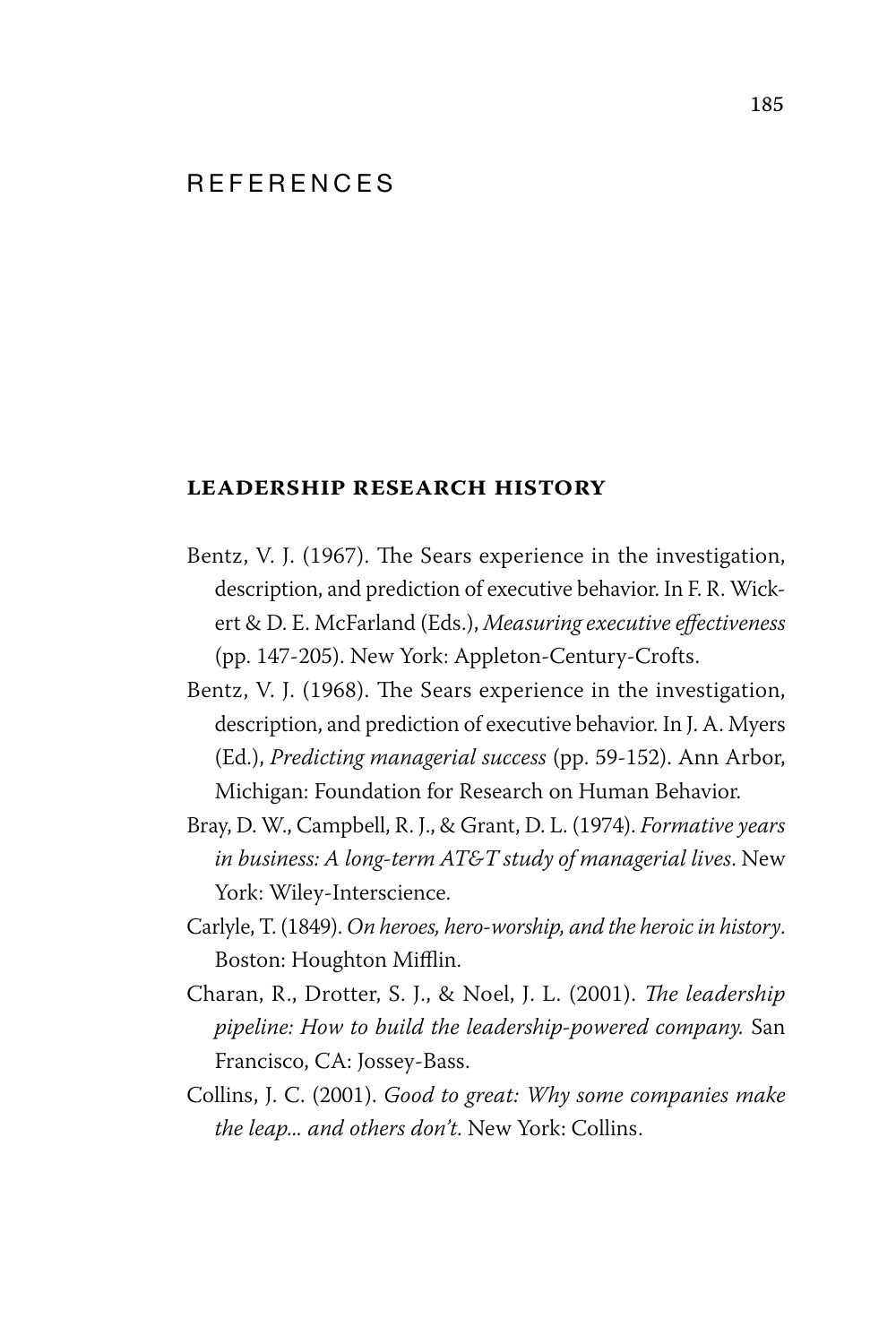- Connelly, M. S., Gilbert, J. A., Zaccaro, S. J., Threlfall, K. V., Marks, M. A., & Mumford, M. D. (2000). Cognitive and temperament predictors of organizational leadership. *The Leadership Quarterly*, 11(1), 65-86.
- Craig, D. R., & Charters, W. W. (1925). *Personal leadership in industry*. New York: McGraw-Hill Book Co.
- Day, D. V., & Zaccaro, S. J. (2007). Leadership: A critical historical analysis of the influence of leader traits. In L. L. Koppes (Ed.), *Historical perspectives in industrial and organizational psychology* (pp. 383-405). Mahwah, New Jersey: Lawrence Erlbaum Associates.
- Fleishman, E. A., Mumford, M. D., Zaccaro, S. J., Levin, K. Y., Korotkin, A. L., & Hein, M. B. (1991). Taxonomic efforts in the description of leader behavior: A synthesis and functional interpretation. *The Leadership Quarterly*, 2(4), 245-287.
- Gibb, C. A. (1947). The principles and traits of leadership. *Journal of Abnormal and Social Psychology*, 42, 267-284.
- Hogan, R. J., & Kaiser, R. B. (2005). What we know about leadership. *Review of General Psychology*, 9(2), 169-180.
- Hogan, R. J., Raskin, R., & Fazzini, D. (1990). The dark side of charisma. In K. E. Clark & M. B. Clark (Eds.), *Measures of Leadership* (pp. 343-354). West Orange, NJ: Leadership Library of America, Inc.
- Hollander, E. P., & Julian, J. W. (1969). Contemporary trends in the analysis of leadership processes. *Psychological Bulletin*, 71(5), 387-397.
- Howard, A., & Bray, D. W. (1990). Predictions of managerial success over long periods of time: Lessons from the management progress study. In K. E. Clark & M. B. Clark (Eds.), *Measures of leadership* (pp. 113-130). West Orange, NJ: Leadership Library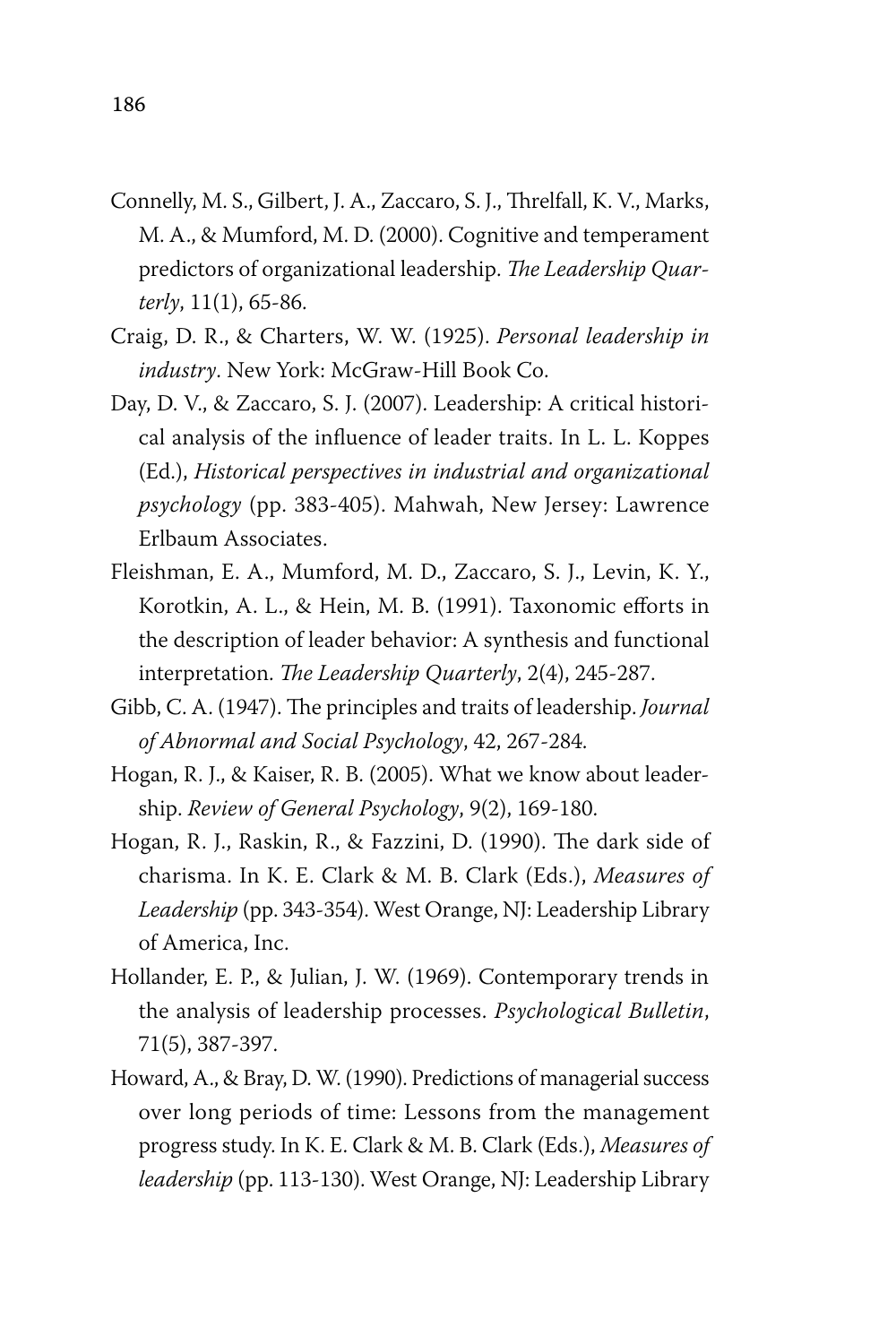of America, Inc.

- Judge, T. A., Bono, J. E., Ilies, R., & Gerhardt, M. W. (2002). Personality and leadership: A qualitative and quantitative review. *Journal of Applied Psychology*, 87(4), 765-780.
- Judge, T. A., Colbert, A. E., & Ilies, R. (2004). Intelligence and leadership: A quantitative review and test of theoretical propositions. *Journal of Applied Psychology*, 89(3), 542-552.
- Kaiser, R. B., & Craig, S. B. (2004, April). What gets you there won't keep you there: Managerial behaviors related to effectiveness at the bottom, middle, and top. In R. B. Kaiser & S. B. Craig (Chairs), *Filling the pipe I: Studying management development across the hierarchy*. Symposium conducted at the meeting of Society for Industrial and Organizational Psychology Conference 2004, Chicago, IL.
- Kenny, D. A., & Zaccaro, S. J. (1983). An estimate of variance due to traits in leadership. *Journal of Applied Psychology*, 68(4), 678-685.
- Kets de Vries, M. F. R., & Miller, D. (1984). Neurotic style and organizational pathology. *Strategic Management Journal*, 5(1), 35-55.
- Kipnis, D., Schmidt, S., Price, K., & Stitt, C. (1981). Why do I like thee: Is it your performance or my orders? *Journal of Applied Psychology*, 66(3), 324–328.
- Kramer, R. M. (2003). The harder they fall. *Harvard Business Review*, 81(10), 58-66.
- Lombardo, M. M., Ruderman, M. N., & McCauley, C. D. (1988). Explanations of success and derailment in upper-level management positions. *Journal of Business and Psychology*, 2(3), 199-216.
- Lord, R. G., De Vader, C. L., & Alliger, G. M. (1986). A meta-analysis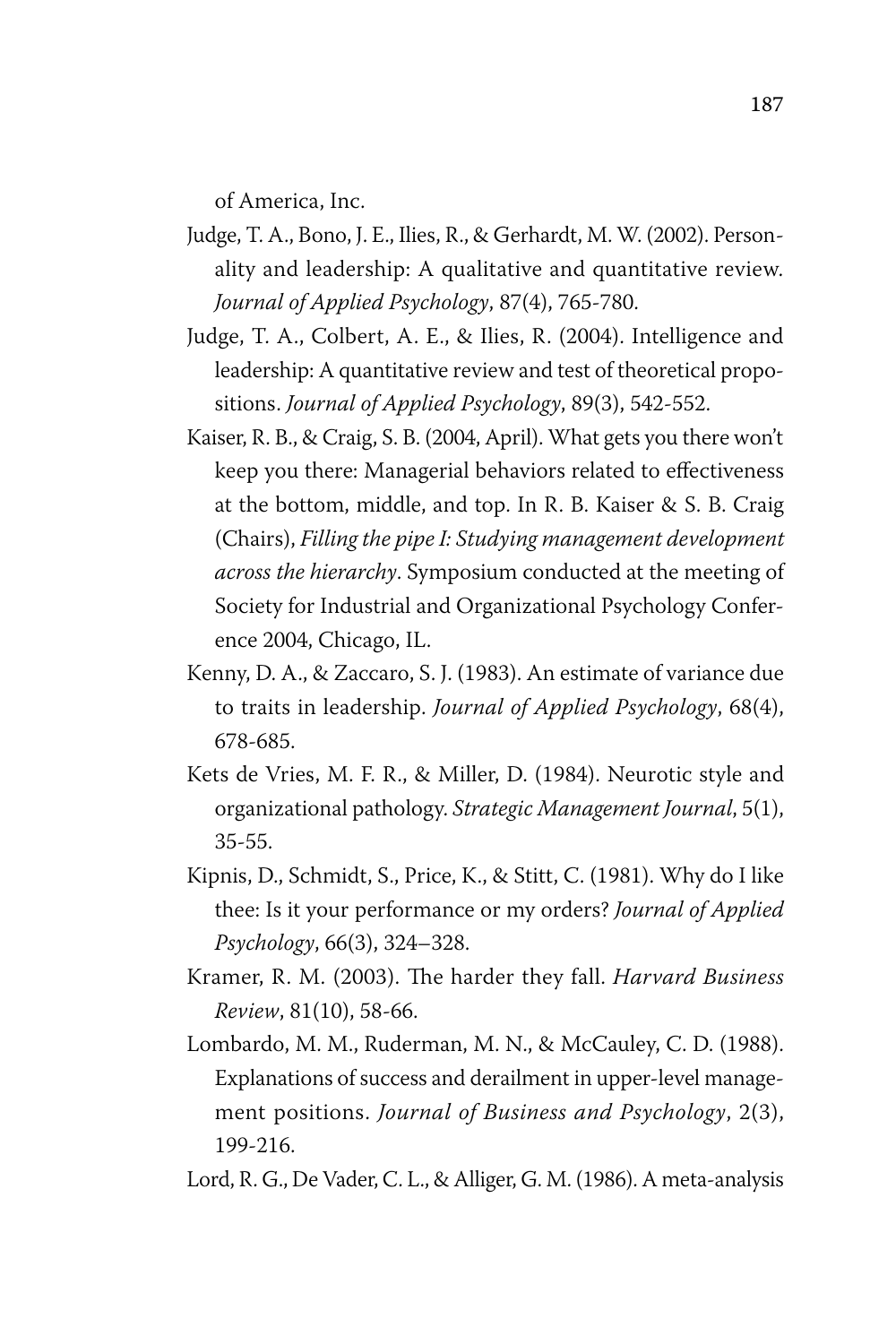of the relation between personality traits and leadership perceptions: An application of validity generalization procedures. *Journal of Applied Psychology*, 71(3), 402-410.

- Luthans, F. (1988). Successful vs. effective real managers. *Academy of Management Executive*, 2(2), 127-132.
- Luthans, F., Hodgetts, R. M., & Rosenkrantz, S. A. (1988). *Real managers*. Cambridge, MA: Ballinger.
- Luthans, F., Rosenkrantz, S. A., & Hennessey, H. W. (1985). What so successful managers really do? An observation study of managerial activities. *The Journal of Applied Behavioral Science*, 21(3), 255-270.
- McCall, M. W., Lombardo, M. M., & Morrison, A. M. (1988). *The lessons of experience*. Lexington, MA: Lexington Books.
- Miller, G. A. (1956). The magical number seven, plus or minus two: Some limits on our capacity for processing information. *The Psychological Review*, 63, 81-97.
- Mumford, M. D., Zaccaro, S. J., Harding, F. D., Jacobs, T. O., & Fleishman, E. A. (2000). Leadership skills for a changing world: Solving complex social problems. *The Leadership Quarterly*, 11(1), 11-35.
- Schmidt, F. L., & Hunter, J. E. (1998). The validity and utility of selection methods in personnel psychology: Practical and theoretical implications of 85 years of research findings. *Psychological Bulletin*, 124(2), 262-274.
- Stogdill, R. M. (1948). Personal factors associated with leadership: A survey of the literature. *Journal of Psychology*, 25, 35-71.
- Sundstrom, E. D. (1999). Supporting work team effectiveness: Best practices. In E. D. Sundstrom (Ed.), *Supporting work team effectiveness* (pp. 301-342). San Francisco, CA: Jossey-Bass.
- Tead, O. (1935). *The art of leadership*. New York: McGraw-Hill.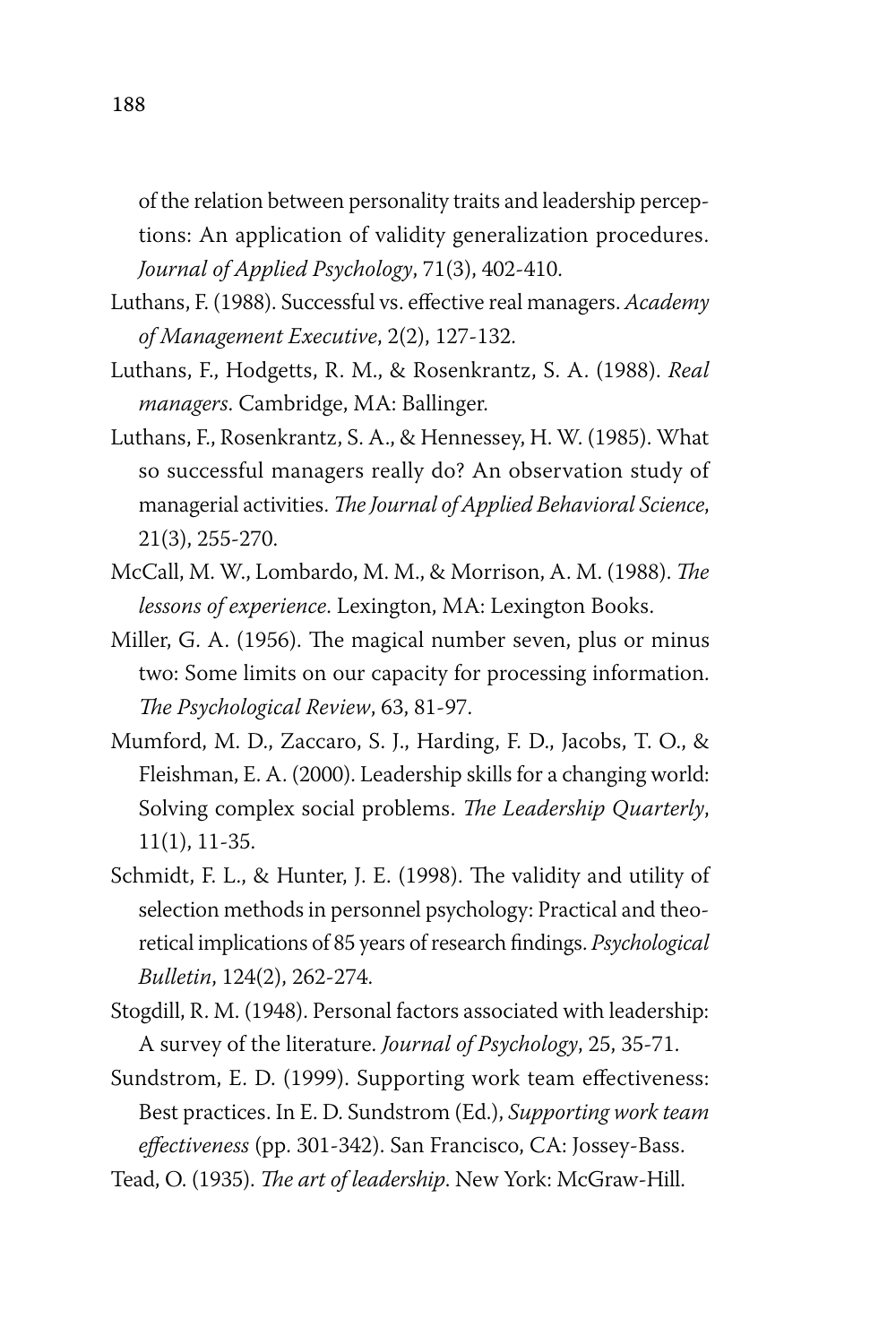- Zaccaro, S. J. (2007). Trait-based perspectives of leadership. *American Psychologist*, 62(1), 6-16.
- Zaccaro, S. J., Gilbert, J. A., Thor, K. K., & Mumford, M. D. (1991). Leadership and social intelligence: Linking social perspectives and behavioral flexibility to leader effectiveness. *The Leadership Quarterly*, 2(4), 317-342.
- Zaccaro, S. J., Rittman, A. L., & Marks, M. A. (2001). Team leadership. *The Leadership Quarterly*, 12(4), 451-483.

#### **creative teams**

- Allen, T., Katz, R., Grady, J. J., & Slavin, N. (1988). Project team aging and performance: The roles of project and functional managers. *R&D Management*, 18(4), 295-308.
- Amabile, T. M. (1985). Motivation and creativity: Effect of motivational orientation on creative writers. *Journal of Personality and Social Psychology*, 48(2), 393-399.
- Amabile, T. M. (1997). Motivating creativity in organizations: On doing what you love and loving what you do. *California Management Review*, 40(1), 39-58.
- Amabile, T. M. (1998). How to kill creativity. *Harvard Business Review*, 76(5), 76-87.
- Csikszentmihalyi, M. (1997). *Creativity: Flow and the psychology of discovery and invention*. New York: HarperCollins.
- Csikszentmihalyi, M. (1999). Implications of a systems perspective for the study of creativity. In R. J. Sternberg (Ed.), *Handbook of creativity* (pp. 313-335). Cambridge, UK: Cambridge University Press.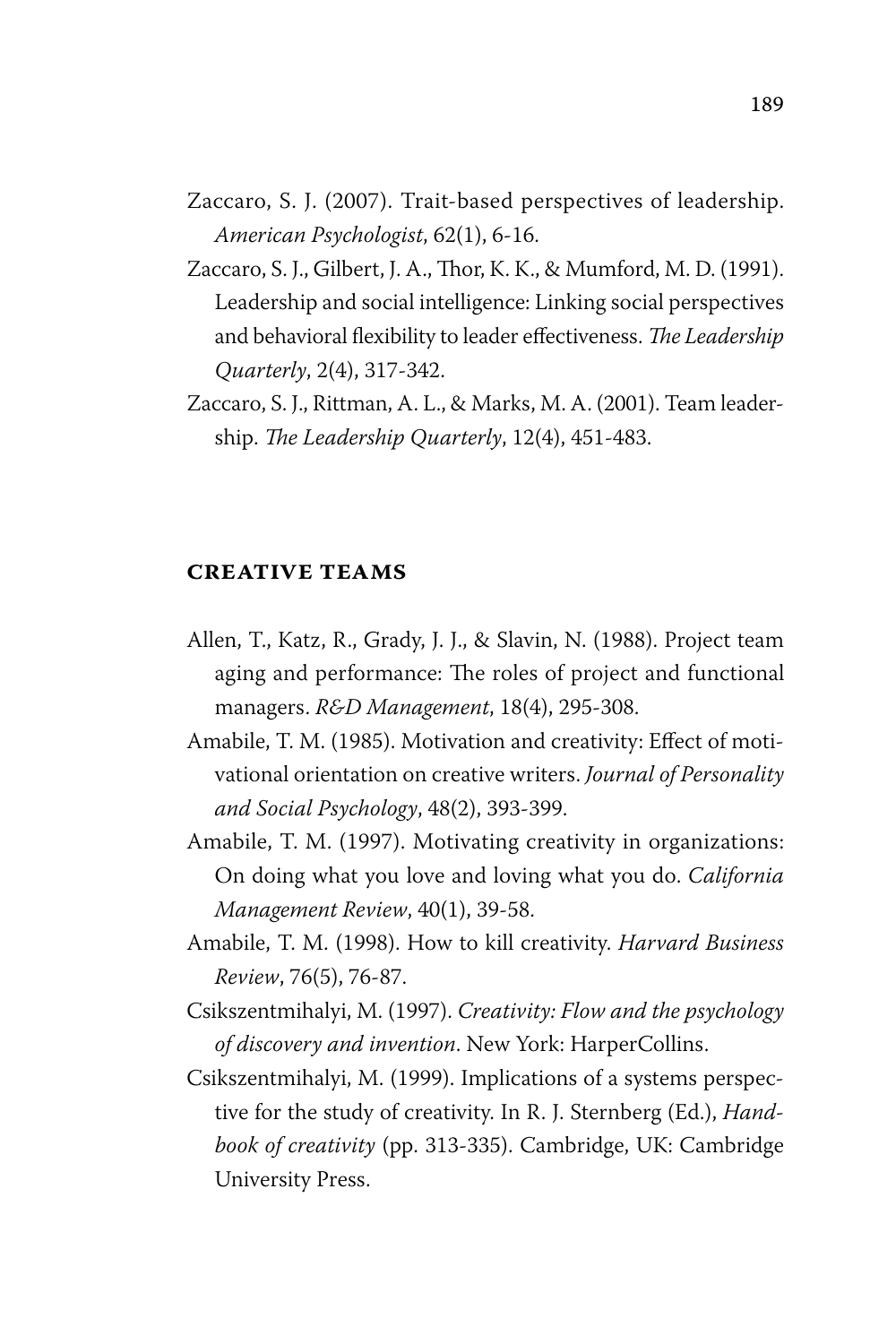- Deci, E. L., & Ryan, R. M. (1985). *Intrinsic motivation and selfdetermination in human behavior*. New York: Plenum Press.
- Feist, G. J. (2004). The evolved fluid specificity of human creative talent. In R. J. Sternberg, E. L. Grigorenko, & J. L. Singer (Eds.), *Creativity: From potential to realization* (pp. 57-82). Washington, DC: American Psychological Association.
- Great Place to Work Institute, I. (2008). Great workplaces outperform their peers: Financial results. Retrieved June 11, 2008, from http://www.greatplacetowork.com/great/
- Gruber, H. E., & Davis, S. N. (1988). Inching our way up Mount Olympus: The evolving-systems approach to creative thinking. In R. J. Sternberg (Ed.), *The nature of creativity* (pp. 243-270). New York: Cambridge University Press.
- Hayes, J. R. (1989). Cognitive processes in creativity. In J. A. Glover, R. R. Ronning, & C. R. Reynolds (Eds.), *Handbook of creativity* (pp. 135-145). New York: Plenum Press.
- Jones, B. F. (2005). Age and great invention. *NBER Working Paper No. W11359*.
- Katz, R. (2004). Managing creative performance in R&D teams. In R. Katz (Ed.), *The human side of managing technological innovation: A collection of readings* (pp. 161-170). New York: Oxford University Press.
- Kaufman, J. C., & Baer, J. (2004). Hawking's haiku, Madonna's math: Why it is hard to be creative in every room of the house. In R. J. Sternberg, E. L. Grigorenko, & J. L. Singer (Eds.), *Creativity: From potential to realization* (pp. 3-19). Washington, DC: American Psychological Association.
- Krause, D. E. (2004). Influence-based leadership as a determinant of the inclination to innovate and of innovation-related behaviors: An empirical investigation. *The Leadership Quarterly*,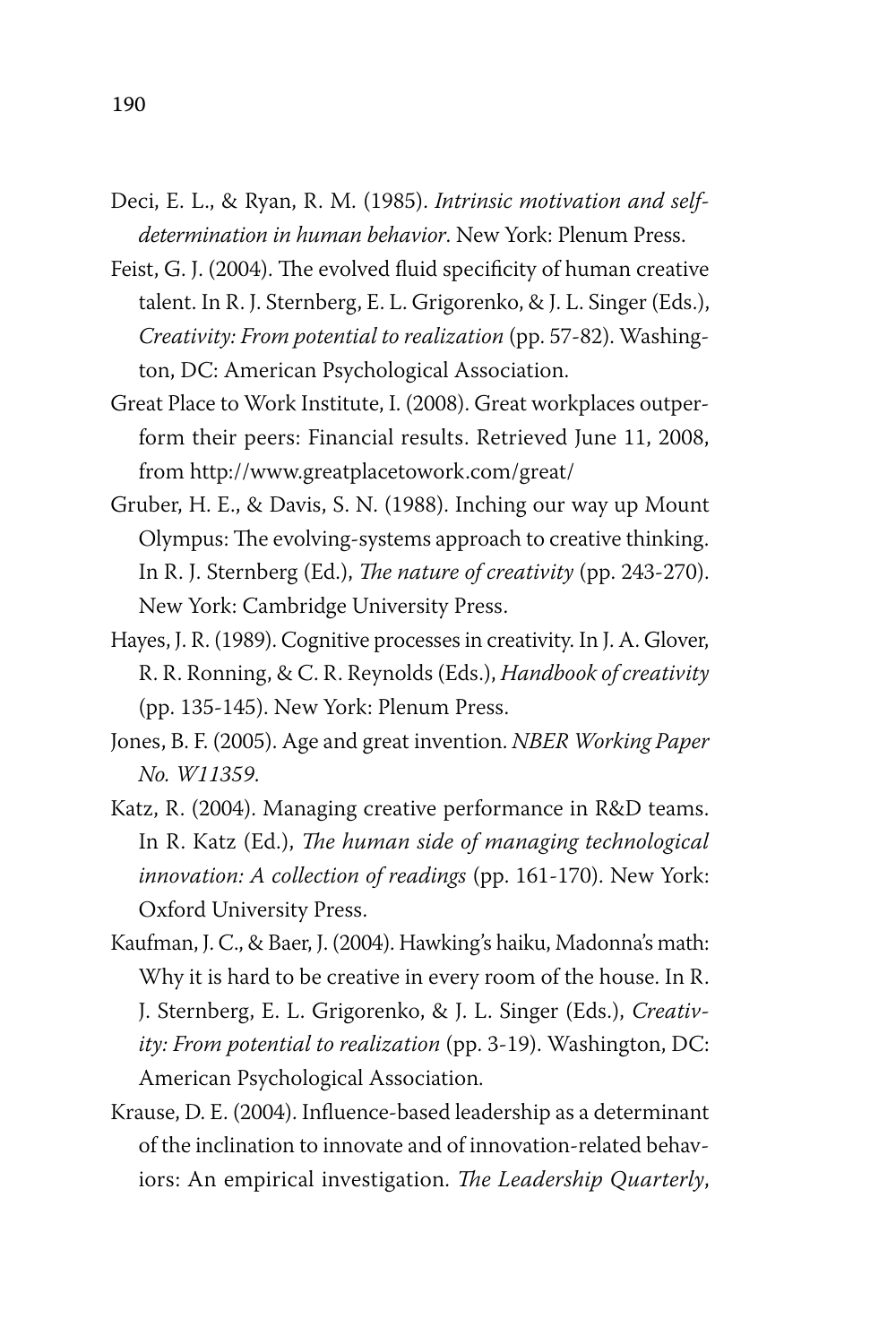15(1), 79-102.

- Kruglanski, A. W., Friedman, I., & Zeevi, G. (1971). The effects of extrinsic incentive on some qualitative aspects of task performance. *Journal of Personality*, 39(4), 606-617.
- Kruglanski, A. W., Stein, C., & Riter, A. (1977). Contingencies of exogenous reward and task performance: On the "minimax" principle in instrumental behavior. *Journal of Applied Social Psychology*, 7(2), 141-148.
- LePine, J. A., Colquitt, J. A., & Erez, A. (2000). Adaptability to changing task contexts: Effects of general cognitive ability, conscientiousness, and openness to experience. *Personnel Psychology*, 53(3), 563-593.
- Paulus, P. B., & Yang, H. C. (2000). Idea generation in groups: A basis for creativity in organizations. *Organizational Behavior and Human Decision Processes*, 82(1), 76-87.
- Pittman, T. S., Emery, J., & Boggiano, A. K. (1982). Intrinsic and extrinsic motivational orientations: Reward-induced changes in preference for complexity. *Journal of Personality and Social Psychology*, 42(5), 789-797.
- Probst, T. M., Stewart, S. M., Gruys, M. L., & Tierney, B. W. (2007). Productivity, counterproductivity and creativity: The ups and downs of job insecurity. *Journal of Occupational and Organizational* Psychology, 80(3), 479-497.
- Reiter-Palmon, R., Illies, J. J., & Kobe-Cross, L. M. (2009). Conscientiousness is not always a good predictor of performance: The case of creativity. *The International Journal of Creativity and Problem Solving*, 19(2), 27-45.
- Rinaldi, S., Cordone, R., & Casagrandi, R. (2000). Instabilities in creative professions: A minimal model. *Nonlinear Dynamics, Psychology, and Life Sciences*, 4(3), 255-273.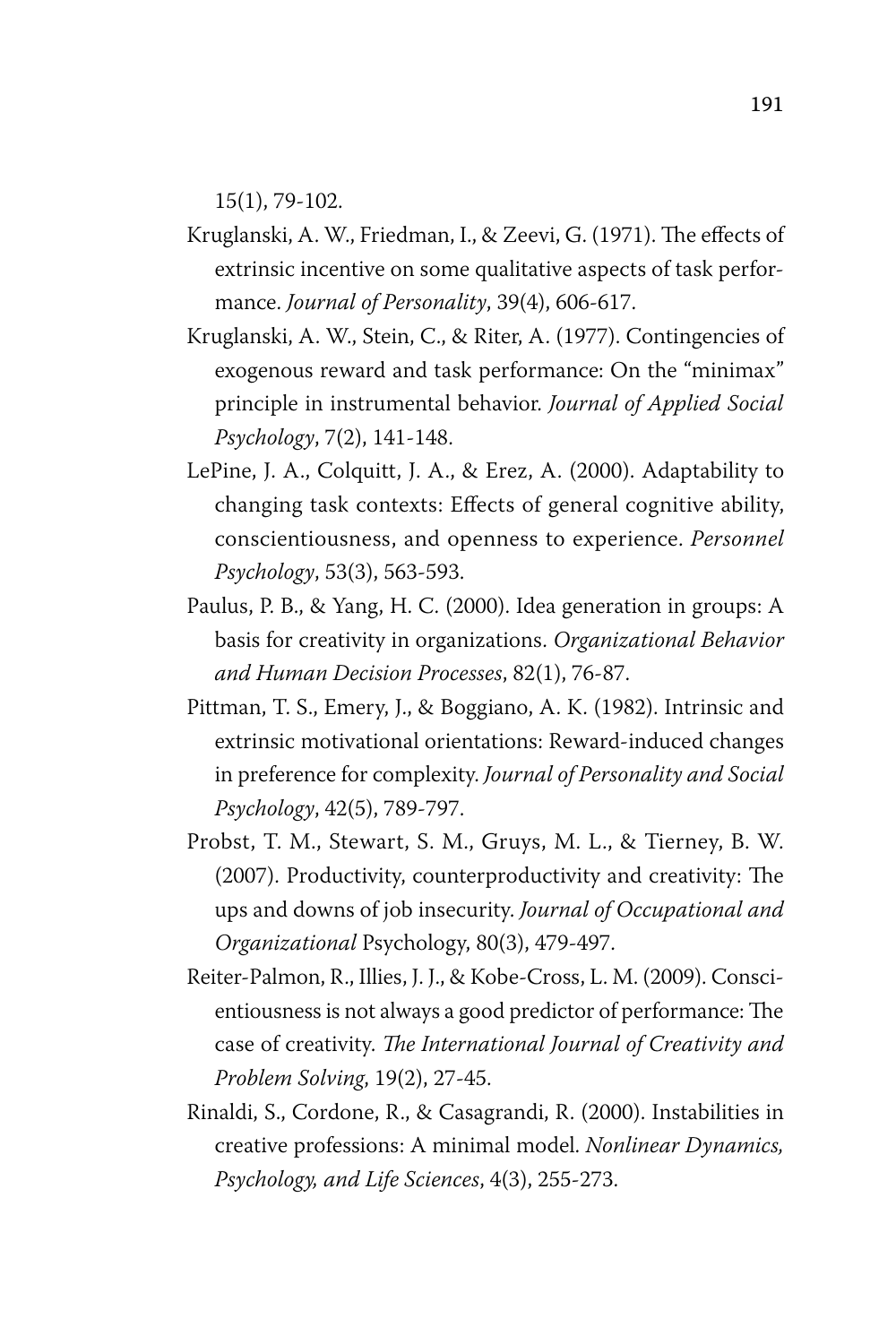Weisberg, R. W. (1999). Creativity and knowledge: A challenge to theories. In R. J. Sternberg (Ed.), *Handbook of creativity* (pp. 226-250). Cambridge, UK: Cambridge University Press.

#### **five-factor model**

- Barrick, M. R., & Mount, M. K. (1991). The big five personality dimensions and job performance: A meta-analysis. *Personnel Psychology*, 44(1), 1-26.
- Briggs, S. R. (1992). Assessing the five-factor model of personality description. *Journal of Personality*, 60(2), 253-293.
- Costa, P. T., Jr., & McCrae, R. R. (1992). *NEO PI-R professional manual*. Odessa, FL: Psychological Assessment Resources.
- Costa, P. T., Jr., & McCrae, R. R. (1995). Domains and facets: Hierarchical personality assessment using the revised NEO personality inventory. *Journal of Personality Assessment*, 64(1), 21-50.
- Digman, J. M. (1990). Personality structure: Emergence of the fivefactor model. *Annual Review of Psychology*, 41(1), 417-440.
- Furnham, A. (1996). The big five versus the big four: The relationship between the Myers-Briggs Type Indicator (MBTI) and NEO-PI five factor model of personality. *Personality and Individual Differences*, 21(2), 303-307.
- Furnham, A., Dissou, G., Sloan, P., & Chamorro-Premuzic, T. (2007). Personality and intelligence in business people: A study of two personality and two intelligence measures. *Journal of Business and Psychology*, 22(1), 99-109.
- Goldberg, L. R. (1990). An alternative "description of personality": The big-five factor structure. *Journal of Personality*, 59(6),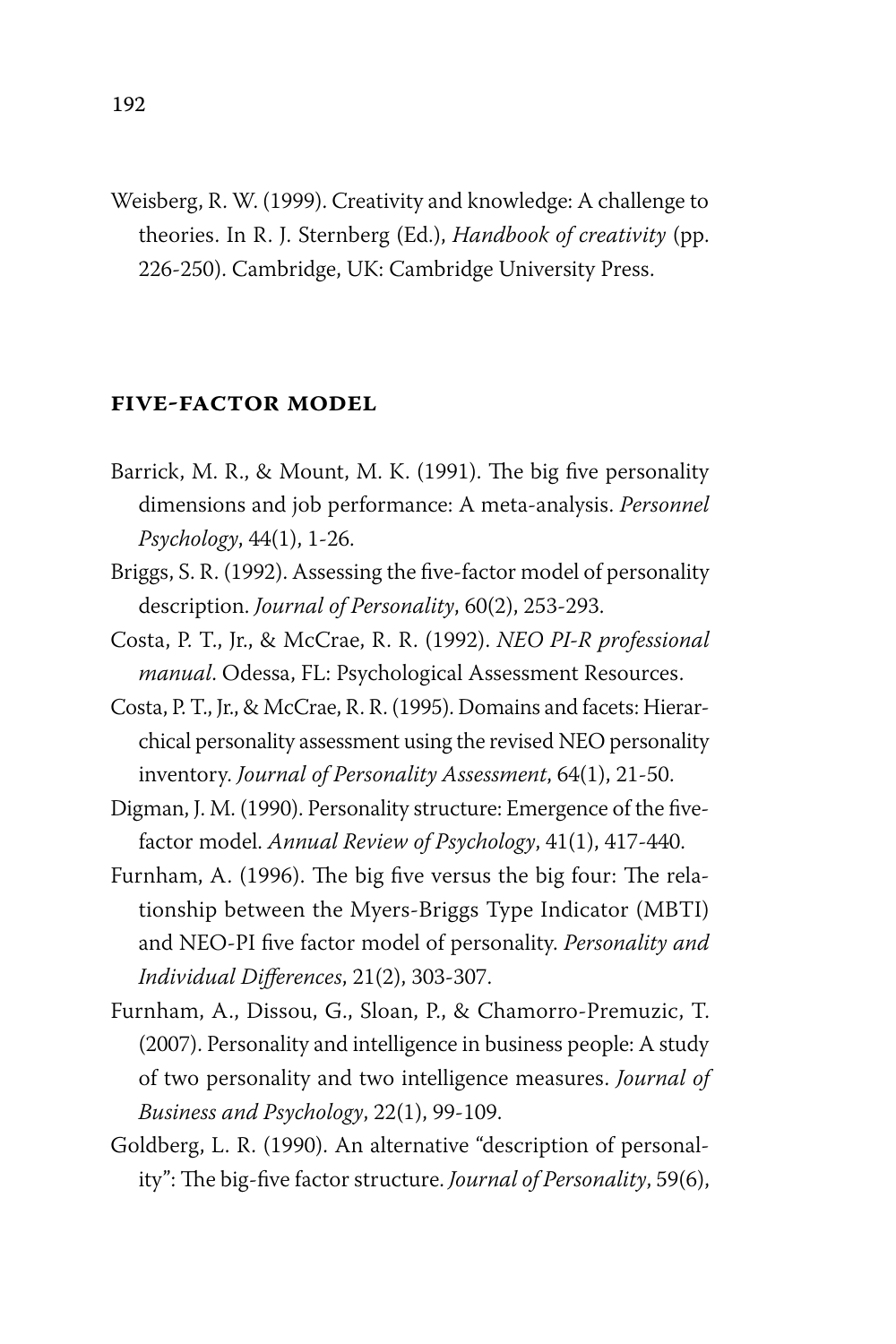1216-1229.

- Hogan, R. (2007). *Personality and the fate of organizations*. New York: Lawrence Erlbaum.
- Hogan, R. J., Curphy, G. J., & Hogan, J. (1994). What we know about leadership: Effectiveness and personality. *American Psychologist*, 49(6), 493-504.
- John, O. P., & Srivastava, S. (1999). The big five trait taxonomy: History, measurement, and theoretical perspectives. In O. P. John, S. Srivastava, & L. A. Pervin (Eds.), *Handbook of personality: Theory and research*. New York: Guilford.
- Judge, T. A., & Bono, J. E. (2000). Five-factor model of personality and transformational leadership. *Journal of Applied Psychology*, 85(5), 751-765.
- Judge, T. A., Bono, J. E., Ilies, R., & Gerhardt, M. W. (2002). Personality and leadership: A qualitative and quantitative review. *Journal of Applied Psychology*, 87(4), 765-780.
- Judge, T. A., & Cable, D. M. (1997). Applicant personality, organizational culture, and organizational attraction. *Personnel Psychology*, 50(2), 359-394.
- Judge, T. A., Heller, D., & Mount, M. K. (2002). Five-factor model of personality and job satisfaction: A meta-analysis. *Journal of Applied Psychology*, 87(3), 530-541.
- Judge, T. A., Higgins, C. A., Thoresen, C. J., & Barrick, M. R. (1999). The big five personality traits, general mental ability, and career success across the life span. *Personnel Psychology*, 52(3), 621-652.
- Judge, T. A., & Ilies, R. (2002). Relationship of personality to performance motivation: A meta-analytic review. *Journal of Applied Psychology*, 87(4), 797-807.
- Judge, T. A., Martocchio, J. J., & Thoresen, C. J. (1997). Five-factor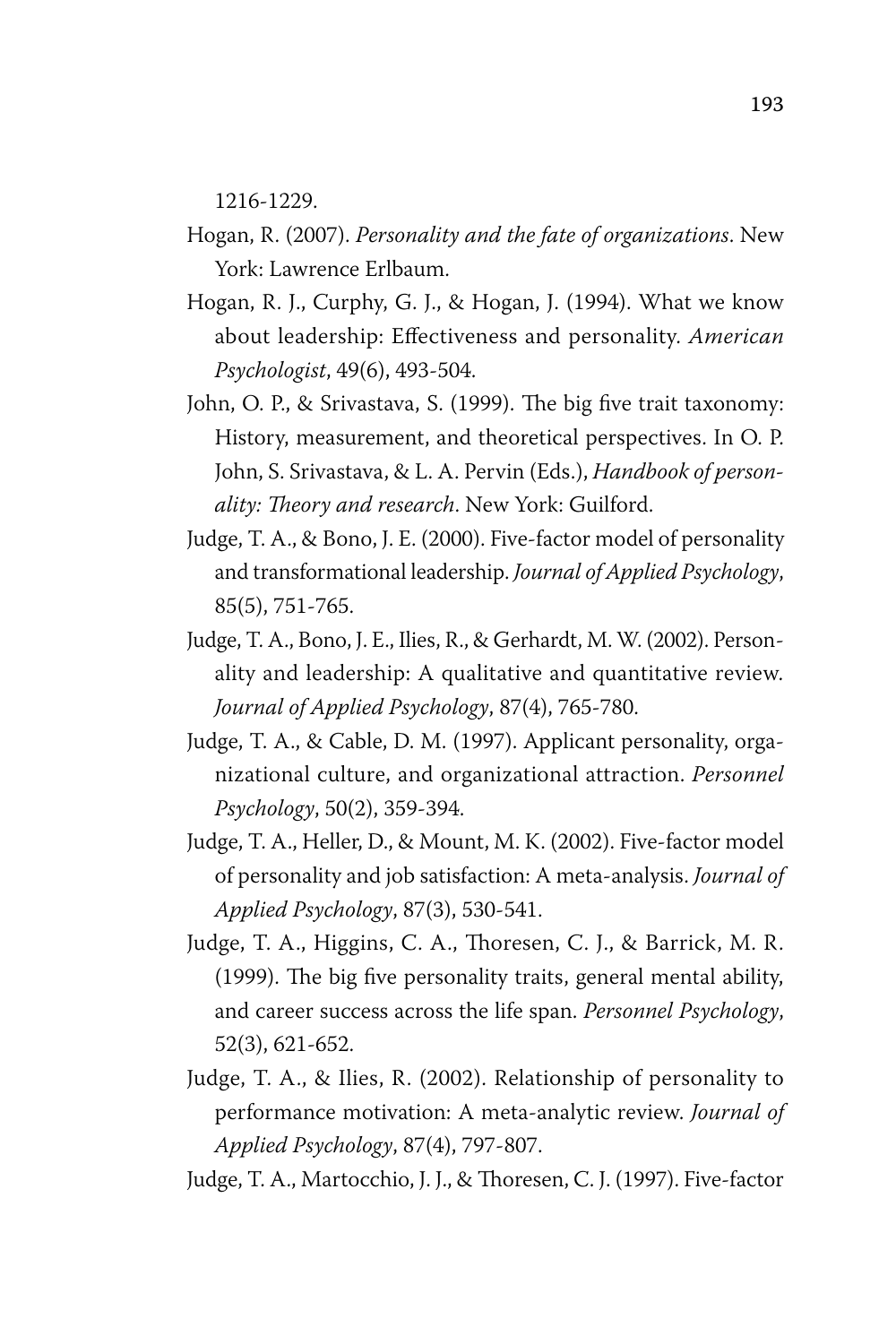model of personality and employee absence. *Journal of Applied Psychology*, 82(5), 745-755.

- LePine, J. A., Colquitt, J. A., & Erez, A. (2000). Adaptability to changing task contexts: Effects of general cognitive ability, conscientiousness, and openness to experience. *Personnel Psychology*, 53(3), 563-593.
- Lodhi, P. H., Deo, S., & Belhekar, V. M. (2002). The five-factor model of personality: Measurement and correlates in the Indian context. In R. R. McCrae (Ed.), *The five-factor model of personality across cultures* (pp. 227-248). New York: Kluwer Academic/Plenum Publishers.
- McCrae, R. R. (1996). Social consequences of experiential openness. *Psychological Bulletin*, 120(3), 323-337.
- McCrae, R. R. (Ed.). (2002). *The five-factor model of personality across cultures*. New York: Kluwer Academic/Plenum Publishers.
- McCrae, R. R., & Costa, P. T., Jr. (1989). Reinterpreting the Myers-Briggs Type Indicator from the perspective of the five-factor model of personality. *Journal of Personality*, 57(1), 17-40.
- McCrae, R. R., & Costa, P. T., Jr. (1997). Personality trait structure as a human universal. *American Psychologist*, 52(5), 509-516.
- McCrae, R. R., Costa, P. T., Jr., Lirna, M. P., Simoes, A., Ostendorf, F., Angleitner, A. et al. (1999). Age differences in personality across the adult life span: Parallels in five cultures. *Developmental Psychology*, 35(2), 466-477.
- McCrae, R. R., & John, O. P. (1992). An introduction to the fivefactor model and its applications. *Journal of Personality*, 60(2), 175-215.
- Neuman, G. A., Wagner, S. H., & Christiansen, N. D. (1999). The relationship between work-team personality composition and the job performance of teams. *Group & Organization Manage-*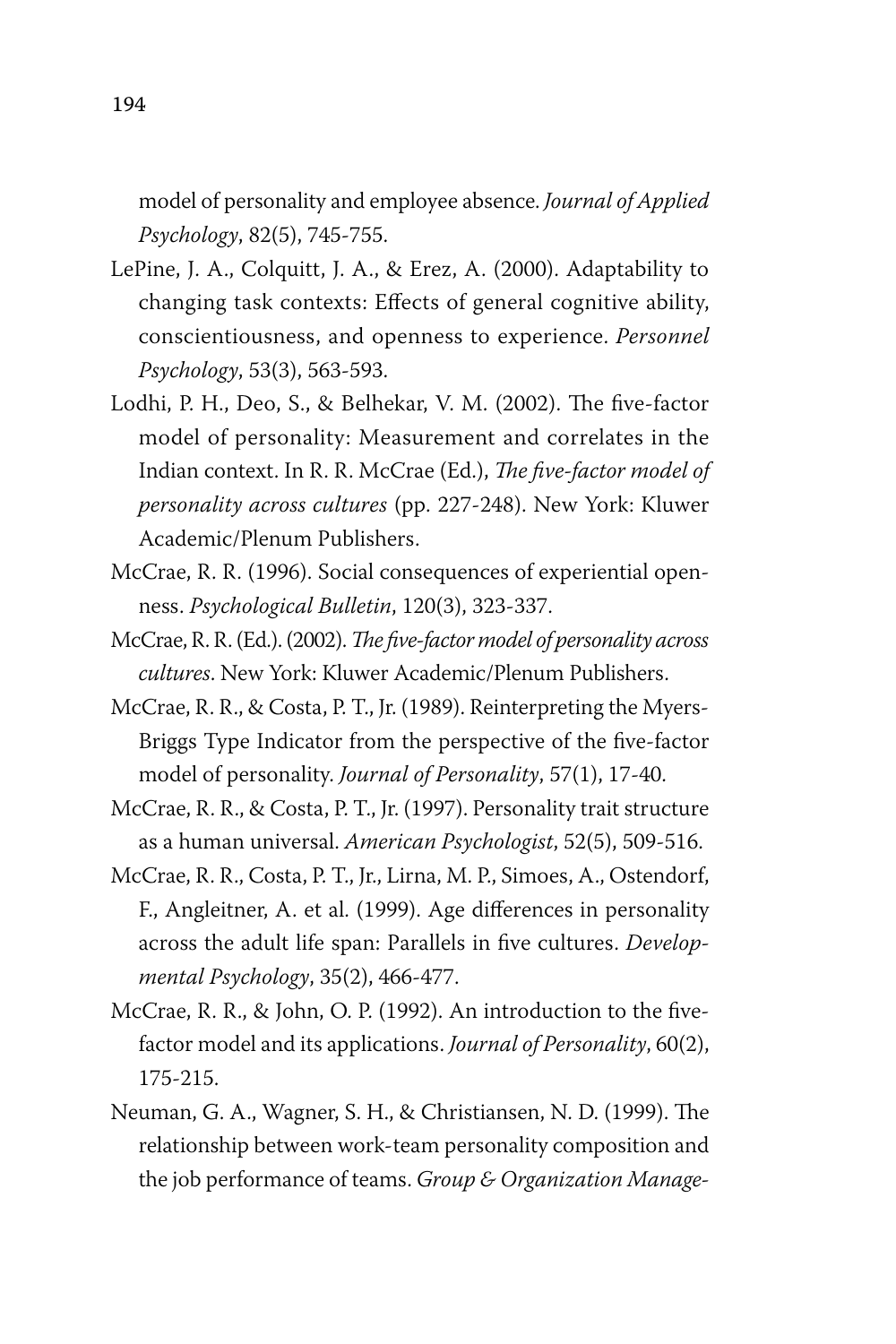*ment*, 24(1), 28.

Piedmont, R. L. (1998). *The revised NEO personality inventory: Clinical and research applications*. New York: Plenum Press.

#### **goals**

- Durham, C. C., Knight, D., & Locke, E. A. (1997). Effects of leader role, team-set goal difficulty, efficacy, and tactics on team effectiveness. *Organizational Behavior and Human Decision Processes*, 72(2), 203-231.
- Erez, M., & Zidon, I. (1984). Effect of goal acceptance on the relationship of goal difficulty to performance. *Journal of Applied Psychology*, 69(1), 69-78.
- Guzzo, R. A., & Dickson, M. W. (1996). Teams in organizations: Recent research on performance and effectiveness. *Annual Review of Psychology*, 47(1), 307-338.
- Kerr, N. L., & Tindale, R. S. (2004). Group performance and decision making. *Annual Review of Psychology*, 55, 623-655.
- Latham, G. P., & Seijts, G. H. (1999). The effects of proximal and distal goals on performance on a moderately complex task. *Journal of Organizational Behavior*, 20(4), 421-429.
- Likert, R. (1967). *The human organization: Its management and value*. New York: McGraw-Hill.
- Locke, E. A., Latham, G. P., & Smith, K. J. (1990). *A theory of goal setting & task performance*. Englewood Cliffs, N.J.: Prentice-Hall.
- Locke, E. A., Shaw, K. N., Saari, L. M., & Latham, G. P. (1981). Goal setting and task performance. *Psychological Bulletin*, 90(1), 125-152.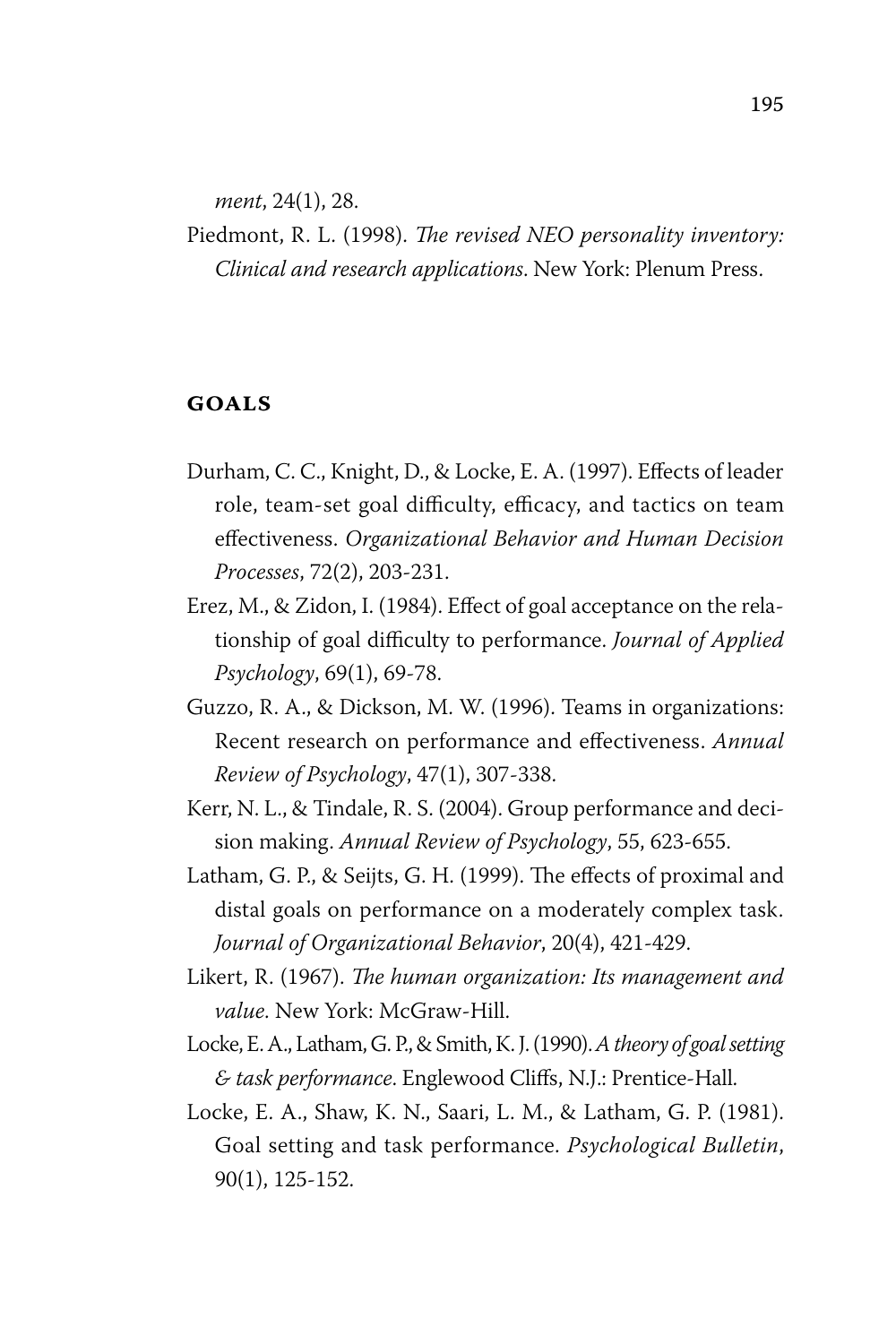- Seijts, G. H., & Latham, G. P. (2001). The effect of distal learning, outcome, and proximal goals on a moderately complex task. *Journal of Organizational Behavior*, 22(3), 291-307.
- Smith, K. G., Locke, E. A., & Barry, D. (1990). Goal setting, planning, and organizational performance: An experimental simulation. *Organizational Behavior and Human Decision Processes*, 46(1), 118-134.
- Weldon, E., & Weingart, L. R. (1993). Group goals and group performance. *British Journal of Social Psychology*, 32(4), 307-334.
- Wood, R. E., & Locke, E. A. (1990). Goal setting and strategy effects on complex tasks. In B. Staw & L. L. Cummings (Eds.), *Research in organizational behavior*, Vol. 12 (pp. 73-109).

#### **motivation**

- Cameron, J., & Pierce, W. D. (1996). The debate about rewards and intrinsic motivation: Protests and accusations do not alter the results. *Review of Educational Research*, 66(1), 39.
- Deci, E. L. (1971). Effects of externally mediated rewards on intrinsic motivation. *Journal of Personality and Social Psychology*, 18(1), 105-115.
- Deci, E. L. (1975). *Intrinsic motivation*. New York: Plenum Press.
- Deci, E. L., Koestner, R., & Ryan, R. M. (1999). A meta-analytic review of experiments examining the effects of extrinsic rewards on intrinsic motivation. *Psychological Bulletin*, 125(6), 627-668.
- Deci, E. L., Koestner, R., & Ryan, R. M. (2001). Extrinsic rewards and intrinsic motivation in education: Reconsidered once again.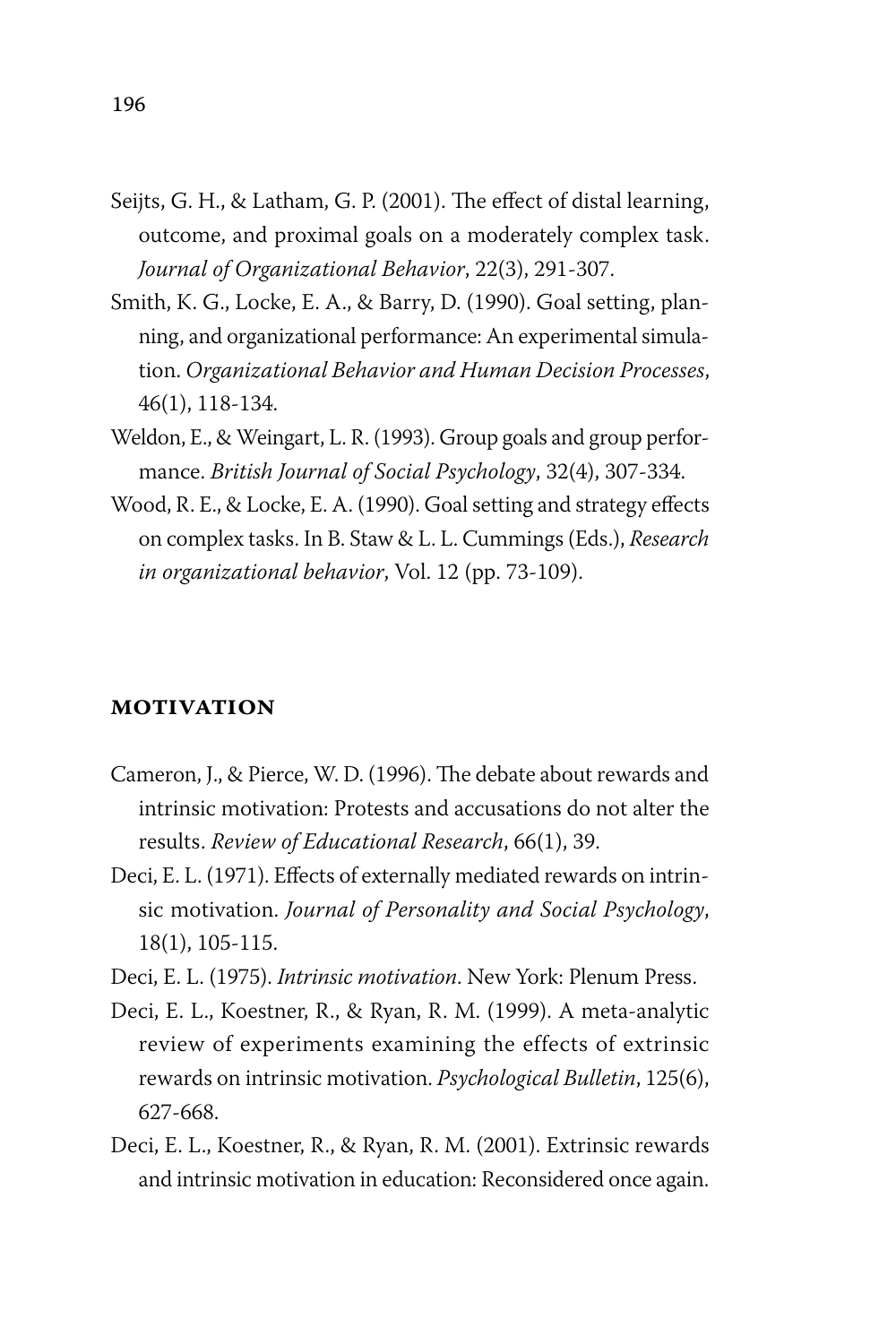*Review of Educational Research*, 71(1), 1-27.

- Deci, E. L., & Ryan, R. M. (1985). *Intrinsic motivation and selfdetermination in human behavior*. New York: Plenum Press.
- Deci, E. L., & Ryan, R. M. (1991). *A motivational approach to self: Integration in personality*. Proceedings from Nebraska Symposium on Motivation 1990, Lincoln, NE.
- Eisenberger, R., & Cameron, J. (1996). Detrimental effects of reward: Reality or myth? *American Psychologist*, 51(11), 1153- 1166.
- Hackman, J. R., & Oldham, G. R. (1976). Motivation through the design of work. *Organizational Behavior and Human Performance*, 16, 250-279.
- Herzberg, F. (1966). *Work and the nature of man*. Cleveland, OH: The World Publishing Company.
- Herzberg, F. (1968). One more time: How do you motivate employees? *Harvard Business Review*, 46(1), 53-62.
- Herzberg, F. (1973). *Work and the nature of man*. New York: New American Library.
- Herzberg, F., Mausner, B., Peterson, R. O., & Capwell, D. F. (1957). *Job attitudes: Review of research and opinion*. Pittsburgh, PA: Psychological Service of Pittsburgh.
- Herzberg, F., Mausner, B., & Snyderman, B. B. (1959). *The motivation to work* (2nd ed.). New York: Wiley.
- McGregor, D. M. (1957). The human side of enterprise. *Management Review*, 46, 22-28, 88-92.
- McGregor, D. M. (1960). *The human side of enterprise*. New York: McGraw-Hill.
- Ryan, R. M., & Deci, E. L. (2000). Self-determination theory and the facilitation of intrinsic motivation, social development, and well-being. *American Psychologist*, 55(1), 68-78.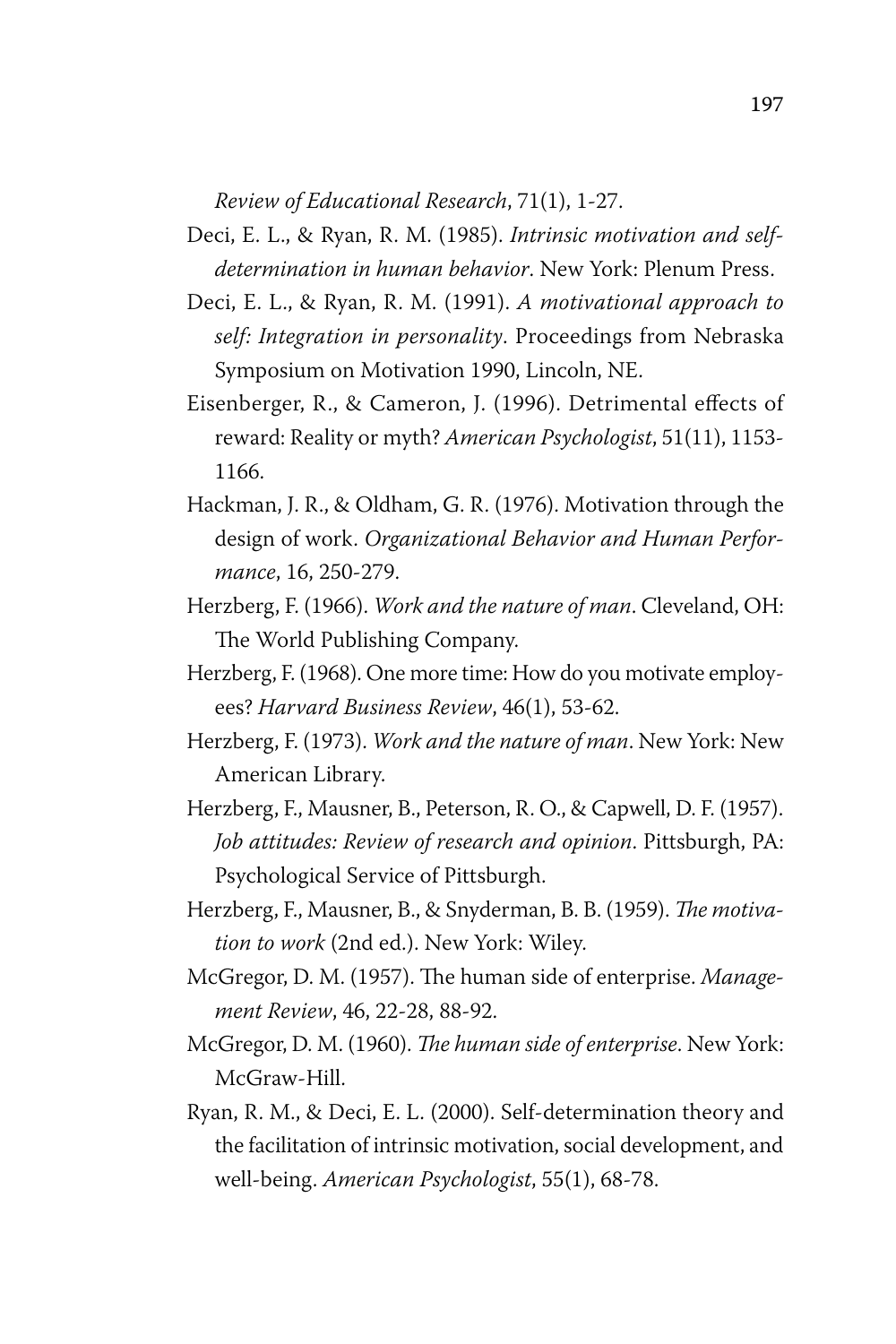Vroom, V. H. (1964). *Work and motivation*. Oxford, England: Wiley.

#### **team models**

- Bales, R. F. (1953). The equilibrium process in small groups. In T. Parson, R. F. Bales, & E. A. Shils (Eds.), *Working Papers in the Theory of Action* (pp. 111-161). Glencoe, IL: Free Press.
- Bales, R. F., & Strodtbeck, F. L. (1951). Phases in group problem-solving. *Journal of Abnormal Social Psychology*, 46(4), 485-495.
- Bales, R. F., & Strodtbeck, F. L. (1968). Phases in group problemsolving. In D. Cartwright & A. Zander (Eds.), *Group dynamics: Research and theory* (3rd ed., pp. 389-398). New York: Harper & Row.
- Gersick, C. J. G. (1988). Time and transition in work teams: Toward a new model of group development. *Academy of Management Journal*, 31(1), 9-41.
- Gersick, C. J. G. (1989). Marking time: Predictable transitions in task groups. *Academy of Management Journal*, 32(2), 274-309.
- McGrath, J. E. (1964). *Social psychology: A brief introduction*. New York: Holt, Rinehart and Winston.
- McGrath, J. E. (1991). Time, interaction, and performance (TIP): A theory of groups. *Small Group Research*, 22(2), 147-174.
- Tuckman, B. W. (1965). Developmental sequence in small groups. *Psychological Bulletin*, 63(6), 384-399.
- Tuckman, B. W., & Jensen, M. A. C. (1977). Stages of small-group development revisited. *Group & Organization Management*, 2(4), 419-427.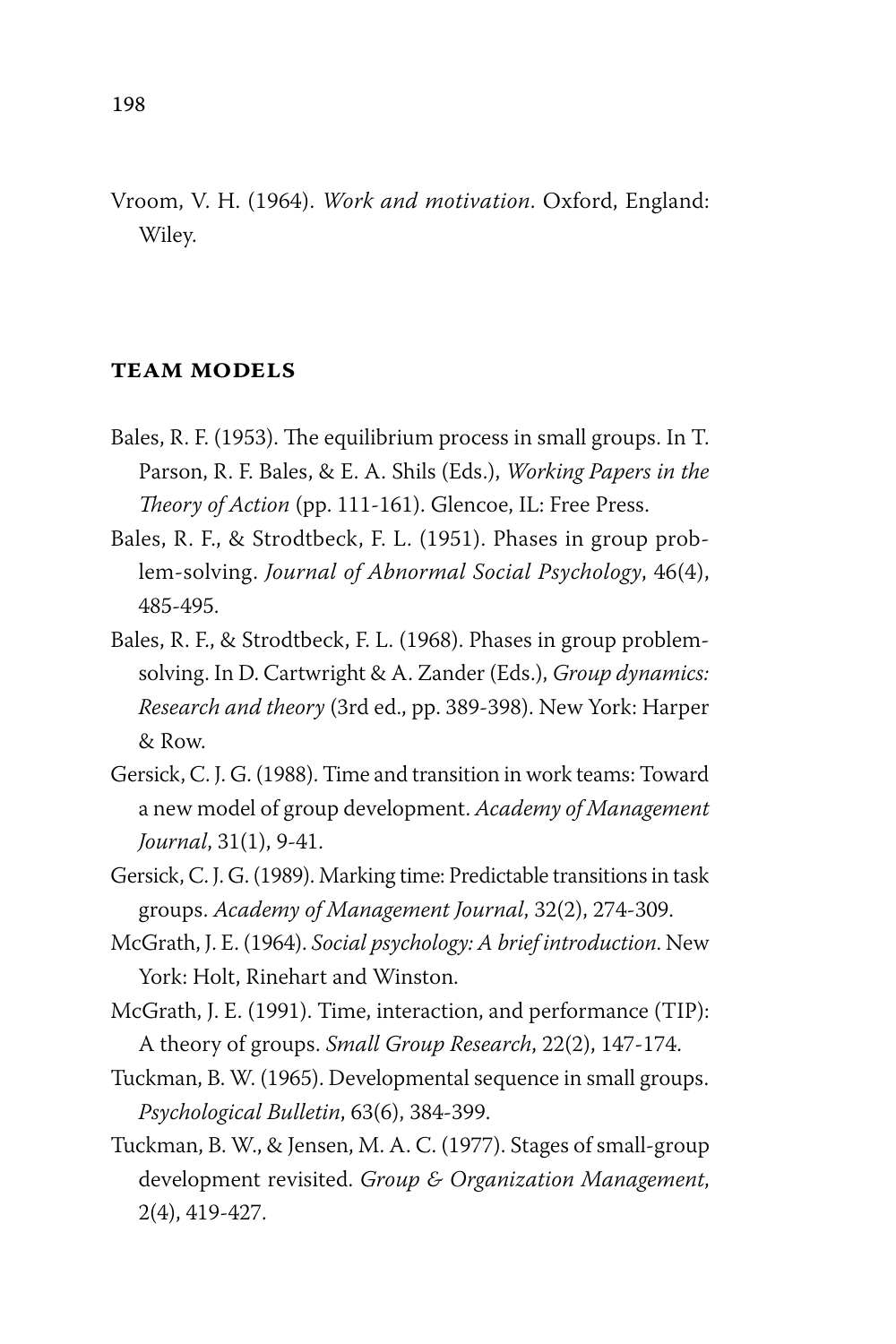#### **mindfulness**

Baer, R. A., Smith, G. T., Lykins, E., Button, D., Krietemeyer, J., Sauer, S. et al. (2008). Construct validity of the five facet mindfulness questionnaire in meditating and nonmeditating samples. *Assessment*, 15(3), 329-342.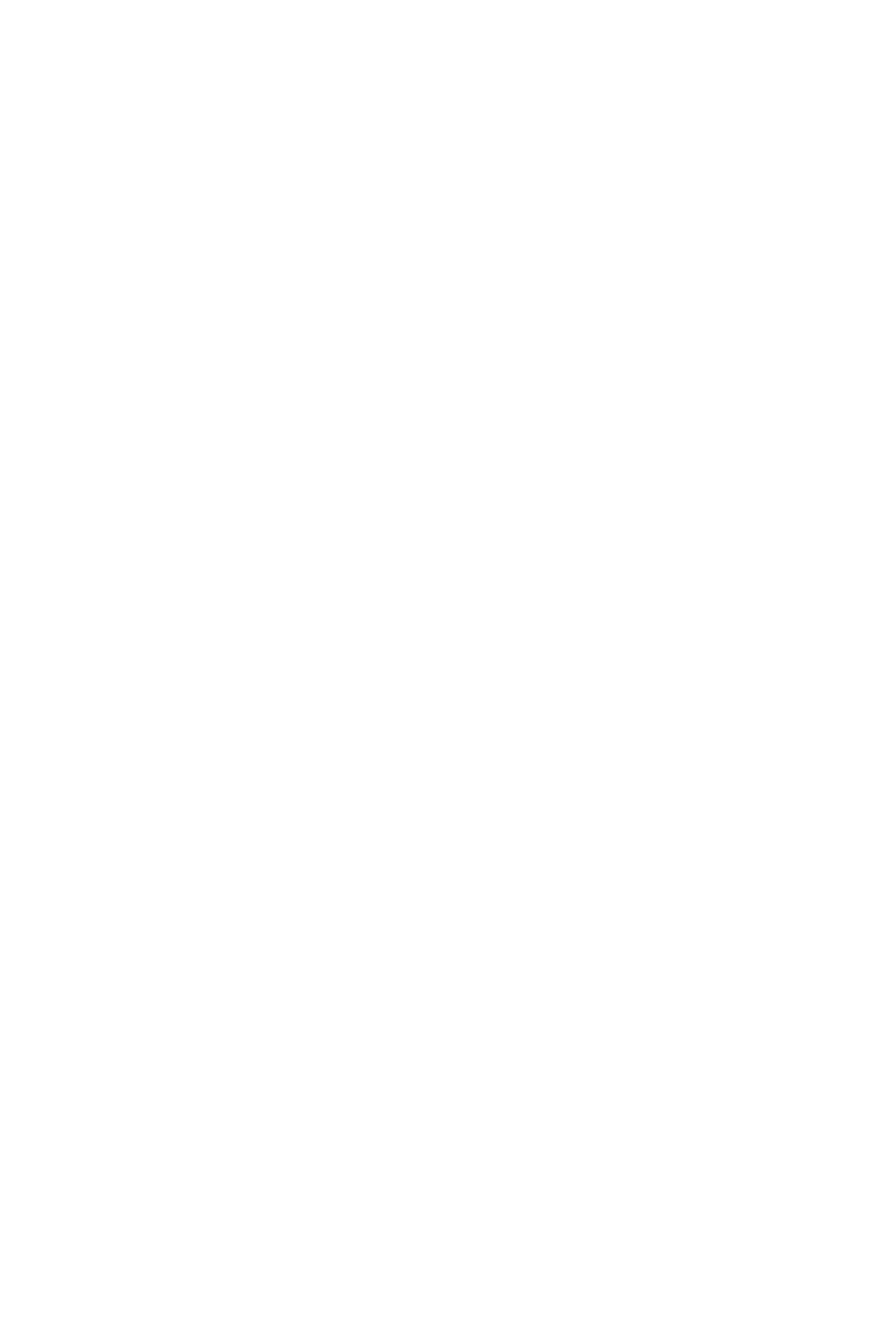#### **INDFX**

Acton, Lord, 31 amotivated, 80 Big Five. *See* five-factor model Bingham, Walter Van Dyke, 26 Carlyle, Thomas, 24 charismatic leadership. *See* leadership, charismatic conscientiousness, 36, 61-62, 64, 67-68, 79 creative teams. *See* teams, creative creativity, 42, 62, 68 culture, 46-47, 83-84, 100, 125-126 ego, 2, 84, 101-103 evolutionary psychology, 84-85 five-factor model (FFM), 36, 61, 67, 79

general mental ability (GMA), 46-47, 79 goals, 34-35, 58-59, 64-65, 70-71, 80-81, 95-96, 99, 149, 151-152, 154, 177 great man theory, 24-25 Herzberg, Frederick, 82 humility, 101-102 hygiene factors, 81-82 intelligence. *See* general mental ability (GMA) job analysis, 37, 44, 46, 49 job performance, 45-46, 62, 64, 67, 79, 85 job satisfaction, 77-78, 81-82, 85, 149 knowledge, 29-31, 33, 42, 46-47, 60-61, 63, 66, 92 leadership, charismatic, 32, 77, 100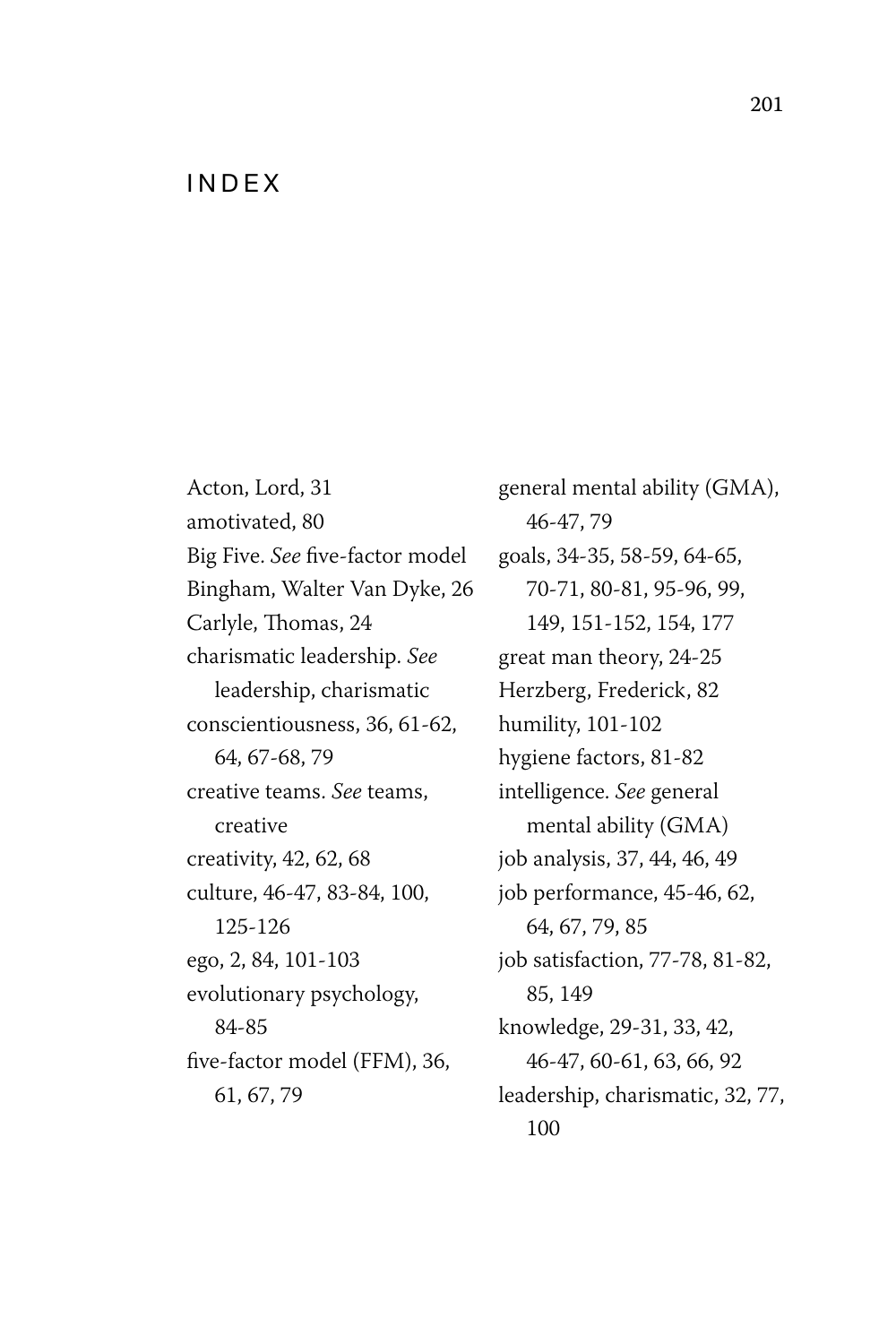leadership, situational, 26, 28 Lewin, Kurt, 26 motivation, extrinsic, 80-81 motivation, intrinsic, 80-82, 86 motivator, 81-82, 149 Myers-Briggs Type Indicator (MBTI), 36 NEO Personality Inventory Revised (NEO PI-R). *See* five-factor model openness, 36, 64, 67, 79 personality, 27, 36, 46-48,

61-62, 66-67 punctuated equilibrium model, 99 selection, 44, 46-47, 53, 69 situational leadership. *See* leadership, situational skills, 23, 29-31, 35, 37, 43-44, 47, 61, 63, 66 teams, creative, 60-63 traits, 25-31, 47 vision, 3, 34, 56, 76-77, 81, 84, 131, 148, 177